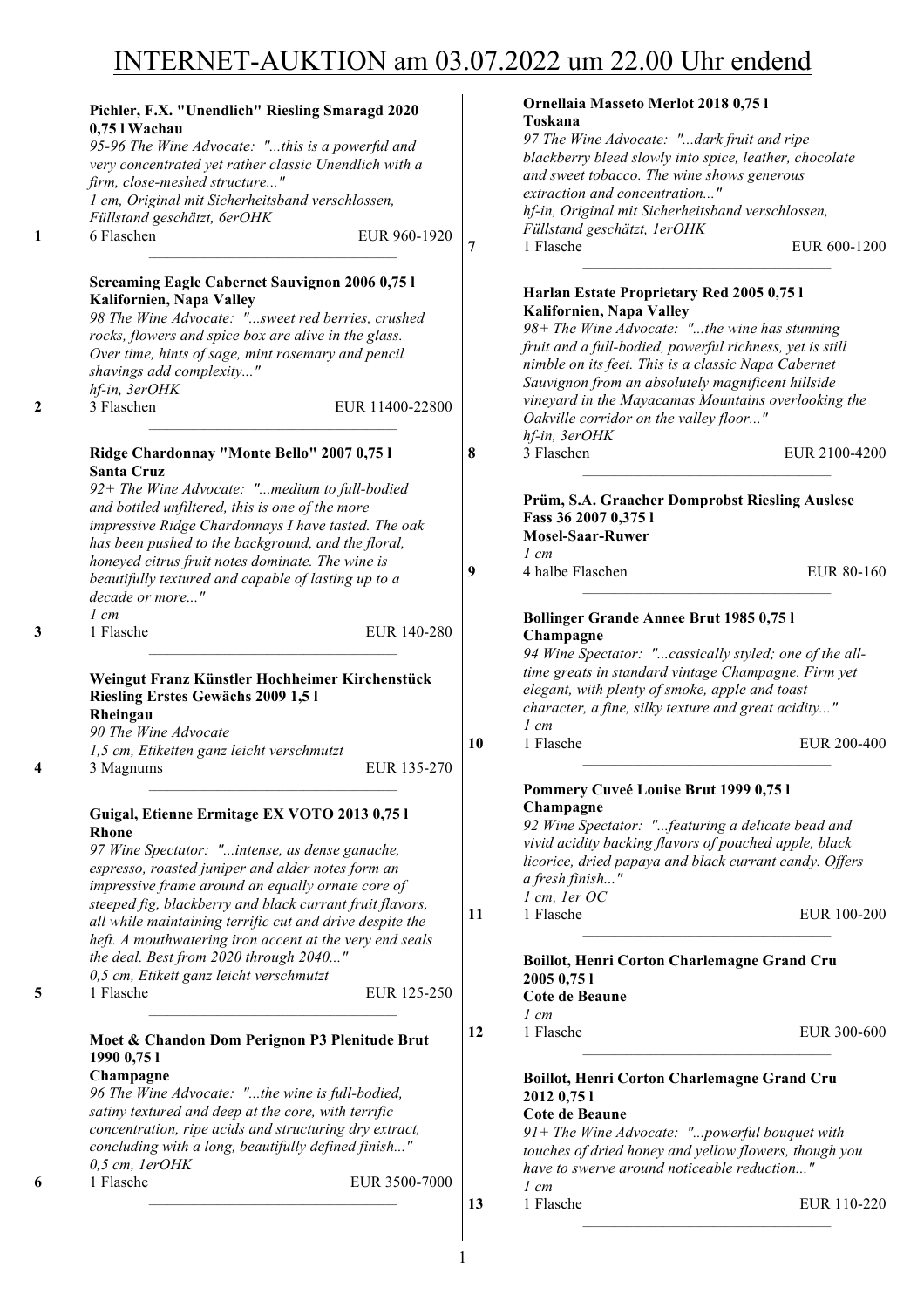|    | Bouchard, Pere & Fils Chevalier-Montrachet La<br>Cabotte Grand Cru 2007 0,75 l<br>Cote de Beaune<br>96 The Wine Advocate: "hint of white pepper adds<br>invigoration to the litany of luscious fruit and                                       |             |    | Chateau Leoville-Barton 2000 0,75 l<br>Saint-Julien, 2e Cru Classe<br>95+ The Wine Advocate: "immense, even monstrous<br>in the mouth, it possesses awesome extraction and<br>richness"<br>in, Etikett leicht verschmutzt                           |             |
|----|------------------------------------------------------------------------------------------------------------------------------------------------------------------------------------------------------------------------------------------------|-------------|----|-----------------------------------------------------------------------------------------------------------------------------------------------------------------------------------------------------------------------------------------------------|-------------|
|    | intriguing mineral characteristics of this subtly<br>creamy-textured"                                                                                                                                                                          |             | 20 | 1 Flasche                                                                                                                                                                                                                                           | EUR 120-240 |
| 14 | 1 cm, Rückenetikett verschmutzt<br>1 Flasche                                                                                                                                                                                                   | EUR 290-580 | 21 | in, Etikett leicht beschädigt<br>1 Flasche                                                                                                                                                                                                          | EUR 120-240 |
|    | Bouzereau, Michel Meursault Perrieres 1er Cru<br>2018 0,75 1<br>Cote de Beaune<br>$1 \, cm$<br>1 Flasche<br><b>Bouzereau, Michel Puligny-Montrachet Les</b><br>Caillerets 1er Cru 2018 0,751<br>Cote de Beaune                                 |             | 22 | Chateau Leoville-Barton 2000 1,51<br>Saint-Julien, 2e Cru Classe<br>95+ The Wine Advocate: "immense, even monstrous<br>in the mouth, it possesses awesome extraction and<br>richness"<br>in-ts, Farbabrieb an der Kapsel<br>1 Magnum                | EUR 270-540 |
|    | $1 \, cm$                                                                                                                                                                                                                                      |             |    | in-ts, Farbabrieb an der Kapsel                                                                                                                                                                                                                     |             |
| 15 | 2 Flaschen<br>3 Flaschen                                                                                                                                                                                                                       | EUR 240-480 | 23 | 1 Magnum                                                                                                                                                                                                                                            | EUR 270-540 |
|    | Domaine Louis Latour Meursault Village 2014 0,75<br>L                                                                                                                                                                                          |             |    | Fucci, Elena Aglianico del Vulture 2009 0,75 l<br><b>Basilicata</b><br>in                                                                                                                                                                           |             |
|    | Cote de Beaune<br>$0,5$ cm                                                                                                                                                                                                                     |             | 24 | 2 Flaschen                                                                                                                                                                                                                                          | EUR 30-60   |
| 16 | 4 Flaschen                                                                                                                                                                                                                                     | EUR 120-240 |    | Casanova di Neri Brunello di Montalcino 2012 1,51                                                                                                                                                                                                   |             |
| 17 | $0,5$ cm<br>4 Flaschen                                                                                                                                                                                                                         | EUR 120-240 |    | Toskana<br>93 The Wine Advocate: "the 2012 Brunello di<br>Montalcino opens to thick layers of dark fruit, mocha,<br>spice, leather, cigar box and pipe tobacco. A distant                                                                           |             |
|    | Chateau Giscours 2003 0,751<br>Margaux, 3e Cru Classe<br>91 Wine Spectator: "aromas of blackberry, black<br>olives and licorice. Medium- to full-bodied, with                                                                                  |             |    | note of dried fruit or blackberry confit adds softness<br>and sweetness"<br>in, Etikett ganz leicht verschmutzt, 1er OHK                                                                                                                            |             |
|    | velvety tannins and a fruity finish"<br>in                                                                                                                                                                                                     |             | 25 | 1 Magnum                                                                                                                                                                                                                                            | EUR 80-160  |
| 18 | 6 Flaschen                                                                                                                                                                                                                                     | EUR 300-600 |    | Cecchi Coevo Rosso 2007 0,751<br>Toskana                                                                                                                                                                                                            |             |
|    | Chateau l'Eglise-Clinet 1995 0,75 l<br>Pomerol<br>95 Wine Spectator: "Port-like aromas, with loads of<br>ripe raspberry and cherry aromas and just a hint of<br>vanilla. Full-bodied, with velvety tannins and a rich<br>and wonderful finish" |             |    | Wine Spectator: "juicy and fruity, with dried berry<br>notes and subtle rosemary undertones. An interesting<br>blend of Sangiovese and Cabernet Sauvignon from<br>Castellina in Chianti and Merlot and Petit Verdot from<br>Maremma"<br>in, 6er OHK |             |
|    | in, Etikett ganz leicht verschmutzt                                                                                                                                                                                                            |             | 26 | 6 Flaschen                                                                                                                                                                                                                                          | EUR 180-360 |
| 19 | 1 Flasche                                                                                                                                                                                                                                      | EUR 130-260 |    | Ornellaia 2004 0,75 l<br>Toskana<br>95 The Wine Advocate: "silky tannins frame a<br>perfumed core of ripe fruit all the way through to the<br>sublime finish. The wines inner fragrance, sweetness<br>and balance are all impeccable"<br>in         |             |

| 27 | 1 Flasche | EUR 190-380 |
|----|-----------|-------------|
|    | ın        |             |
| 28 | 1 Flasche | EUR 190-380 |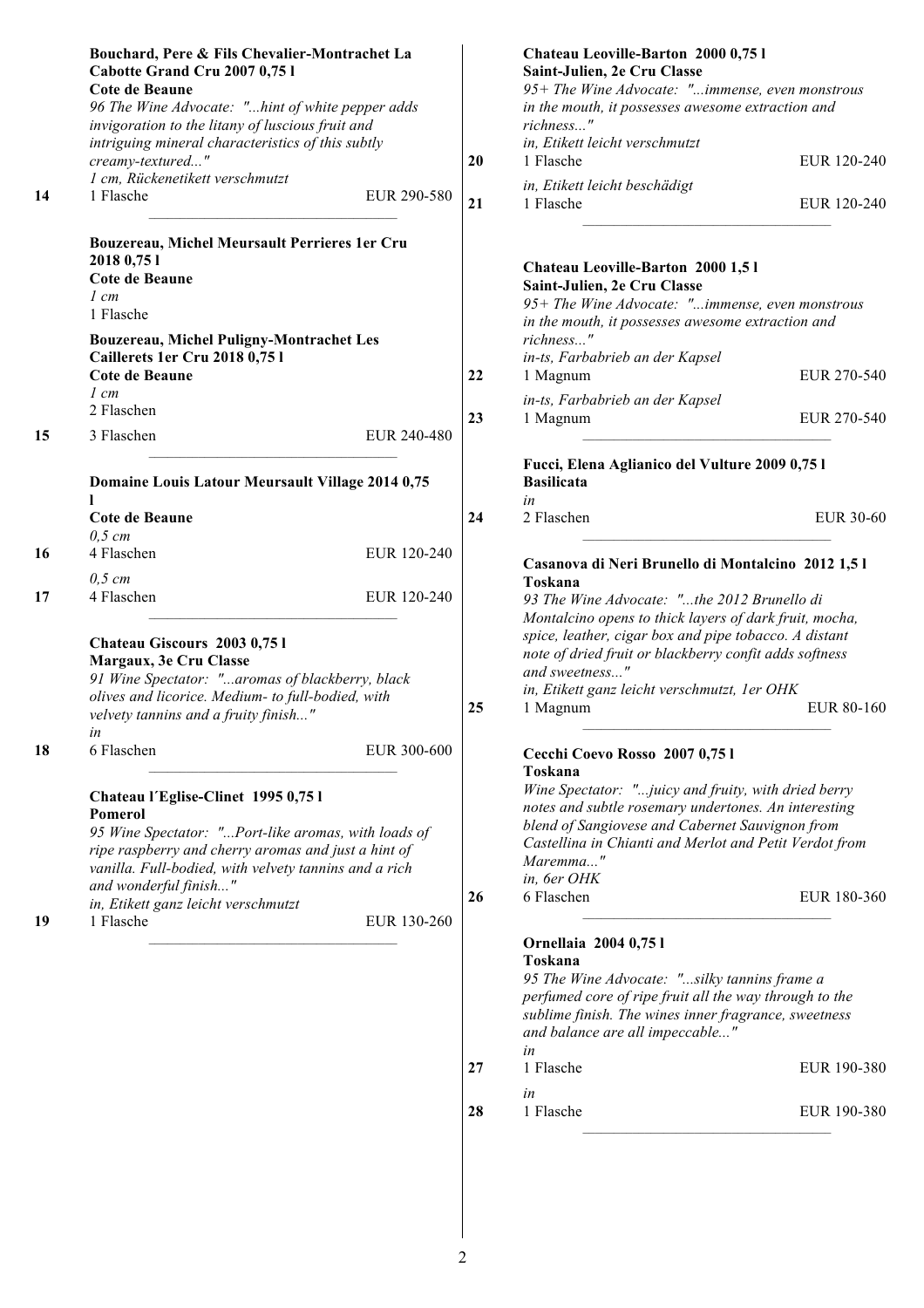#### **Domäne Wachau Grüner Veltliner Achleiten Smaragd 2013 0,75 l Wachau**

*The Wine Advocate: "...very clear and elegant on the nose, offering intense and ultra-ripe but also fresh-fruit aromas with spicy undertones. Full-bodied, rich and almost oily textured, this is a very powerful and almost narcotic Smaragd..."*

*0,5 cm* 1 Flasche

### **Domäne Wachau Grüner Veltliner Axpoint Smaragd 2013 0,75 l**

**Wachau**

*89+ The Wine Advocate: "...full-bodied, elegant and creamy on the palate, the Axpoint is provided with a stunningly lemon-fresh, slightly forward acidity that needs to be better integrated over the next years..." 0,5 cm*

1 Flasche

#### **Domäne Wachau Grüner Veltliner Kellerberg Smaragd 2013 0,75 l Wachau**

*90 The Wine Advocate: "...offering fresh white fruit aromas on the nose, this full-bodied, rich and intense Gruner reveals a stunning elegance and balance on the palate, whereas the finish is slightly bitter and drying..."*

*0,5 cm*

1 Flasche

#### **Domäne Wachau Grüner Veltliner Pichlpoint Smaragd 2013 0,75 l Wachau**

*89+ The Wine Advocate: "...full-bodied, elegant and creamy on the palate, the Axpoint is provided with a stunningly lemon-fresh, slightly forward acidity that needs to be better integrated over the next years..." 0,5 cm*

1 Flasche

#### **Domäne Wachau Riesling Achleiten Smaragd 2013 0,75 l**

#### **Wachau**

*91 The Wine Advocate: "...the wine is very elegant but full of tension and minerals on the palate, which reveals a powerful and rich, somewhat sweetish Riesling that can neither compete with the Achleiten Veltliner in terms of finesse, nor the Loibenberg Riesling in terms of elegance and purity..." 0,5 cm* 1 Flasche

#### **Domäne Wachau Riesling Kellerberg Smaragd 2013 0,75 l**

#### **Wachau**

*93 The Wine Advocate: "...intense and herbal on the well-concentrated, well-focused and slightly flinty nose. Full-bodied, fresh and elegant on the palate, this is a grippy, tension-filled Riesling full of character with a lingering, salty and zesty finish..." 0,5 cm*

1 Flasche

**Domäne Wachau Riesling Loibenberg Smaragd 2013 0,75 l Wachau** *0,5 cm* 1 Flasche

#### **Domäne Wachau Riesling Singerriedel Smaragd 2013 0,75 l**

**Wachau**

*91 The Wine Advocate: "...the wine is very elegant, intense and juicy on the palate, well-balanced and provided with a good, round finish and a lingering salinity..." 0,5 cm* 1 Flasche

### **Domäne Wachau Roter Traminer Setzberg Reserve 2013 0,75 l**

**Wachau** *0,5 cm* 1 Flasche

*HK*

**29** 9 Flaschen EUR 180-360

### **Beaux Freres Vineyard Beaux Freres Pinot Noir 2009 0,75 l Oregon**

*1,5 cm, Etikett ganz leicht verschmutzt* **30** 1 Flasche EUR 45-90

#### **Weingut Keller Schubertslay Riesling Kabinett 2019 0,75 l Mosel**

*1 cm* **31** 1 Flasche EUR 460-920

#### **Chateau Figeac 2019 0,75 l Saint-Emilion, 1er Grand Cru Classe B**

*97 The Wine Advocate: "...the 2019 Figeac has turned out brilliantly. Wafting from the glass with aromas of blackberries, cassis, warm spices, violets and pencil shavings, framed by a deft touch of nicely integrated new oak, it's full-bodied, deep and concentrated, with terrific depth at the core, powdery structuring tannins and lively acids, concluding with a long, precise finish..."*

*hf-in, verschlossen mit Originalband, Füllstand geschätzt, 3erOHK*

**32** 3 Flaschen EUR 570-1140

# **Antinori Tignanello 2012 0,75 l**

#### **Toskana**

*93 The Wine Advocate: "...velvety and rich nature of the mouthfeel. Pretty mineral accents add a lasting touch of complexity..." in, Etikett ganz leicht verschmutzt* **33** 1 Flasche EUR 110-220

#### **Antinori Tignanello 2013 0,75 l Toskana**

*96 The Wine Advocate: "...harmonious and beautifully integrated wine that reveals black fruit and baking spice..." in, Etikett ganz leicht beschädigt*

**34** 1 Flasche EUR 90-180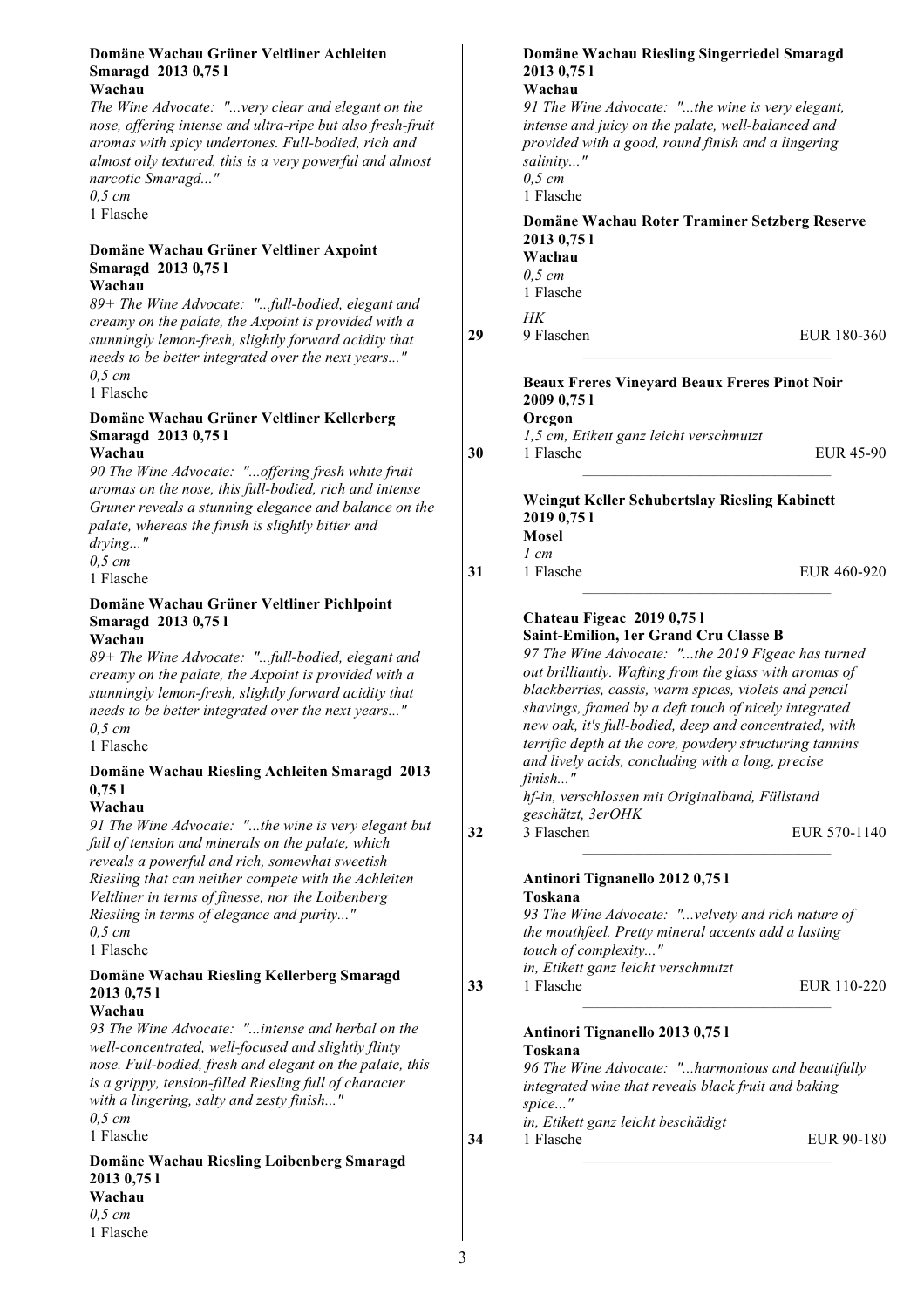|    | Yalumba Shiraz "Octavius" 1998 0,75 l<br><b>Barossa Valley</b><br>97 The Wine Advocate: "loaded, intense, rich,<br>classic example of full-throttle and full-bodied old vine                                                                               |            | Chateau Rieussec 1981 0,751<br>Sauternes, 1er Cru Classe<br>The Wine Advocate: "the wine is well balanced,<br>fairly big and rich"                                                                                                                       |
|----|------------------------------------------------------------------------------------------------------------------------------------------------------------------------------------------------------------------------------------------------------------|------------|----------------------------------------------------------------------------------------------------------------------------------------------------------------------------------------------------------------------------------------------------------|
|    | Barossa Shiraz"<br>$in-ts$<br>1 Flasche                                                                                                                                                                                                                    | 41         | in<br>1 Flasche<br>EUR 55-110                                                                                                                                                                                                                            |
|    | Penfolds Shiraz St. Henri 1993 0,75 l<br><b>South Australia</b>                                                                                                                                                                                            |            | Borgogno, Giacomo Barolo Riserva 1982 0,75 l<br>Piemont                                                                                                                                                                                                  |
|    | The Wine Advocate: "the 1993 Shiraz St. Henri<br>offers a smoky, hickory, spicy-scented nose with hints<br>of pepper and black fruits"                                                                                                                     | 42         | $2 \, cm$<br>2 Flaschen<br>EUR 160-320                                                                                                                                                                                                                   |
|    | in<br>1 Flasche                                                                                                                                                                                                                                            | 43         | $2 \, cm$<br>2 Flaschen<br>EUR 160-320                                                                                                                                                                                                                   |
| 35 | 2 Flaschen<br>EUR 105-210                                                                                                                                                                                                                                  | 44         | $2 \, cm$<br>2 Flaschen<br>EUR 160-320                                                                                                                                                                                                                   |
|    | Noon V.P. 1999 0,51<br><b>McLaren Vale</b><br>90 The Wine Advocate: "dense, viscous, full-bodied,<br>after-dinner cheese course wine with extraordinary<br>levels of black fruits, notes of kirsch liqueur, pepper,<br>and spice"<br>$0,5$ cm<br>1 Flasche |            | Chateau Musar Chateau Musar red 1981 0,75 l<br><b>Bekaa-Valley</b><br>93 The Wine Advocate: "the 1981 Chateau Musar is<br>simply wonderful, a prime time wine aging<br>brilliantly"<br>ts-hs, Etikett ganz leicht beschädigt, ganz leicht<br>verschmutzt |
|    | Noon V.P. 2001 0,51<br><b>McLaren Vale</b><br>$0,5$ cm<br>1 Flasche                                                                                                                                                                                        | 45         | 1 Flasche<br>EUR 150-300<br>Duc de Maravat Armagnac 1917 0,71<br>Armagnac                                                                                                                                                                                |
|    | Noon V.P. 2002 0,51<br><b>McLaren Vale</b><br>$0,5$ cm<br>1 Flasche                                                                                                                                                                                        | 46         | ts, Kapsel beschädigt, Wachsmarke beschädigt<br>1 Flasche<br>EUR 250-500<br>Canard Duchene Blanc de Blancs Brut 1957 0,75 l                                                                                                                              |
| 36 | EUR 100-210<br>3 Flaschen                                                                                                                                                                                                                                  |            | Champagne<br>2 cm, Etikett leicht beschädigt, verschmutzt, leicht<br>kellergrau                                                                                                                                                                          |
|    | Rosemount Balmoral Shiraz 1992 0,75 l<br><b>McLaren Vale</b><br>1 cm, Etiketten ganz leicht beschädigt, ganz leicht                                                                                                                                        | 47         | 1 Flasche<br>EUR 115-230<br>Drappier Cuvee Carte d'Or Brut 1995 1,5 l                                                                                                                                                                                    |
| 37 | verschmutzt<br>3 Flaschen                                                                                                                                                                                                                                  | EUR 90-180 | Champagne<br>93 The Wine Advocate: "honey, smoke, dried pears,<br>spices and toasted almonds are some of the many<br>nuances found in this rich, textured wine"                                                                                          |
|    | Barry, Jim McCrae Wood Shiraz 1996 1,5 l<br><b>South Australia</b><br>90 Wine Spectator: "bright and jazzy, a racy                                                                                                                                         | 48         | $1 \, cm$<br>EUR 115-225<br>1 Magnum                                                                                                                                                                                                                     |
|    | mouthful of raspberry, mineral, blackberry and game<br>flavors that swirl through the fine-textured finish. A<br>stylish wine with power"                                                                                                                  |            | Moet & Chandon Dom Perignon Brut 1959 0,75 l<br>Champagne                                                                                                                                                                                                |
| 38 | $in-ts$<br>1 Magnum                                                                                                                                                                                                                                        | EUR 90-180 | Wine Spectator: "a nice, mature Champagne that's a<br>bit resinous, with pine nut and vanilla notes. Shows a                                                                                                                                             |
| 39 | t s<br>1 Magnum                                                                                                                                                                                                                                            | EUR 90-180 | hint of honey on the chewy, flinty finish"<br>**** Broadbent<br>1,5 cm, Etikett beschädigt, leicht verschmutzt, Kapsel                                                                                                                                   |
|    | <b>Jaboulet Aine, Paul Crozes-Hermitage "Domaine</b><br>de Thalabert" 1989 0,75 l<br>Rhone                                                                                                                                                                 | 49         | beschädigt, mit Sedimenten<br>1 Flasche<br>EUR 500-1000                                                                                                                                                                                                  |
|    | $2 \, cm$<br>4 Flaschen<br>$3 \, cm$                                                                                                                                                                                                                       |            | Roederer, Louis Cristal Brut 1981 0,75 l<br>Champagne<br>91 Wine Spectator                                                                                                                                                                               |
|    | 1 Flasche                                                                                                                                                                                                                                                  |            | 1,5 cm, Etikett ganz leicht verschmutzt, Kapsel leicht<br>beschädigt, mit Sedimenten                                                                                                                                                                     |
| 40 | 5 Flaschen<br>EUR 175-350                                                                                                                                                                                                                                  | 50         | 1 Flasche<br>EUR 390-780                                                                                                                                                                                                                                 |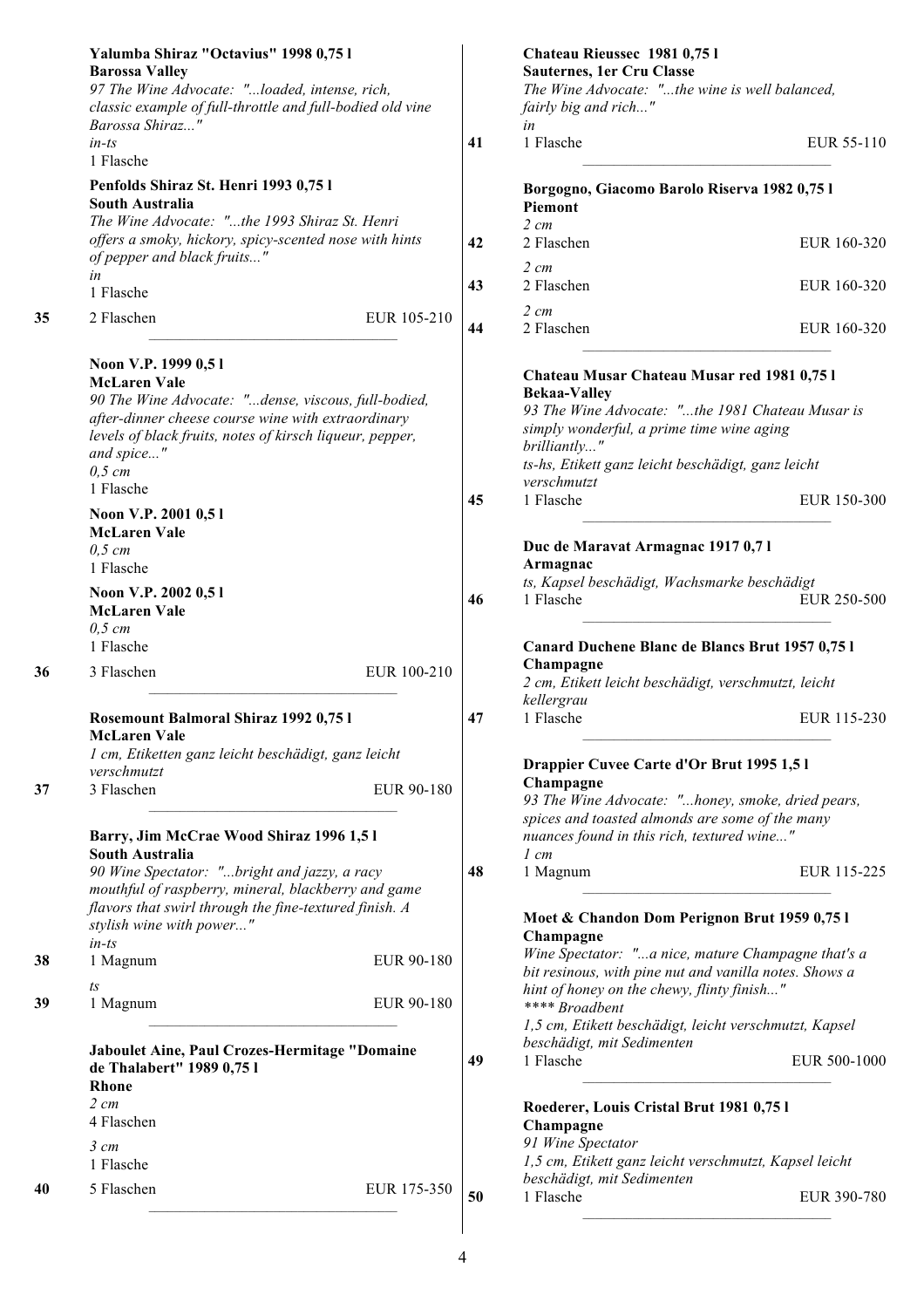|    | Chateau Carbonnieux Chateau Carbonnieux blanc<br>1995 0,75 1<br>Graves, Cru Classe<br>in, Etiketten ganz leicht verschmutzt<br>2 Flaschen                                                                                                                                                                           |          | Clos des Papes, Avril Chateauneuf-du-Pape 2016<br>0,751<br><b>Rhone</b><br>97+ The Wine Advocate: "full-bodied but balanced,<br>with plenty of richness and concentration but also a                                                                                                                 |                            |
|----|---------------------------------------------------------------------------------------------------------------------------------------------------------------------------------------------------------------------------------------------------------------------------------------------------------------------|----------|------------------------------------------------------------------------------------------------------------------------------------------------------------------------------------------------------------------------------------------------------------------------------------------------------|----------------------------|
|    | Chateau Carbonnieux Chateau Carbonnieux blanc<br>1996 0,75 1<br>Graves, Cru Classe<br>in, Etikett ganz leicht verschmutzt                                                                                                                                                                                           |          | certain paradoxical lightness. It offers complex<br>garrigue and anise notes, a blend of cherry and<br>raspberry fruit, a silky texture and a long finish"<br>0,5 cm, Etikett ganz leicht verschmutzt                                                                                                |                            |
|    | 1 Flasche                                                                                                                                                                                                                                                                                                           | 56       | 1 Flasche                                                                                                                                                                                                                                                                                            | EUR 55-110                 |
|    | Chateau Carbonnieux Chateau Carbonnieux blanc<br>1996 0,75 1<br>Graves, Cru Classe<br>in, Etikett stark verschmutzt<br>1 Flasche<br>Chateau Carbonnieux Chateau Carbonnieux blanc<br>1997 0,75 1<br>Graves, Cru Classe<br>in, Etikett ganz leicht verschmutzt                                                       | 57       | Guigal, Etienne Condrieu "La Doriane" 2016 0,75 l<br><b>Rhone</b><br>94 The Wine Advocate: "effusive floral aromas on<br>the nose, backed by notes of toast, lime and apricot.<br>This medium to full-bodied effort shows exquisite<br>balance and structure"<br>$0,5$ cm<br>2 Flaschen              | EUR 80-160                 |
| 51 | 1 Flasche<br>5 Flaschen<br>EUR 115-230                                                                                                                                                                                                                                                                              |          | Guigal, Etienne Condrieu "La Doriane" 2018 0,75 l                                                                                                                                                                                                                                                    |                            |
|    | Chateau Pontet-Canet 2014 3,0 l<br>Pauillac, 5e Cru classe<br>95 The Wine Advocate: "blackcurrant preserves,<br>baked blackberries and warm black plums with<br>suggestions of menthol, pencil lead, woodsmoke, cassia<br>and cast-iron pan plus a hint of baking spices"                                           | 58       | <b>Rhone</b><br>94 The Wine Advocate: "toasty as a result, but it's<br>loaded with grilled stone fruit and doesn't seem<br>overdone, just rich, plush, full-bodied and long on the<br>powerful finish"<br>0,5 cm, Etiketten ganz leicht verschmutzt<br>2 Flaschen                                    | EUR 60-120                 |
| 52 | in<br>1 Doppelmagnum<br>EUR 315-630                                                                                                                                                                                                                                                                                 |          | Guigal, Etienne Condrieu "La Doriane" 2019 0,75 l<br>Rhone                                                                                                                                                                                                                                           |                            |
|    | <b>Chateau Pape-Clement Chateau Pape-Clement</b><br>rouge 2012 1,5 l<br>Pessac-Leognan, Cru Classe<br>97 The Wine Advocate: "full-bodied, with rich<br>cassis, subtle burning embers and spice followed by<br>velvety, well-integrated tannins, the wine is lush,<br>expansive, savory and profound"<br>in, 3er OHK | 59<br>60 | 94 The Wine Advocate: "effusive floral aromas on<br>the nose, backed by notes of toast, lime and apricot.<br>This medium to full-bodied effort shows exquisite<br>balance and structure"<br>$0,5$ cm<br>3 Flaschen<br>$0,5$ cm<br>3 Flaschen                                                         | EUR 120-240<br>EUR 120-240 |
| 53 | 3 Magnums<br>EUR 405-810                                                                                                                                                                                                                                                                                            |          |                                                                                                                                                                                                                                                                                                      |                            |
|    | Chateau Feytit Clinet 2009 1,51<br>Pomerol<br>94 The Wine Advocate: "full-bodied, thick and juicy<br>with undeniable purity, a layered mouthfeel and<br>abundant but sweet tannins"                                                                                                                                 |          | Guigal, Etienne Condrieu "La Doriane" 2020 0,75 l<br><b>Rhone</b><br>93 The Wine Advocate: "matured entirely in new<br>oak, there's just a hint of toast on the nose. The rest of<br>the bouquet features a kaleidoscopic swirl of floral and<br>spice notes with melon and white peach"<br>$0,5$ cm |                            |
| 54 | in<br>EUR 115-225<br>1 Magnum                                                                                                                                                                                                                                                                                       | 61       | 3 Flaschen                                                                                                                                                                                                                                                                                           | EUR 135-270                |
|    |                                                                                                                                                                                                                                                                                                                     |          | 0,5 cm, Etiketten ganz leicht verschmutzt                                                                                                                                                                                                                                                            |                            |
|    | Chateau l'Evangile 2008 1,51<br>Pomerol<br>94 The Wine Advocate: "mulberry, spring flower,<br>black cherry and raspberry characteristics as well as<br>hints of spice and coffee emerge from this full-bodied,<br>opulent, structured beauty"<br>in                                                                 | 62       | 3 Flaschen<br>Chateau Canon-La-Gaffeliere 2009 1,51<br>Saint-Emilion, Grand Cru Classe<br>94 The Wine Advocate: "bold baked blackberries,<br>plum preserves and blueberry compote notes with<br>nuances of licorice, sweaty leather, tapenade and                                                    | EUR 135-270                |
| 55 | 1 Magnum<br>EUR 225-450                                                                                                                                                                                                                                                                                             |          | garrigue"                                                                                                                                                                                                                                                                                            |                            |
|    |                                                                                                                                                                                                                                                                                                                     | 63       | in, Etiketten ganz leicht verschmutzt<br>2 Magnums                                                                                                                                                                                                                                                   | EUR 340-680                |
|    |                                                                                                                                                                                                                                                                                                                     |          |                                                                                                                                                                                                                                                                                                      |                            |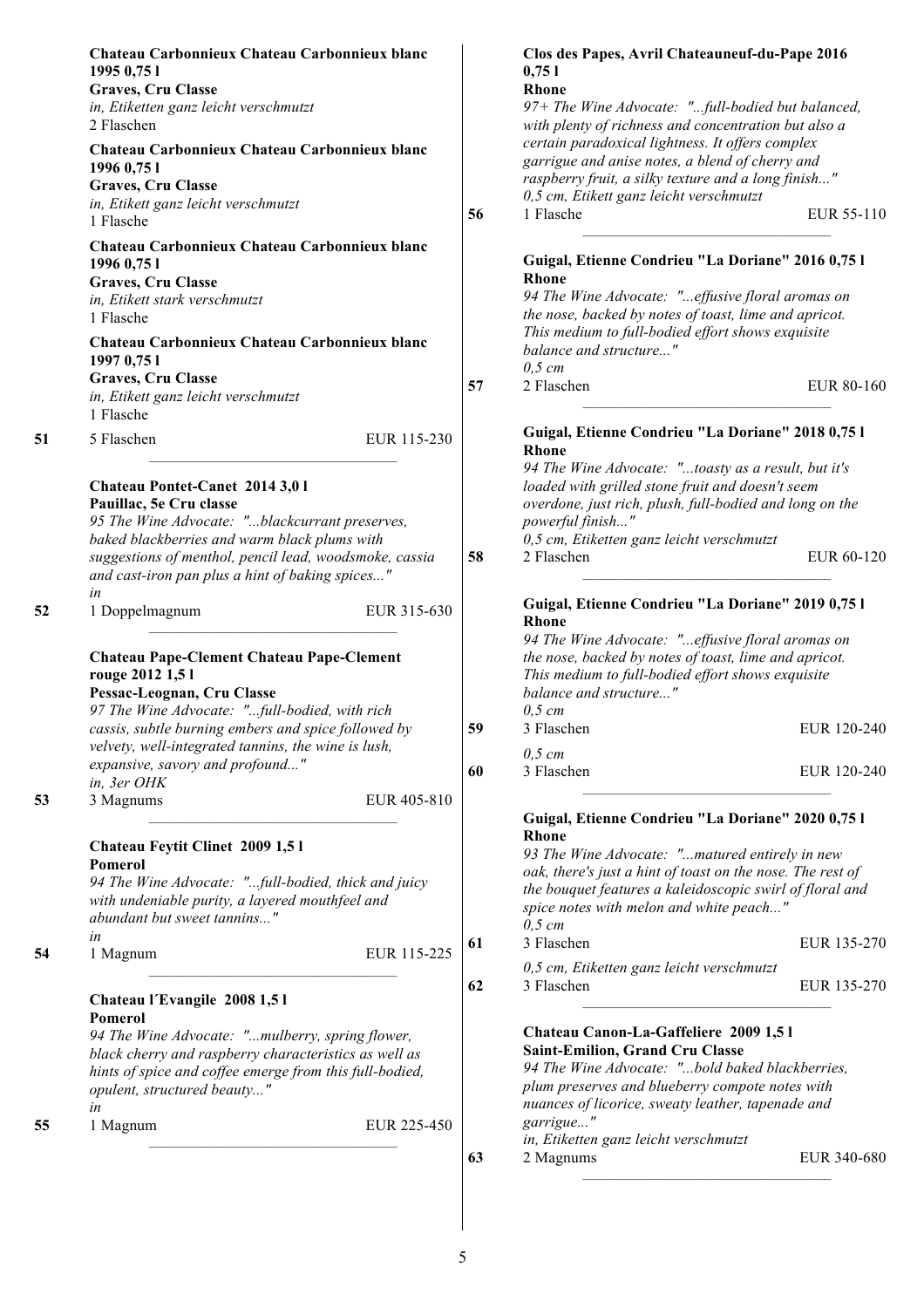|                | Chateau Laroque 2018 0,75 l<br>Saint-Emilion, Grand Cru<br>95 The Wine Advocate: "deep garnet-purple<br>colored, it bursts from the glass with flamboyant notes<br>of stewed black plums, Black Forest cake and                                                                                                                                                                                                                                                                                                                                                                                                                                                                                                                                                                                                                                                                                                                                                              |          | Ferreira Vintage Port 1977 0,75 l<br>Douro<br>***(*) Broadbent: "voll Frucht, beeindruckend.<br>Mitteltief; Nase leicht, aber angenehm, teerartiger<br>Duft; süß, ordentliches Gewicht, relativ leichter Stiel,                                                                                                                                                                                                                                                                                                                                                                                                                                                                                     |
|----------------|------------------------------------------------------------------------------------------------------------------------------------------------------------------------------------------------------------------------------------------------------------------------------------------------------------------------------------------------------------------------------------------------------------------------------------------------------------------------------------------------------------------------------------------------------------------------------------------------------------------------------------------------------------------------------------------------------------------------------------------------------------------------------------------------------------------------------------------------------------------------------------------------------------------------------------------------------------------------------|----------|-----------------------------------------------------------------------------------------------------------------------------------------------------------------------------------------------------------------------------------------------------------------------------------------------------------------------------------------------------------------------------------------------------------------------------------------------------------------------------------------------------------------------------------------------------------------------------------------------------------------------------------------------------------------------------------------------------|
|                | boysenberries, plus hints of candied violets, star anise<br>and unsmoked cigars with a playful waft of<br>sassafras"<br>in, 12er OHK                                                                                                                                                                                                                                                                                                                                                                                                                                                                                                                                                                                                                                                                                                                                                                                                                                         | 70       | dennoch Tannin und Säure spürbar.<br>ts, Etikett ganz leicht beschädigt, leicht verschmutzt,<br>kellergrau, Kapsel ganz leicht beschädigt<br>1 Flasche<br>EUR 70-140                                                                                                                                                                                                                                                                                                                                                                                                                                                                                                                                |
| 64<br>65<br>66 | 12 Flaschen<br>EUR 240-480<br>Chateau Cos d'Estournel 2009 0,75 l<br>Saint-Estephe, 2e Cru Classe<br>100 The Wine Advocate: "inky/black/purple color<br>along with an extraordinary bouquet of white flowers<br>interwoven with blackberry and blueberry liqueur,<br>incense, charcoal and graphite"<br>in, Etikett ganz leicht verschmutzt<br>1 Flasche<br>EUR 275-500<br>Levi, Serafino Grappa - hell 50 % Vol. 2002 0,71<br>Piemont<br>in, Etikett ganz leicht verschmutzt<br>1 Flasche<br>EUR 80-160<br>Pichler, F.X. "Unendlich" Grüner Veltliner<br><b>Smaragd 2018 0,751</b><br>Wachau<br>100 The Wine Advocate: "intense in its radiant<br>lemon yellow color. Aged on the full lees for a year<br>and assembled about four weeks prior to bottling, the<br>2018 opens with a very intense, complex and finely<br>oaky bouquet of concentrated pineapples, ripe stone<br>fruits and some dashes of fresh lemon juice. Full-<br>bodied, rich and round on the palate" | 71<br>72 | Niepoort Vintage Port 1997 0,75 l<br>Douro<br>95 Wine Spectator: "red currant preserves and<br>cherries jubilee, with hints of toffee and toasted<br>sesame. The silky, racy structure is fully absorbed"<br>in<br>2 Flaschen<br>EUR 70-140<br>Real Companhia Velha Vintage Port 1970 0,75 l<br>Douro<br>ts, Kapsel beschädigt<br>1 Flasche<br>EUR 70-140<br>Bodegas Toro Albala Amontillado Marques de<br>Poley Seleccion 1951 0,75 l<br>Andalusien<br>in, OHK original versiegelt, Zustände geschätzt<br>1 Flasche<br><b>Bodegas Toro Albala Don PX Convento Seleccion</b><br>1929 0,75 1<br>Andalusien<br>in<br>1 Flasche<br><b>Bodegas Toro Albala Don PX Convento Seleccion</b><br>1931 0,75 1 |
| 67<br>68       | $0,5$ cm<br>1 Flasche<br>EUR 265-530<br>Amandio, Silva Amandio's Old Tawny Port 1945<br>0,71<br>Douro<br>in, Etikett leicht beschädigt, ganz leicht verschmutzt,<br>Kapsel ganz leicht beschädigt<br>1 Flasche<br>EUR 275-550                                                                                                                                                                                                                                                                                                                                                                                                                                                                                                                                                                                                                                                                                                                                                |          | Andalusien<br>98 The Wine Advocate: "It's terribly balsamic, with<br>notes of dry herbs and spices, cigar ash, carob beans<br>(algarrobas), incense and noble woods. The palate is<br>very, very sweet and concentrated, unctuous, dense,<br>with a chewy texture. This goes beyond a glass of wine,<br>a drop of it is like having a piece of cake"<br>in<br>1 Flasche                                                                                                                                                                                                                                                                                                                             |
| 69             | Dow's Vintage Port 1997 0,75 l<br>Douro<br>95 Wine Spectator: "warm and inviting, with a worn<br>leather feel to the mix of dried anise, espresso,<br>bittersweet cocoa, steeped fig and mulled currant<br>notes, which move seamlessly together through the<br>buckwheat-edged finish. There's plenty here to like<br>now, but this has ample energy for additional<br>development"<br>90 The Wine Advocate: "dark ruby/purple color,<br>attractive licorice, chocolate, and roasted coffee<br>aromas"<br>ts, Etiketten ganz leicht beschädigt, ganz leicht<br>verschmutzt<br>2 Flaschen<br>EUR 80-160                                                                                                                                                                                                                                                                                                                                                                      |          | <b>Bodegas Toro Albala Don PX Convento Seleccion</b><br>1955 0,75 1<br>Andalusien<br>98 The Wine Advocate<br>in<br>1 Flasche<br>Bodegas Toro Albala Don PX Gran Reserva 1986<br>0,751<br>Andalusien<br>in<br>1 Flasche<br>Bodegas Toro Albala Don PX Seleccion 1965 0,75 l<br>Andalusien<br>in<br>1 Flasche                                                                                                                                                                                                                                                                                                                                                                                         |
|                |                                                                                                                                                                                                                                                                                                                                                                                                                                                                                                                                                                                                                                                                                                                                                                                                                                                                                                                                                                              | 73       | 6 Flaschen<br>EUR 775-1490                                                                                                                                                                                                                                                                                                                                                                                                                                                                                                                                                                                                                                                                          |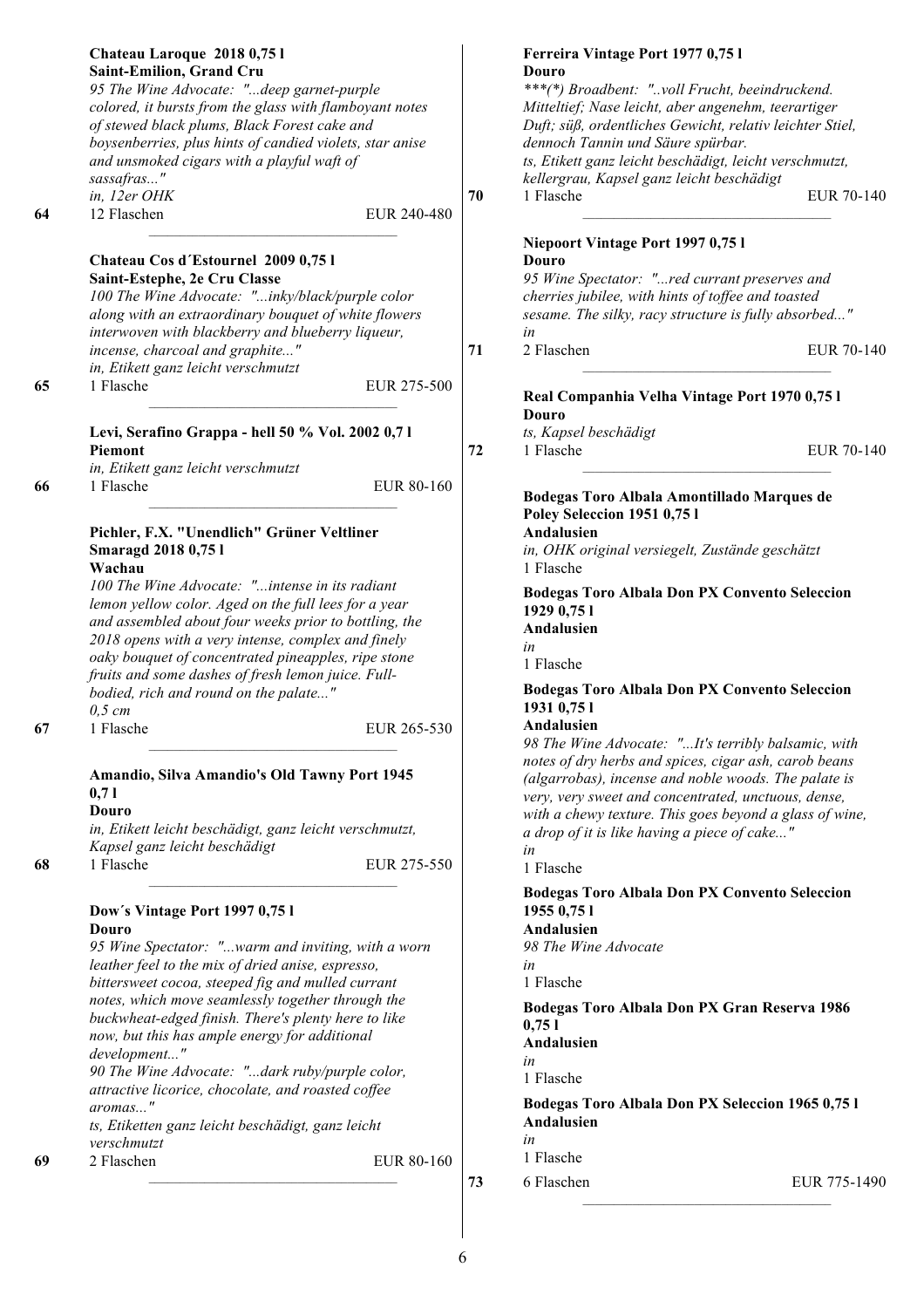|    | Chateau Rauzan-Gassies 1931 0,75 l<br>Margaux, 2e Cru Classe<br>ms, Etikett leicht verschmutzt, leicht kellergrau, Kapsel                                                                                                                                                                                   |             |          |
|----|-------------------------------------------------------------------------------------------------------------------------------------------------------------------------------------------------------------------------------------------------------------------------------------------------------------|-------------|----------|
| 74 | ganz leicht beschädigt<br>1 Flasche                                                                                                                                                                                                                                                                         | EUR 225-450 | 87       |
| 75 | Chateau Latour 1978 0,751<br>Pauillac, 1er Cru Classe<br>90 The Wine Advocate: "spicy, saddle leather,<br>tobacco, dried herb, earthy nose with sweet fruit trying<br>to poke through. Interestingly, new oak also makes an<br>appearance in the flavors"<br>ts, Kapsel ganz leicht beschädigt<br>1 Flasche | EUR 425-850 |          |
| 76 | ts, Kapsel ganz leicht beschädigt<br>1 Flasche                                                                                                                                                                                                                                                              | EUR 425-850 |          |
| 77 | ts, Kapsel ganz leicht beschädigt<br>1 Flasche                                                                                                                                                                                                                                                              | EUR 425-850 |          |
| 78 | ts, Kapsel ganz leicht beschädigt<br>1 Flasche                                                                                                                                                                                                                                                              | EUR 425-850 | 88       |
| 79 | hs, Kapsel ganz leicht beschädigt<br>1 Flasche                                                                                                                                                                                                                                                              | EUR 425-850 |          |
| 80 | hs, Kapsel ganz leicht beschädigt<br>1 Flasche                                                                                                                                                                                                                                                              | EUR 425-850 |          |
| 81 | hs, Kapsel ganz leicht beschädigt<br>1 Flasche                                                                                                                                                                                                                                                              | EUR 425-850 | 89       |
| 82 | Chateau Mouton-Rothschild 1934 0,75 l<br>Pauillac, 1er Cru Classe<br>hs, Etikett stark beschädigt, leicht verschmutzt, leicht<br>kellergrau, Kapsel ganz leicht beschädigt, Etikett<br>verblasst<br>1 Flasche                                                                                               | EUR 425-700 | 90<br>91 |
| 83 | Chateau Mouton-Rothschild 1967 0,75 l<br>Pauillac, 1er Cru Classe<br>ms, Etikett stark beschädigt, stark verschmutzt, Kapsel<br>leicht beschädigt<br>1 Flasche                                                                                                                                              | EUR 200-350 | 92       |
| 84 | Chateau Mouton-Rothschild 1972 0,75 l<br>Pauillac, 1er Cru Classe<br>Broadbent: "mit deutlichem Geschmack von<br>schwarzen Johannisbeeren"<br>ms, Etikett leicht beschädigt, stark verschmutzt, Kapsel<br>beschädigt, Reserve du Chateau; Leimstreifen, Kapsel<br>oxidiert<br>1 Flasche                     | EUR 200-340 | 93<br>94 |
| 85 | Chateau Mouton-Rothschild 1977 0,75 l<br>Pauillac, 1er Cru Classe<br>ms, Etikett stark verschmutzt, Kapsel stark beschädigt,<br>Leimstreifen<br>1 Flasche                                                                                                                                                   | EUR 180-300 | 95       |
|    | Chateau Pichon Lalande 1951 0,75 l                                                                                                                                                                                                                                                                          |             | 96       |
|    | Pauillac, 2e Cru Classe<br>ts, Etikett ganz leicht beschädigt, leicht verschmutzt,<br>ganz leicht kellergrau                                                                                                                                                                                                |             | 97       |
| 86 | 1 Flasche                                                                                                                                                                                                                                                                                                   | EUR 450-900 | 98       |

|    | 1925 0,75 1<br>Pauillac, 2e Cru Classe                                                                                                                                                                                                                                                                                                                    |               |
|----|-----------------------------------------------------------------------------------------------------------------------------------------------------------------------------------------------------------------------------------------------------------------------------------------------------------------------------------------------------------|---------------|
|    | ts, Etikett leicht verschmutzt, leicht kellergrau, Kapsel<br>ganz leicht beschädigt                                                                                                                                                                                                                                                                       |               |
| 87 | 1 Flasche                                                                                                                                                                                                                                                                                                                                                 | EUR 500-1000  |
|    | Chateau Clos Rene 1977 0,75 l<br>Pomerol                                                                                                                                                                                                                                                                                                                  |               |
|    | ts, Etikett beschädigt, stark verschmutzt, Kapsel ganz<br>leicht beschädigt, Leimstreifen<br>1 Flasche                                                                                                                                                                                                                                                    |               |
|    | ts, Etikett stark verschmutzt, Kapsel ganz leicht<br>beschädigt, Leimstreifen<br>1 Flasche                                                                                                                                                                                                                                                                |               |
|    | hs, Etikett stark verschmutzt, Kapsel ganz leicht<br>beschädigt, Leimstreifen<br>1 Flasche                                                                                                                                                                                                                                                                |               |
| 88 | 3 Flaschen                                                                                                                                                                                                                                                                                                                                                | EUR 45-90     |
|    | <b>Chateau Le Pin 1987 0,751</b><br><b>Pomerol</b><br>Wine Spectator: "delicious, with tobacco, dried<br>herbs, cigar tobacco and fruit on the nose and<br>palate"<br>hs, Etikett ganz leicht beschädigt, stark verschmutzt,<br>Kapsel leicht beschädigt, Leimstreifen                                                                                    |               |
| 89 | 1 Flasche                                                                                                                                                                                                                                                                                                                                                 | EUR 1650-3200 |
| 90 | ts, Etikett stark verschmutzt, Leimstreifen<br>1 Flasche                                                                                                                                                                                                                                                                                                  | EUR 1650-2900 |
|    | ts, Etikett stark verschmutzt, Kapsel ganz leicht<br>beschädigt, Leimstreifen                                                                                                                                                                                                                                                                             |               |
| 91 | 1 Flasche                                                                                                                                                                                                                                                                                                                                                 | EUR 1650-2900 |
|    | <b>Chateau Le Pin 1991 0,751</b><br>Pomerol<br>ts, Etikett leicht verschmutzt                                                                                                                                                                                                                                                                             |               |
| 92 | 1 Flasche<br>ts, Etikett leicht verschmutzt                                                                                                                                                                                                                                                                                                               | EUR 1650-2900 |
| 93 | 1 Flasche                                                                                                                                                                                                                                                                                                                                                 | EUR 1650-2900 |
| 94 | ts, Etikett leicht verschmutzt<br>1 Flasche                                                                                                                                                                                                                                                                                                               | EUR 1650-2900 |
|    | <b>Chateau Le Pin 1992 0,751</b><br><b>Pomerol</b><br>The Wine Advocate: "possesses an excessive amount<br>of toasty new oak  displays medium to dark ruby<br>color, an aggressively woody, slightly smoky, and<br>herb-scented nose, and medium-bodied, black-cherry-<br>like flavors"<br>in, Etikett ganz leicht beschädigt, ganz leicht<br>verschmutzt |               |
| 95 | 1 Flasche                                                                                                                                                                                                                                                                                                                                                 | EUR 1650-2900 |
| 96 | in<br>1 Flasche                                                                                                                                                                                                                                                                                                                                           | EUR 1650-2900 |
| 97 | ts<br>1 Flasche                                                                                                                                                                                                                                                                                                                                           | EUR 1650-2900 |
| 98 | in-ts, Etikett verschmutzt<br>1 Flasche                                                                                                                                                                                                                                                                                                                   | EUR 1650-2900 |
|    |                                                                                                                                                                                                                                                                                                                                                           |               |

**Chateau Pichon Longueville Comtesse de Lalande**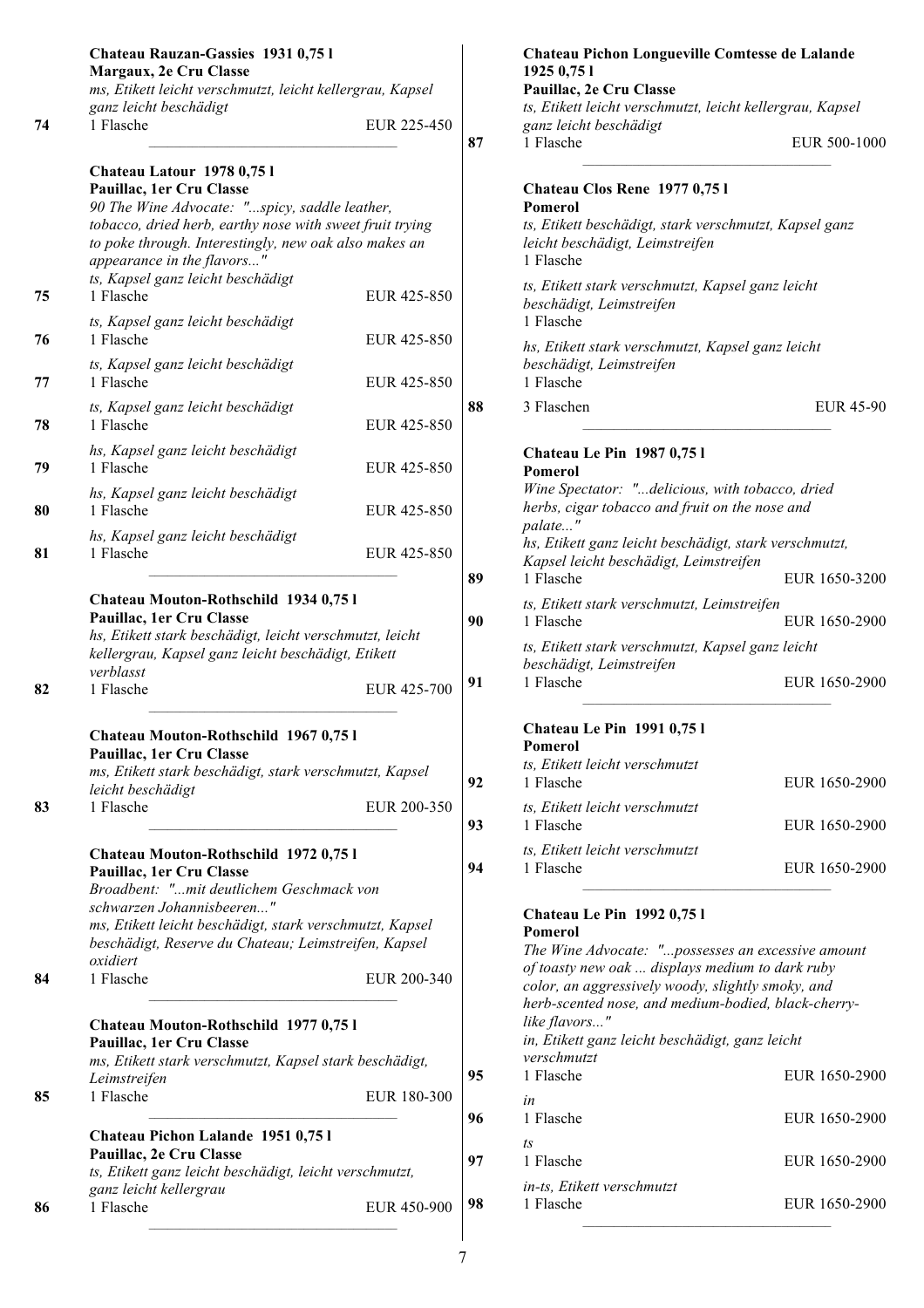|            | Chateau la Croix de Mouchet 1982 0,75 l<br><b>Saint-Emilion, Montagne</b><br>hs, Etiketten leicht beschädigt, stark verschmutzt,<br>Kapsel leicht beschädigt, Leimstreifen, 2 x Kapseln<br>oxidiert<br>10 Flaschen                 |     | Weingut Keller Westhofen Abtserde Riesling<br>Grosses Gewächs 2020 0,75 l<br>Rheinhessen<br>$0,5$ cm<br>1 Flasche                                                                                                                                                                 |
|------------|------------------------------------------------------------------------------------------------------------------------------------------------------------------------------------------------------------------------------------|-----|-----------------------------------------------------------------------------------------------------------------------------------------------------------------------------------------------------------------------------------------------------------------------------------|
|            | hs, Etiketten stark beschädigt, stark verschmutzt,<br>Kapsel leicht beschädigt, Leimstreifen<br>2 Flaschen                                                                                                                         |     | Weingut Keller Westhofener Kirchspiel Riesling<br>Grosses Gewächs 2020 0,75 l<br>Rheinhessen<br>$0,5$ cm                                                                                                                                                                          |
| 99         | 12 Flaschen<br>EUR 120-240                                                                                                                                                                                                         |     | 3 Flaschen                                                                                                                                                                                                                                                                        |
| <b>100</b> | Chateau Lagrange 1928 0,751<br>Saint-Julien, 3e Cru Classè<br>hs, Etikett leicht verschmutzt, leicht kellergrau, Kapsel<br>ganz leicht beschädigt<br>1 Flasche<br>EUR 450-800                                                      | 103 | Weingut Keller Westhofener Morstein Riesling<br>Grosses Gewächs 2020 0,75 l<br>Rheinhessen<br>$0,5$ cm<br>1 Flasche<br>H K<br>12 Flaschen<br>EUR 3200-6400                                                                                                                        |
|            | Chateau Leoville-Barton 1979 0,75 l<br>Saint-Julien, 2e Cru Classe<br>ts, Etiketten verschmutzt, Kapsel ganz leicht beschädigt<br>2 Flaschen<br>hs, Etikett beschädigt, verschmutzt, Kapsel ganz leicht<br>beschädigt<br>1 Flasche |     | Moet & Chandon Dom Perignon P2 Plenitude Brut<br>2002 0,75 1<br>Champagne<br>95 The Wine Advocate: "it's full-bodied, broad and<br>textural, with a ripe and muscular core of fruit, ripe<br>acids and fine concentration, concluding with a long<br>and elegantly toasty finish" |
| 101        | 3 Flaschen<br>EUR 150-300                                                                                                                                                                                                          | 104 | $0.5$ cm, $IerOHK$<br>1 Flasche<br>EUR 330-660                                                                                                                                                                                                                                    |
|            | Chateau des Tours (Chateau Rayas) Cotes du<br>Rhone Grande Reserve rouge 1998 0,75 l                                                                                                                                               | 105 | $0,5$ cm, $IerOHK$<br>1 Flasche<br>EUR 330-660                                                                                                                                                                                                                                    |
|            | <b>Rhone</b><br>The Wine Advocate: "it offers abundant quantities of                                                                                                                                                               | 106 | $0,5$ cm, $IerOHK$<br>1 Flasche<br>EUR 330-660                                                                                                                                                                                                                                    |
|            | jammy cherry fruit in a medium to full-bodied, plump,<br>corpulent style"<br>$0,5$ cm                                                                                                                                              | 107 | 0,5 cm, Rückenetikett leicht beschädigt, 1erOHK<br>1 Flasche<br>EUR 330-660                                                                                                                                                                                                       |
| 102        | 1 Flasche<br>EUR 100-200                                                                                                                                                                                                           | 108 | $0,5$ cm, $IerOHK$<br>1 Flasche<br>EUR 330-660                                                                                                                                                                                                                                    |
|            | Weingut Keller Schubertslay Riesling Kabinett<br>2020 0,75 1<br><b>Mosel</b>                                                                                                                                                       | 109 | 1 cm, lerOHK<br>1 Flasche<br>EUR 330-660                                                                                                                                                                                                                                          |
|            | $0,5$ cm<br>1 Flasche                                                                                                                                                                                                              |     | Moet & Chandon Dom Perignon P2 Plenitude Brut<br>Rosé 1995 0,75 l Champagne                                                                                                                                                                                                       |
|            | Weingut Keller Dalsheimer Hubacker Riesling<br>Grosses Gewächs 2020 0,75 l<br>Rheinhessen                                                                                                                                          | 110 | 0,5 cm, 1erOHK<br>1 Flasche<br>EUR 750-1500                                                                                                                                                                                                                                       |
|            | $0,5$ cm<br>2 Flaschen                                                                                                                                                                                                             |     | Moet & Chandon Dom Perignon P2 Plenitude Brut<br>Rosé 1996 0,75 l Champagne                                                                                                                                                                                                       |
|            | <b>Weingut Keller Frauenberg Riesling Grosses</b><br>Gewächs 2020 0,75 l<br>Rheinhessen<br>$0,5$ cm<br>2 Flaschen                                                                                                                  |     | 96 The Wine Advocate: "the wine is full-bodied,<br>layered and complete, with a beautifully integrated<br>spine of acidity, excellent concentration and a vinous<br>profile, concluding with a long and iodine-inflected<br>finish"                                               |
|            | Weingut Keller Niersteiner Hipping Riesling<br>Grosses Gewächs 2020 0,75 l<br>Rheinhessen<br>$0,5$ cm<br>1 Flasche                                                                                                                 | 111 | 0,5 cm, lerOHK<br>1 Flasche<br>EUR 1000-2000                                                                                                                                                                                                                                      |
|            | Weingut Keller Riesling G-Max 2020 0,75 l<br>Rheinhessen<br>$0,5$ cm<br>1 Flasche                                                                                                                                                  |     |                                                                                                                                                                                                                                                                                   |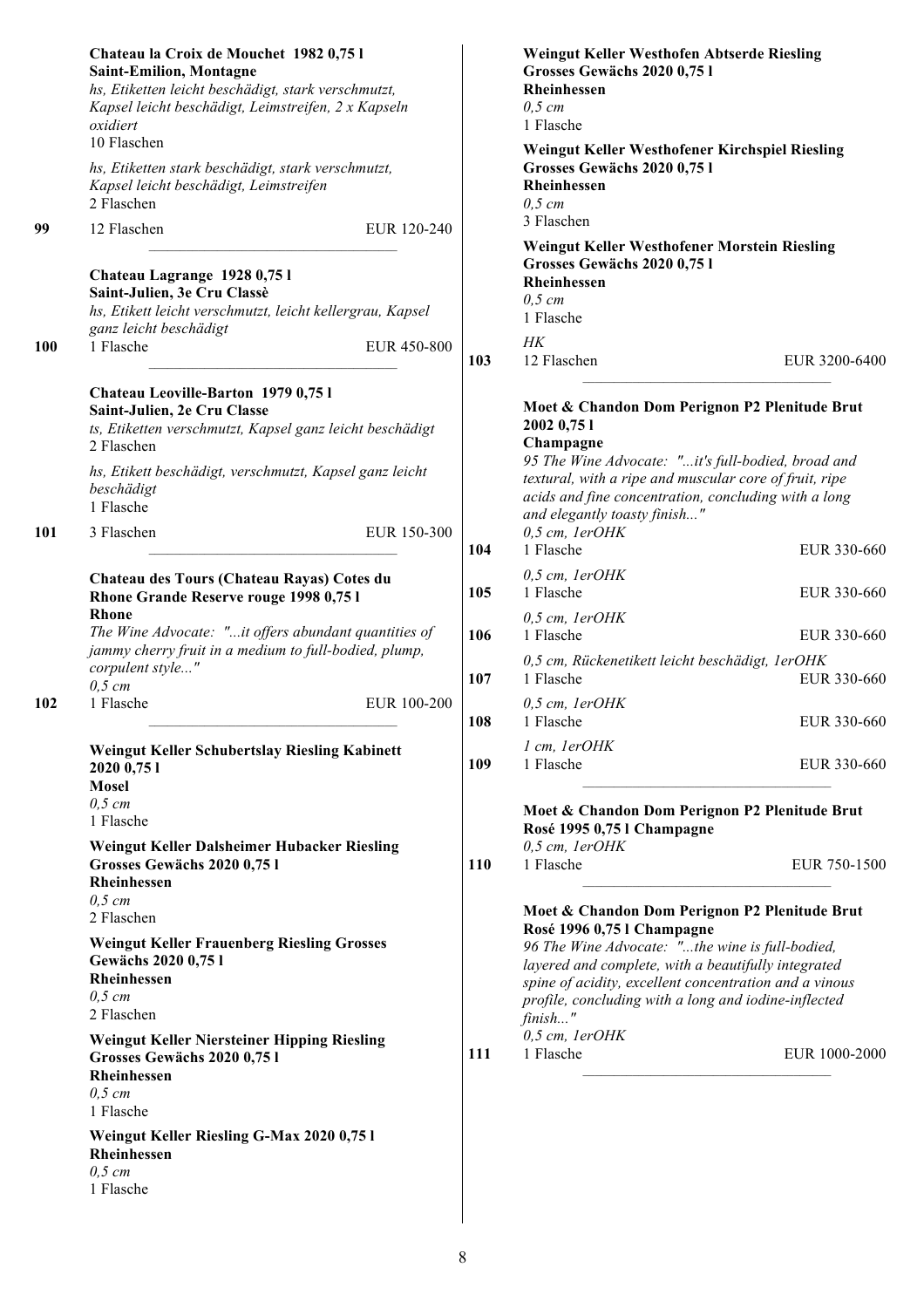|     | Moet & Chandon Dom Perignon P3 Plenitude Brut<br>1990 0,75 l Champagne<br>96 The Wine Advocate: "the wine is full-bodied,                                                                                                       |            | The Macallan 18 Years old - Single Highland Malt<br>Scotch Whisky - Sherry Wood - 43% 1966 0,75 l<br>Speyside                                                                                                                                                 |
|-----|---------------------------------------------------------------------------------------------------------------------------------------------------------------------------------------------------------------------------------|------------|---------------------------------------------------------------------------------------------------------------------------------------------------------------------------------------------------------------------------------------------------------------|
|     | satiny textured and deep at the core, with terrific<br>concentration, ripe acids and structuring dry extract,<br>concluding with a long, beautifully defined finish"                                                            | 118        | 2 cm, Etikett ganz leicht verschmutzt<br>1 Flasche<br>EUR 3100-6200                                                                                                                                                                                           |
| 112 | 0,5 cm, lerOHK<br>1 Flasche<br>EUR 3500-7000                                                                                                                                                                                    |            | The Macallan Pure Malt Malt Scotch Whisky<br>Sherry Oak - 80° Proof - 43% 1958 0,75 l                                                                                                                                                                         |
|     | Chateau Margaux 2017 0,751<br>Margaux, 1er Cru Classe<br>98 The Wine Advocate: "2017 Chateau Margaux                                                                                                                            |            | Speyside<br>2 cm, Etikett stark verschmutzt, Zusatzetikett: Puro<br>Distillato di Malto<br>Importado Rinaldi                                                                                                                                                  |
|     | charges from the gate with opulent kirsch, raspberry<br>preserves, wild blueberries and cassis notions accented<br>by roses, violets, Chinese five spice and fragrant earth<br>with touches of underbrush and truffles. Medium- | 119        | 1 Flasche<br>EUR 4000-8000<br>Mondavi/Rothschild Opus One 2018 0,75 l                                                                                                                                                                                         |
|     | bodied, it fills the mouth with vibrant, ripe red and<br>blue fruits, layering in perfume and spice nuances"<br>hf-in, Original mit Sicherheitsband verschlossen,<br>Füllstand geschätzt, 6erOHK                                |            | Kalifornien, Napa Valley<br>98 The Wine Advocate: "the 2018 Opus One soars<br>out of the glass with bright, bold boysenberries, warm<br>cassis and ripe, juicy black plums notes, plus emerging<br>nuances of lilacs, oolong tea, cinnamon stick, tilled soil |
| 113 | 6 Flaschen<br>EUR 2520-5040<br>Chateau Haut-Brion 2018 0,75 l<br>Pessac-Leognan, 1er Cru Classe                                                                                                                                 |            | and black truffles. Medium to full-bodied, the palate is<br>packed with tightly wound layers of crunchy black<br>fruits"<br>hf-in, 6erOHK                                                                                                                     |
|     | 100 The Wine Advocate: "whole complex melody of<br>notes, one at a time to begin: tilled earth, followed by<br>pronounced licorice, then crushed rocks, then the<br>preserved plums"                                            | <b>120</b> | 6 Flaschen<br>EUR 1500-3000<br><b>Bunnahabhain Single Malt Scotch Whisky Cask</b><br><b>Strength Limited Release Moine PX Sherry finish</b>                                                                                                                   |
| 114 | $0,5$ cm, $6erOHK$<br>6 Flaschen<br>EUR 3120-6240                                                                                                                                                                               |            | 22 years old 50 % vol. 1997 0,71<br><b>Islay</b>                                                                                                                                                                                                              |
|     | Chateau d'Yquem 2006 0,751<br>Sauternes, 1er Grand Cru Classe<br>96 Wine Spectator: "lovely flavors of apricot, dried<br>tangerine, pineapple and papaya rushing along,<br>supported by hazelnut, frangipane and coconut        | 121        | $2 cm$ , ler OC<br>1 Flasche<br>EUR 225-450<br>Bodegas Muga Reserva 2015 0,75 l<br>Rioja<br>92 The Wine Advocate: "the wine shows very good                                                                                                                   |
| 115 | notes"<br>hf-in, Original mit Sicherheitsband verschlossen,<br>Füllstand geschätzt, 6erOHK<br>6 Flaschen<br>EUR 1440-2880                                                                                                       |            | ripeness but without any excess. It has incipient<br>complexity, still young and undeveloped but with very<br>good balance between power and elegance, with fine-                                                                                             |
|     | Ornellaia Masseto Merlot 2018 0,75 l<br>Toskana                                                                                                                                                                                 |            | grained tannins and integrated acidity. This has to be<br>one of the best recent vintages of this popular<br>bottling"<br>in                                                                                                                                  |
|     | 97 The Wine Advocate: "dark fruit and ripe<br>blackberry bleed slowly into spice, leather, chocolate<br>and sweet tobacco. The wine shows generous                                                                              | 122        | 6 Flaschen<br>EUR 90-150                                                                                                                                                                                                                                      |
|     | extraction and concentration"<br>hf-in, Original mit Sicherheitsband verschlossen,<br>Füllstand geschätzt, 1erOHK                                                                                                               |            | <b>Battenfeld Spanier CO XIII Liquid Earth Riesling</b><br>2013 0,75 1<br>Rheinhessen<br>$1,5$ cm                                                                                                                                                             |
| 116 | 1 Flasche<br>EUR 600-1200                                                                                                                                                                                                       | 123        | 1 Flasche<br>EUR 120-240                                                                                                                                                                                                                                      |
|     | Pichler, F.X. "Unendlich" Riesling Smaragd 2020<br>0,751<br>Wachau<br>95-96 The Wine Advocate: "this is a powerful and                                                                                                          |            | Weingut Keller Dalsheimer Hubacker Riesling<br>Grosses Gewächs 2018 0,75 l<br>Rheinhessen                                                                                                                                                                     |
|     | very concentrated yet rather classic Unendlich with a<br>firm, close-meshed structure"<br>1 cm, 6erOHK                                                                                                                          | 124        | $0,5 \, cm$<br>1 Flasche<br>EUR 75-150                                                                                                                                                                                                                        |
| 117 | 6 Flaschen<br>EUR 960-1920                                                                                                                                                                                                      |            | Weingut Keller Riesling G-Max 2018 0,75 l<br>Rheinhessen                                                                                                                                                                                                      |
|     |                                                                                                                                                                                                                                 | 125        | $0,5$ cm<br>1 Flasche<br>EUR 1200-2400                                                                                                                                                                                                                        |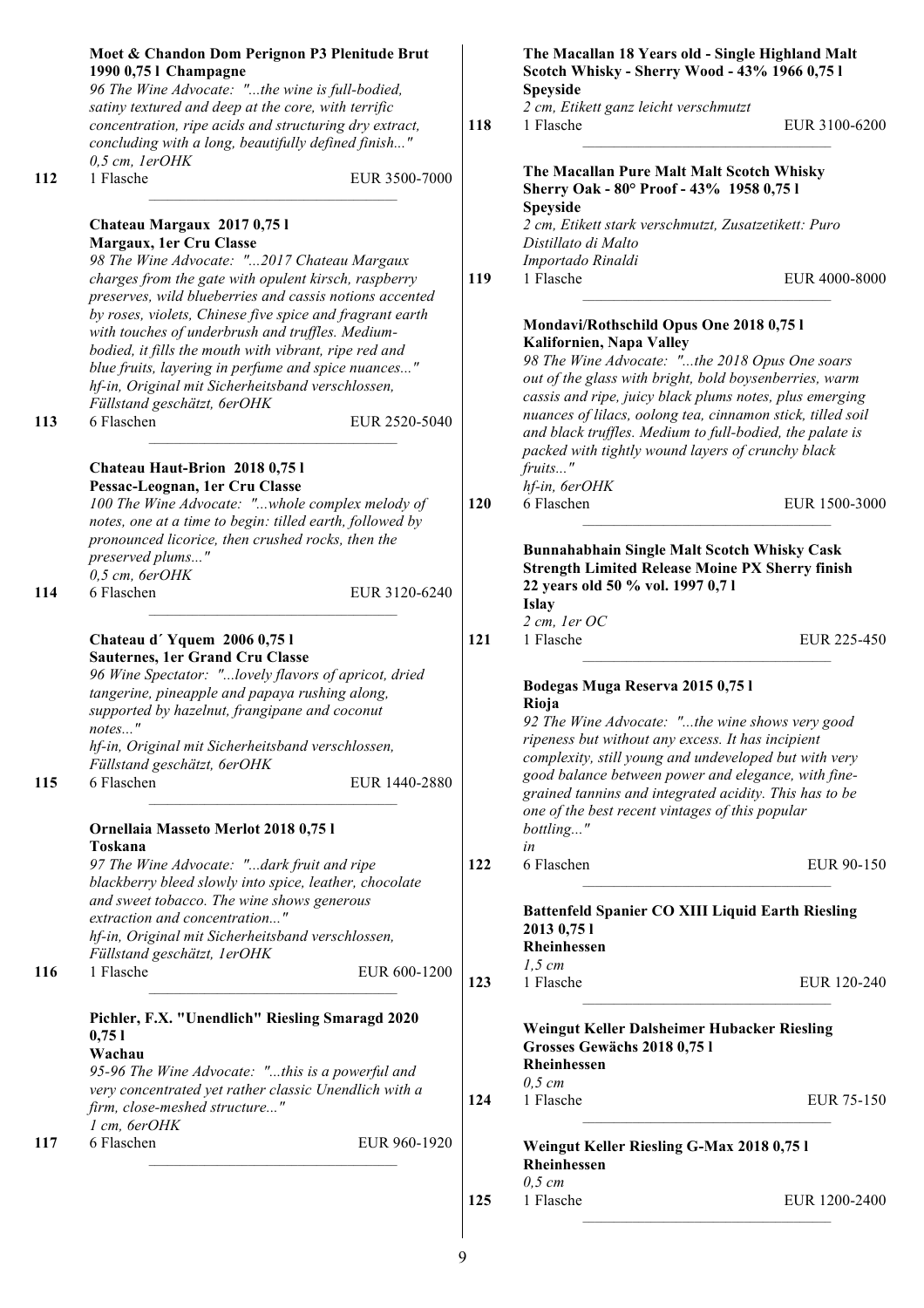|            | Weingut Keller Westhofen Abtserde Riesling<br>Grosses Gewächs 2018 0,751 |             |     | van Volxem Volz Riesling Grosses Gewächs 2017<br>0,751    |  |
|------------|--------------------------------------------------------------------------|-------------|-----|-----------------------------------------------------------|--|
|            | Rheinhessen                                                              |             |     | <b>Mosel</b>                                              |  |
|            | $0,5$ cm                                                                 |             |     | 91-92 The Wine Advocate: "very pure and citrus-           |  |
|            |                                                                          |             |     |                                                           |  |
| 126        | 1 Flasche                                                                | EUR 120-240 |     | fresh dry Riesling with good concentration and a          |  |
|            |                                                                          |             |     | charming touch of sweetness yet also a somewhat           |  |
|            |                                                                          |             |     | austere character"                                        |  |
|            | Weingut Keller Westhofener Kirchspiel Riesling                           |             |     | $1 \, cm$                                                 |  |
|            | Grosses Gewächs 2018 0,751                                               |             | 133 | 3 Flaschen<br><b>EUR 45-</b>                              |  |
|            | Rheinhessen                                                              |             |     |                                                           |  |
|            | 93 Wine Spectator: "lean and tightly wound,                              |             |     |                                                           |  |
|            |                                                                          |             |     |                                                           |  |
|            | featuring intense minerally and savory notes up front.                   |             |     | van Volxem Wawern Goldberg Riesling Grosses               |  |
|            | This firmly structured version will need time to relax                   |             |     | Gewächs 2017 0,75 l                                       |  |
|            | and allow all its elements to shine. The potential is                    |             |     | Mosel                                                     |  |
|            | revealed midpalate, where orchard and stone fruit                        |             |     | 93 The Wine Advocate: "the palate is ripe and             |  |
|            |                                                                          |             |     |                                                           |  |
|            | flavors emerge, followed by a long, stony aftertaste"                    |             |     | concentrated but also reveals a pure, fresh and salty     |  |
|            | $0,5 \, cm$                                                              |             |     | palate with lush fruit and a long, aromatic, very         |  |
| 127        | 1 Flasche                                                                | EUR 125-250 |     | elegant and refined yet still slightly austere finish"    |  |
|            |                                                                          |             |     | $1 \, cm$                                                 |  |
|            | $0,5$ cm                                                                 |             |     |                                                           |  |
| 128        | 1 Flasche                                                                | EUR 125-250 | 134 | 3 Flaschen<br><b>EUR 45-</b>                              |  |
|            |                                                                          |             |     |                                                           |  |
|            |                                                                          |             |     |                                                           |  |
|            | Weingut Keller Westhofener Morstein Riesling                             |             |     | Weingut Ansgar Clüsserath Piesporter                      |  |
|            |                                                                          |             |     | Goldtröpfchen Riesling feinherb 2016 0,75 l               |  |
|            | Grosses Gewächs 2018 0,75 l                                              |             |     | <b>Mosel</b>                                              |  |
|            | <b>Rheinhessen</b>                                                       |             |     |                                                           |  |
|            | 0,5 cm, Etikett ganz leicht beschädigt                                   |             |     | 92 The Wine Advocate: "the 2016 Piesporter                |  |
| 129        | 1 Flasche                                                                | EUR 250-500 |     | Goldtröpfchen Riesling Feinherb displays a clear,         |  |
|            |                                                                          |             |     | aromatic bouquet with ripe, lush fruit and fine slate     |  |
|            |                                                                          |             |     | aromas. Light but mouthfilling and lush on the palate,    |  |
|            |                                                                          |             |     |                                                           |  |
|            | <b>Molitor, Markus Graacher Domprobst Riesling</b>                       |             |     | this is a delicious, beautifully finessed Goldtröpfchen   |  |
|            | Riesling - weiße Kapsel 2015 0,75 l                                      |             |     | with piquant but well-integrated acidity, good crunchy    |  |
|            | <b>Mosel</b>                                                             |             |     | grip and lingering"                                       |  |
|            | 93 The Wine Advocate: "is deep, ripe, intense and                        |             |     | $1 \, cm$                                                 |  |
|            |                                                                          |             |     |                                                           |  |
|            | smoky on the nose and is very pure and fascinating in                    |             |     | 2 Flaschen                                                |  |
|            | its terroir expression: Domprobst Riesling on the                        |             |     | Weingut Ansgar Clüsserath Riesling vom Schiefer           |  |
|            | rocks! Full-bodied, round and rich, it is expressive,                    |             |     |                                                           |  |
|            | perfectly balanced and gorgeously lush on the palate                     |             |     | trocken 2017 0,75 l                                       |  |
|            |                                                                          |             |     | <b>Mosel</b>                                              |  |
|            | and also shows stimulating grip and a lot of salt                        |             |     | The Wine Advocate: "the 2017 Riesling Vom                 |  |
|            | followed by perfectly ripe fruit flavors in the long,                    |             |     | Schiefer trocken offers a clear, intense and slate-       |  |
|            | complex finish"                                                          |             |     |                                                           |  |
|            | $1 \, cm$                                                                |             |     | scented nose with refreshing lemon and lime zest          |  |
|            |                                                                          |             |     | aromas. On the palate, this is a charmingly round,        |  |
| <b>130</b> | 6 Flaschen                                                               | EUR 90-180  |     | intense, well-textured dry Riesling with good             |  |
|            |                                                                          |             |     |                                                           |  |
|            |                                                                          |             |     | concentration and mineral grip. An excellent effort at    |  |
|            | Molitor, Markus Ürziger Würzgarten Riesling                              |             |     | this price level"                                         |  |
|            | Kabinett -weiße Kapsel 2015 0,75 l                                       |             |     | $1 \, cm$                                                 |  |
|            |                                                                          |             |     | 2 Flaschen                                                |  |
|            | <b>Mosel</b>                                                             |             |     |                                                           |  |
|            | 93 The Wine Advocate: "is very clear, pure and                           |             | 135 | 4 Flaschen<br><b>EUR 32-</b>                              |  |
|            | delicate in its spicy and, in a subtle way, intense and                  |             |     |                                                           |  |
|            |                                                                          |             |     |                                                           |  |
|            | concentrated nose that displays perfectly ripe, yellow-                  |             |     |                                                           |  |
|            | golden colored Riesling flavors along with a                             |             |     | Weingut Ansgar Clüsserath Riesling Steinreich             |  |
|            | flinty/smoky minerality"                                                 |             |     | trocken 2016 0,75 l                                       |  |
|            | $1 \, cm$                                                                |             |     | <b>Mosel</b>                                              |  |
|            | 6 Flaschen                                                               |             |     | 90 The Wine Advocate: "displays a beautifully             |  |
|            |                                                                          | EUR 90-180  |     |                                                           |  |
| 131        |                                                                          |             |     | intense bouquet that combines ripe and concentrated       |  |
|            |                                                                          |             |     | Riesling aromas with flinty mineral suggestions of        |  |
|            |                                                                          |             |     | broken slate and even floral notes. This is a serious     |  |
|            | <b>Molitor, Markus Zeltinger Sonnenuhr Riesling</b>                      |             |     |                                                           |  |
|            |                                                                          |             |     |                                                           |  |
|            | Kabinett Fuder 6 2016 0,75 l                                             |             |     | Riesling almost exclusively from the Apotheke (with       |  |
|            | Mosel                                                                    |             |     | just a bit of the Dhroner Hofberg). Intense and lush but  |  |
|            | 93+ The Wine Advocate: "silky and highly finessed                        |             |     | very elegant, with a velvety texture plus highly delicate |  |
|            | on the palate, this is a salty-crystalline, beautifully                  |             |     |                                                           |  |
|            |                                                                          |             |     | acidity on the palate, this is a superbly balanced and    |  |
|            | balanced and piquant Sonnenuhr with grip and                             |             |     | complex Riesling at 11% alcohol"                          |  |
|            | structure. The finish is powerful, long and complex,                     |             |     | 1 cm, Etiketten ganz leicht verschmutzt                   |  |
|            | showing great aging potential"                                           |             | 136 | 4 Flaschen<br><b>EUR 32-</b>                              |  |
|            | $1 \, cm$                                                                |             |     |                                                           |  |
| 132        | 6 Flaschen                                                               | EUR 90-180  |     |                                                           |  |

**EUR 45-90** 

**EUR 45-90** 

**135** 4 Flaschen EUR 32-64

**136** 4 Flaschen EUR 32-64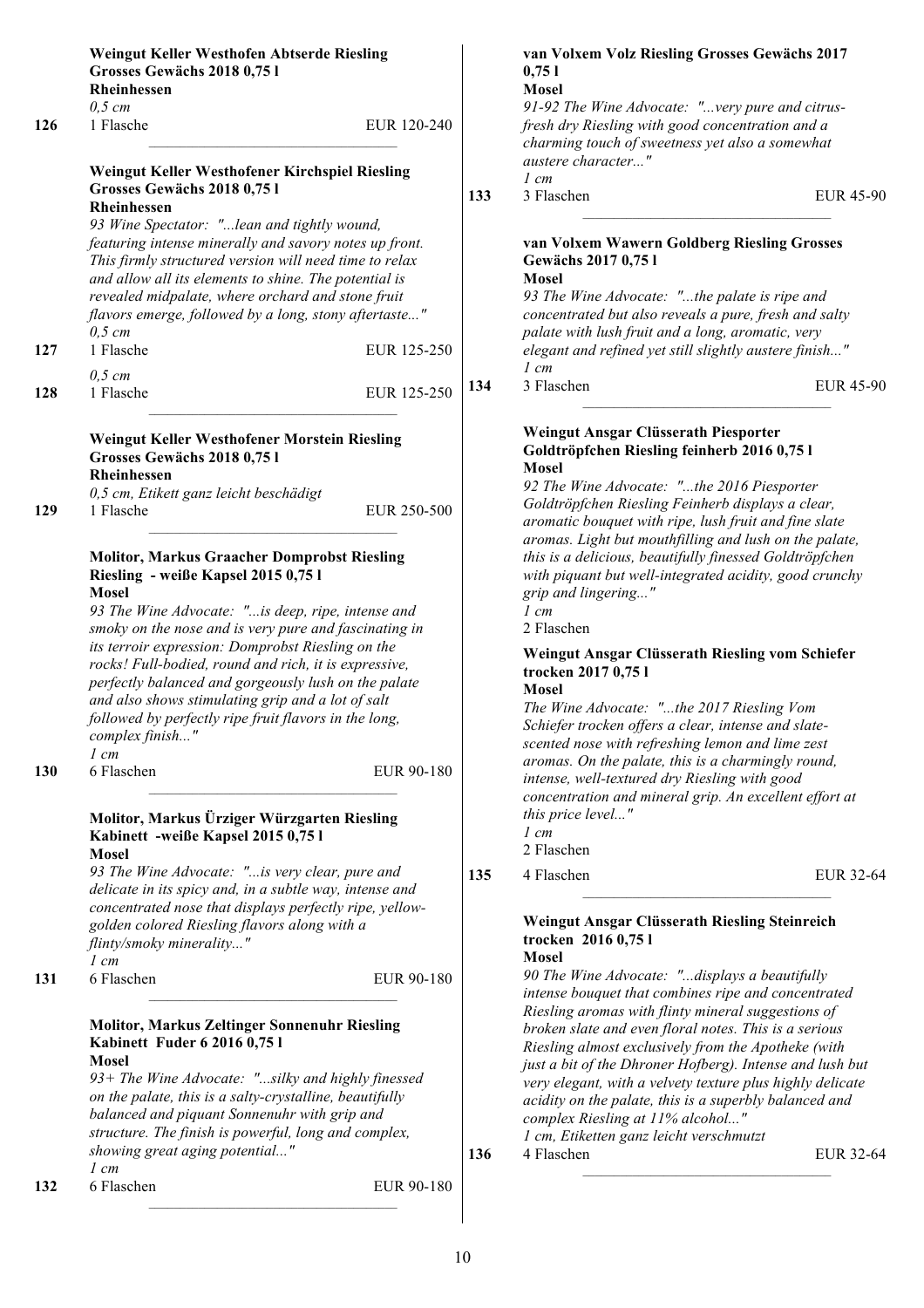| 137 | Weingut Dr. Loosen Graacher Himmelreich -Alte<br>Reben-Riesling Grosses Gewächs 2016 0,75 l<br><b>Mosel</b><br>93 The Wine Advocate: "Loosen's 2016 Graacher<br>Himmelreich Riesling GG Alte Reben is deep, pure and<br>flinty on the nose, with lovely tropical fruit and herbal<br>aromas intermixed with notes of crushed stones. On the<br>palate, this is a round, intense and very juicy<br>Himmelreich from 130-year-old vines. Dense and with<br>finely grained tannins and minerals, the 2016 reveals<br>impressive complexity and length"<br>$1 \, cm$<br>5 Flaschen<br>Weingut Dr. Loosen Graacher Himmelreich | EUR 75-150       |     | Dönnhoff Riesling trocken 2016 0,75 l<br>Nahe<br>$1 \, cm$<br>1 Flasche<br>Weingut A. Christmann Riesling trocken 2017 0,75<br><b>Pfalz</b><br>$1 \, cm$<br>1 Flasche<br>Weingut Wittmann Riesling "vom Kalkstein"<br>trocken 2019 0,75 l<br><b>Rheinhessen</b><br>92 The Wine Advocate: "the 2019 Riesling trocken<br>"vom Kalkstein" is intensely juicy and flinty on the<br>pure and chalky nose. Full-bodied, pure, fresh and                                                                                                                                                                                              |           |
|-----|---------------------------------------------------------------------------------------------------------------------------------------------------------------------------------------------------------------------------------------------------------------------------------------------------------------------------------------------------------------------------------------------------------------------------------------------------------------------------------------------------------------------------------------------------------------------------------------------------------------------------|------------------|-----|--------------------------------------------------------------------------------------------------------------------------------------------------------------------------------------------------------------------------------------------------------------------------------------------------------------------------------------------------------------------------------------------------------------------------------------------------------------------------------------------------------------------------------------------------------------------------------------------------------------------------------|-----------|
|     | Riesling feinherb 2016 0,75 l<br><b>Mosel</b>                                                                                                                                                                                                                                                                                                                                                                                                                                                                                                                                                                             |                  |     | elegant on the palate, this is a juicy yet pure, refined,<br>stimulatingly salty and balanced Riesling with a lot of                                                                                                                                                                                                                                                                                                                                                                                                                                                                                                           |           |
|     | $1 \, cm$                                                                                                                                                                                                                                                                                                                                                                                                                                                                                                                                                                                                                 |                  |     | chalky expression"                                                                                                                                                                                                                                                                                                                                                                                                                                                                                                                                                                                                             |           |
| 138 | 3 Flaschen                                                                                                                                                                                                                                                                                                                                                                                                                                                                                                                                                                                                                | <b>EUR 24-48</b> |     | $1 \, cm$<br>2 Flaschen                                                                                                                                                                                                                                                                                                                                                                                                                                                                                                                                                                                                        |           |
|     | Weingut Dr. Loosen Wehlener Sonnenuhr-Alte                                                                                                                                                                                                                                                                                                                                                                                                                                                                                                                                                                                |                  | 143 | 4 Flaschen                                                                                                                                                                                                                                                                                                                                                                                                                                                                                                                                                                                                                     | EUR 36-72 |
|     | Reben-Riesling Grosses Gewächs 2016 0,75 l                                                                                                                                                                                                                                                                                                                                                                                                                                                                                                                                                                                |                  |     |                                                                                                                                                                                                                                                                                                                                                                                                                                                                                                                                                                                                                                |           |
| 139 | <b>Mosel</b><br>91 Wine Spectator: "a very floral Riesling, with<br>notes of jasmine, peach and white raspberry, supported<br>by crunchy acidity. Slate and spice details show on the<br>fresh-tasting finish"<br>1 cm, Etiketten ganz leicht verschmutzt<br>5 Flaschen<br>Weingut Egon Müller Scharzhof Riesling 2019 0,75                                                                                                                                                                                                                                                                                               | EUR 100-200      |     | Weingut Emrich Schönleber Monzinger<br>Frühlingsplätzchen Riesling Spätlese 2010 0,75 l<br><b>Nahe</b><br>93 The Wine Advocate: "ravishingly sustained, with<br>saliva-inducing salinity, faint alkalinity, and wet stone<br>underpinnings, this superbly balanced performance<br>should excite for the next couple of decades if not<br>longer"<br>$1$ cm                                                                                                                                                                                                                                                                     |           |
| 140 | <b>Mosel</b><br>94 The Wine Advocate: "impressively long and<br>tensioned on the pure and stimulating finish, this is just<br>gorgeous and possibly the most fascinating Scharzhof I<br>have tasted in 20 years"<br>$1$ cm<br>5 Flaschen                                                                                                                                                                                                                                                                                                                                                                                  | EUR 100-200      |     | 2 Flaschen<br>Weingut Emrich Schönleber Monzinger Halenberg<br>Riesling Spätlese 2011 0,75 l<br><b>Nahe</b><br>92 The Wine Advocate: "it also displays a more<br>obvious cantus firmus of wet stone, over which flows a<br>steady, sensually satisfying and sustained stream of<br>peach, mirabelle and Persian melon laced with quinine                                                                                                                                                                                                                                                                                       |           |
| 141 | Weingut Egon Müller Scharzhofberger Riesling<br>Kabinett 2011 0,75 l<br><b>Mosel</b><br>91 The Wine Advocate: "high-toned mint and<br>wintergreen in the nose as well as delicacy"<br>$1 \, cm$<br>3 Flaschen                                                                                                                                                                                                                                                                                                                                                                                                             | EUR 120-240      | 144 | and almond extract. I would plan on enjoying this<br>beauty over the next 10-12 years, though it would not<br>be the first Spatlese from this estate to make a fool out<br>of me by lasting longer than I predicted"<br>$1 \, cm$<br>1 Flasche<br>3 Flaschen                                                                                                                                                                                                                                                                                                                                                                   | EUR 30-60 |
|     | Weingut Forstmeister Geltz Zilliken Riesling<br>trocken 2017 0,75 l<br><b>Mosel</b><br>$0,5$ cm<br>2 Flaschen<br>Weingut Fritz Haag Riesling 2016 0,75 l<br><b>Mosel</b><br>$0,5$ cm<br>1 Flasche<br>Weingut Fritz Haag Riesling trocken 2017 0,75 l<br><b>Mosel</b><br>$0,5$ cm<br>1 Flasche                                                                                                                                                                                                                                                                                                                             |                  |     | Weingut Schäfer Fröhlich Bockenauer Riesling<br>"Schiefergestein" trocken - "Selection Tino<br>Seiwert" 2015 0,75 l<br><b>Nahe</b><br>92+ The Wine Advocate: "What precision and<br>finesse! The 2015 Bockenauer Riesling Trocken<br>Schiefergestein is entirely sourced from the Felseneck<br>and comes from vines that are "just" 30 to 40 years<br>old. It opens with a very pure, fresh, spicy and flinty<br>bouquet of green apples with some wet and dirty earthy<br>flavors. On the palate, this is a gorgeous wine: very<br>clear, complex and dense, with impressive intensity,<br>richness and harmony"<br>$1 \, cm$ |           |
| 142 | 4 Flaschen                                                                                                                                                                                                                                                                                                                                                                                                                                                                                                                                                                                                                | EUR 32-64        |     | 1 Flasche                                                                                                                                                                                                                                                                                                                                                                                                                                                                                                                                                                                                                      |           |
|     |                                                                                                                                                                                                                                                                                                                                                                                                                                                                                                                                                                                                                           |                  |     |                                                                                                                                                                                                                                                                                                                                                                                                                                                                                                                                                                                                                                |           |
|     |                                                                                                                                                                                                                                                                                                                                                                                                                                                                                                                                                                                                                           |                  | 11  |                                                                                                                                                                                                                                                                                                                                                                                                                                                                                                                                                                                                                                |           |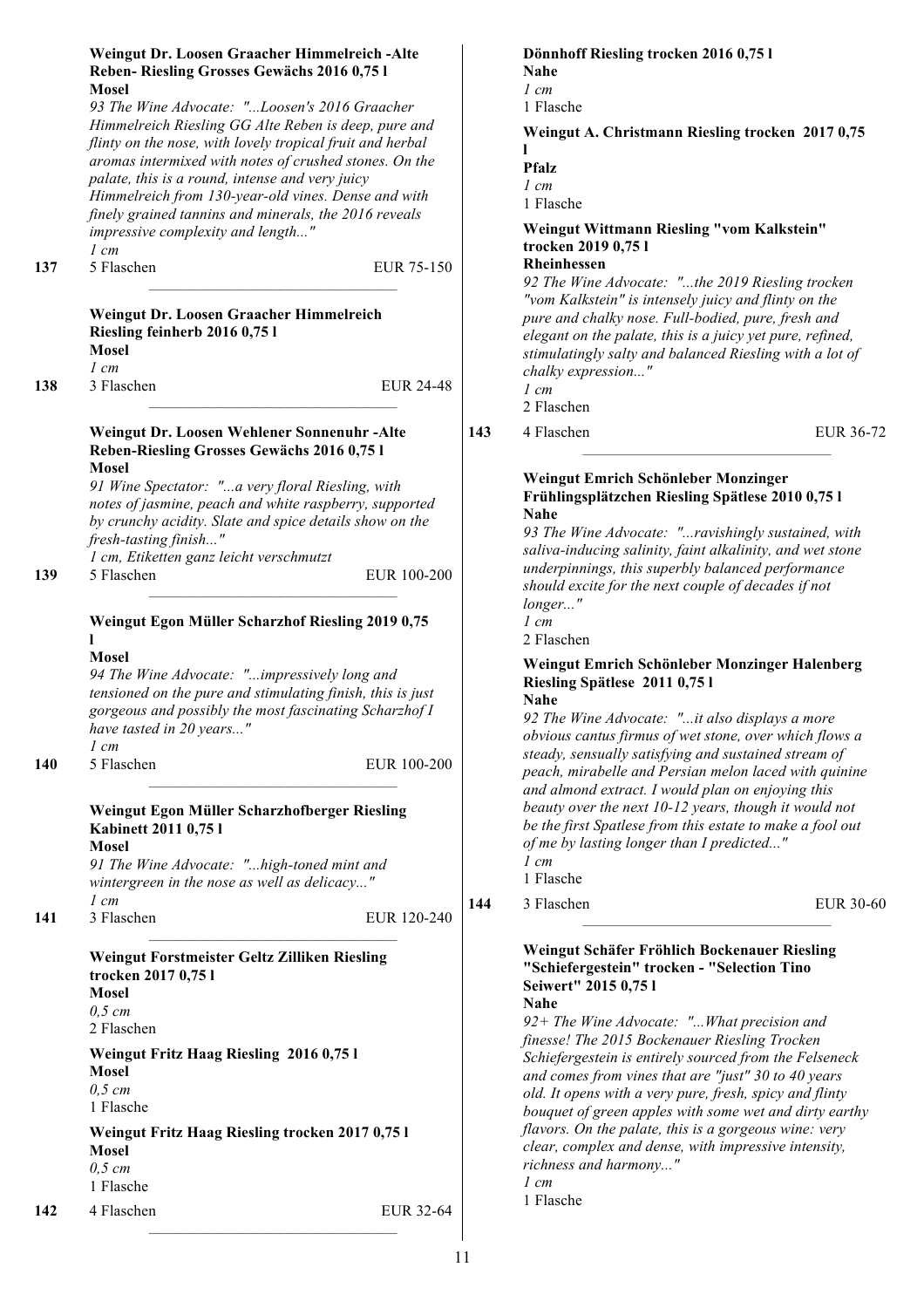|     | Weingut Schäfer Fröhlich Nahe Riesling trocken<br>2015 0,75 1<br>Nahe<br>$1 \, cm$                                                                                                                                                                                                                                                                                                                                      |                  |     | <b>Ress, Balthasar Hattenheimer Nußbrunnen Riesling</b><br>Erstes Gewächs 2015 0,75 l<br>Rheingau<br>94+ The Wine Advocate: "the wine is full-bodied,                                                                                                                                                                                                                                                                                                                                                                       |                  |
|-----|-------------------------------------------------------------------------------------------------------------------------------------------------------------------------------------------------------------------------------------------------------------------------------------------------------------------------------------------------------------------------------------------------------------------------|------------------|-----|-----------------------------------------------------------------------------------------------------------------------------------------------------------------------------------------------------------------------------------------------------------------------------------------------------------------------------------------------------------------------------------------------------------------------------------------------------------------------------------------------------------------------------|------------------|
| 145 | 3 Flaschen<br>4 Flaschen                                                                                                                                                                                                                                                                                                                                                                                                | EUR 34-48        |     | round and complex, a long-distance runner with a ripe<br>and elegant acidity and a long, nicely piquant finish"                                                                                                                                                                                                                                                                                                                                                                                                             |                  |
|     |                                                                                                                                                                                                                                                                                                                                                                                                                         |                  | 150 | $1$ cm<br>5 Flaschen                                                                                                                                                                                                                                                                                                                                                                                                                                                                                                        | EUR 100-200      |
|     | Weingut Dr. von Bassermann-Jordan Forster<br>Pechstein Riesling Grosses Gewächs 2016 0,75 l<br><b>Pfalz</b>                                                                                                                                                                                                                                                                                                             |                  |     | Schloß Johannisberg Schloß Johannisberg Gelblack<br>Riesling trocken 2015 0,75 l                                                                                                                                                                                                                                                                                                                                                                                                                                            |                  |
| 146 | $1 \, cm$<br>3 Flaschen                                                                                                                                                                                                                                                                                                                                                                                                 | EUR 105-210      |     | Rheingau<br>90 The Wine Advocate: "the 2015 Schloss                                                                                                                                                                                                                                                                                                                                                                                                                                                                         |                  |
| 147 | $1 \, cm$<br>3 Flaschen                                                                                                                                                                                                                                                                                                                                                                                                 | EUR 105-210      |     | Johannisberger Gelblack Riesling Trocken has a<br>concentrated, but very clear and slightly smoky                                                                                                                                                                                                                                                                                                                                                                                                                           |                  |
|     | Weingut von Winning Forster Riesling "U 500"<br>2018 0,75 1<br><b>Pfalz</b>                                                                                                                                                                                                                                                                                                                                             |                  |     | bouquet of yellow-skinned fruits. It is a very aromatic,<br>fresh, finesse-full and elegant Riesling with purity, but<br>also enough sensuality to attract the masses"<br>$1 \, cm$                                                                                                                                                                                                                                                                                                                                         |                  |
|     | $1 \, cm$<br>1 Flasche                                                                                                                                                                                                                                                                                                                                                                                                  |                  |     | 5 Flaschen                                                                                                                                                                                                                                                                                                                                                                                                                                                                                                                  | EUR 50-75        |
|     | Weingut Wittmann Westhofener Aulerde Riesling<br>Grosses Gewächs 2019 0,75 l<br><b>Rheinhessen</b><br>92-93 The Wine Advocate: "enormously chalky and<br>flinty on the rich and spicy yet pure, refreshing, deep<br>and fruity nose. Silky textured, fresh and elegant on the<br>palate, this is a complex, structured, very elegant and<br>juicy"<br>$1 \, cm$<br>1 Flasche<br>Weingut Wittmann Westhofener Kirchspiel |                  |     | Weingut Franz Künstler Hochheimer Stielweg<br>Riesling Alte Reben VDP Erste Lage 2016 0,75 l<br>Rheingau<br>92 The Wine Advocate: "the 2016 Rheingau Riesling<br>Hochheimer Stielweg Alte Reben "Erste Lage" is deep<br>and complex, offering fully ripe Riesling aromas that<br>are perfectly interwoven with mineral hints of crushed<br>stones. On the palate, this is a rich, piquant, full-<br>bodied, very complex and salty wine with intensity,<br>great elegance and length"<br>1 cm, Etiketten leicht verschmutzt |                  |
|     | Riesling Grosses Gewächs 2019 0,75 l<br>Rheinhessen<br>93-94 The Wine Advocate: "the 2019 Kirchspiel<br>Riesling GG is pure, fresh and spicy as well as coolish<br>on the still yeasty but substantial and complex nose.<br>Lush yet precise and refined on the elegant palate, this                                                                                                                                    |                  | 152 | 4 Flaschen<br>Weingut J.B. Becker Wallufer Walkenberg Riesling<br>Spätlese trocken - Alte Reben- 2012 0,75 l<br>Rheingau<br>$1 \, cm$                                                                                                                                                                                                                                                                                                                                                                                       | EUR 60-120       |
|     | is a highly tensioned, grippy and chalky dry Riesling<br>with great finesse, sustainable grip, intensity and<br>stimulating salinity"                                                                                                                                                                                                                                                                                   |                  | 153 | 3 Flaschen                                                                                                                                                                                                                                                                                                                                                                                                                                                                                                                  | <b>EUR 45-90</b> |
|     | $1 \, cm$<br>1 Flasche                                                                                                                                                                                                                                                                                                                                                                                                  |                  |     | Weingut Keller Dalsheimer Hubacker Riesling<br>Grosses Gewächs 2017 0,751<br>Rheinhessen                                                                                                                                                                                                                                                                                                                                                                                                                                    |                  |
| 148 | 3 Flaschen                                                                                                                                                                                                                                                                                                                                                                                                              | EUR 110-220      | 154 | $1 \, cm$<br>3 Flaschen                                                                                                                                                                                                                                                                                                                                                                                                                                                                                                     | EUR 390-780      |
|     | Kühn, Peter Jakob Riesling trocken Quarzit 2016<br>0,751<br>Rheingau                                                                                                                                                                                                                                                                                                                                                    |                  | 155 | $1 \, cm$<br>3 Flaschen                                                                                                                                                                                                                                                                                                                                                                                                                                                                                                     | EUR 390-780      |
|     | 90 The Wine Advocate: "an intense Riesling,<br>featuring zesty acidity and ripe nectarine notes for<br>balance. Vibrant, full of energy and zip, with spice<br>accents and minerality emerging midpalate. Wraps up                                                                                                                                                                                                      |                  |     | Weingut Keller Nierstein Riesling trocken 2017<br>0,751<br>Rheinhessen<br>$1 \, cm$                                                                                                                                                                                                                                                                                                                                                                                                                                         |                  |
| 149 | with a persistent, savory finish"<br>1 cm, Etiketten ganz leicht verschmutzt<br>4 Flaschen                                                                                                                                                                                                                                                                                                                              | <b>EUR 40-80</b> | 156 | 6 Flaschen                                                                                                                                                                                                                                                                                                                                                                                                                                                                                                                  | EUR 90-180       |
|     |                                                                                                                                                                                                                                                                                                                                                                                                                         |                  |     | Weingut Keller Riesling "RR" 2015 0,75 l<br>Rheinhessen<br>$1 \, cm$                                                                                                                                                                                                                                                                                                                                                                                                                                                        |                  |
|     |                                                                                                                                                                                                                                                                                                                                                                                                                         |                  | 157 | 5 Flaschen                                                                                                                                                                                                                                                                                                                                                                                                                                                                                                                  | EUR 150-300      |
|     |                                                                                                                                                                                                                                                                                                                                                                                                                         |                  | 158 | $1 \, cm$<br>4 Flaschen                                                                                                                                                                                                                                                                                                                                                                                                                                                                                                     | EUR 120-240      |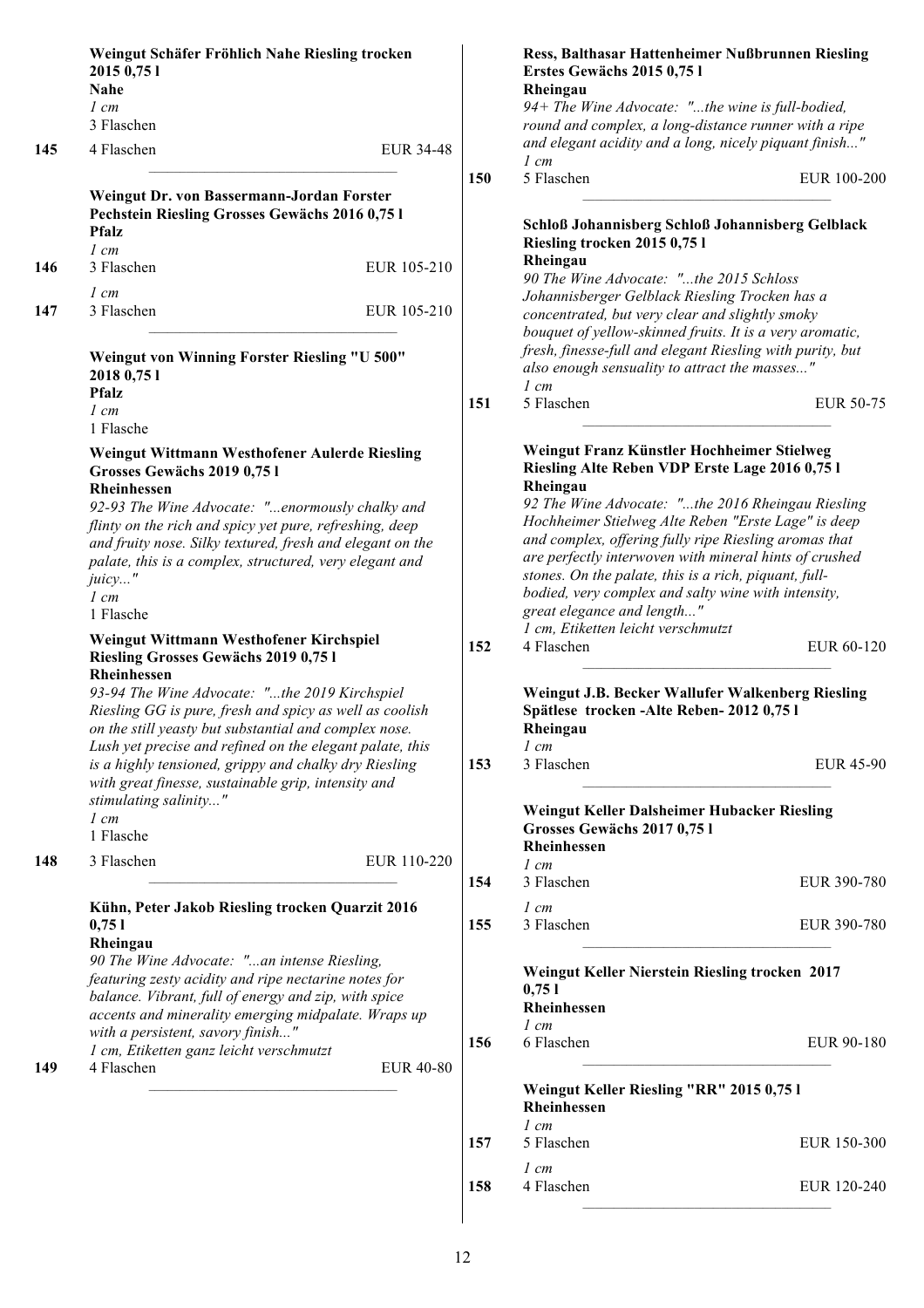|            | Weingut Keller Riesling "von der Fels" trocken<br>2018 0,75 1<br>Rheinhessen                                                                                                                            |                  |     | Domaine de l'Auvieres Le Haut des Combettes<br>Ventoux 2012 0,75 l<br><b>Ventoux</b>                                                                                                                          |              |
|------------|---------------------------------------------------------------------------------------------------------------------------------------------------------------------------------------------------------|------------------|-----|---------------------------------------------------------------------------------------------------------------------------------------------------------------------------------------------------------------|--------------|
| 159        | 1 cm<br>4 Flaschen                                                                                                                                                                                      | EUR 80-160       |     | in<br>1 Flasche                                                                                                                                                                                               |              |
|            |                                                                                                                                                                                                         |                  | 168 | 6 Flaschen                                                                                                                                                                                                    | EUR 58-116   |
|            | Weingut Keller Westhofener Kirchspiel Riesling<br>Grosses Gewächs 2017 0,751<br>Rheinhessen                                                                                                             |                  |     | Huet, Gaston Vouvray "Le Ht. Lieu", Sec 2015 0,75                                                                                                                                                             |              |
| <b>160</b> | $1 \, cm$<br>3 Flaschen                                                                                                                                                                                 | EUR 540-1080     |     | Loire                                                                                                                                                                                                         |              |
| 161        | $1 \, cm$<br>3 Flaschen                                                                                                                                                                                 | EUR 540-1080     |     | 93+ The Wine Advocate: "the citrus-colored 2015<br>Vouvray Le Haut-Lieu Sec is pure, fresh and chalky on<br>the nose where ripe and concentrated fruit aromas                                                 |              |
| 162        | $1 \, cm$<br>3 Flaschen                                                                                                                                                                                 | EUR 540-1080     |     | along with some subtle herbal aromas are displayed.<br>Full-bodied, very mineral, salty and ripe, this is a<br>concentrated, powerful, densely woven yet finesse-full                                         |              |
| 163        | $1 \, cm$<br>3 Flaschen                                                                                                                                                                                 | EUR 540-1080     |     | and elegant Chenin with a very long and grippy,<br>tension-filled finish"<br>$1,5$ cm                                                                                                                         |              |
|            | Weingut Schätzel Nierstein Riesling "ReinSchiefer"<br>2017 0,75 1<br>Rheinhessen                                                                                                                        |                  | 169 | 5 Flaschen                                                                                                                                                                                                    | EUR 75-150   |
|            | $1 \, cm$                                                                                                                                                                                               |                  |     | Domaine de Trevallon IGP Alpilles 2010 0,75 l<br>Provence                                                                                                                                                     |              |
| 164        | 5 Flaschen                                                                                                                                                                                              | EUR 50-100       |     | 94+ The Wine Advocate: "it sports an inky, opaque<br>color as well as a deep, raw bouquet of cassis, liquid<br>herbs, olive tapenade, blood and serious minerality                                            |              |
|            | Weingut Schätzel Scheurebe 2017 0,75 l<br>Rheinhessen                                                                                                                                                   |                  |     | that continues to change and evolve over the evening.                                                                                                                                                         |              |
|            | 1 cm, 2 Etiketten leicht beschädigt                                                                                                                                                                     |                  |     | Medium to full-bodied and surprisingly elegant and<br>pure on the palate, it possesses perfect balance, fine                                                                                                  |              |
| 165        | 6 Flaschen                                                                                                                                                                                              | <b>EUR 48-90</b> |     | tannin and lively acidity that shines on the finish"<br>$hf$ -in                                                                                                                                              |              |
|            | Weingut Wittmann Westhofener Morstein Riesling<br>Grosses Gewächs 2019 0,75 l<br>Rheinhessen<br>95-96 The Wine Advocate: "is open and chalky on<br>the intense, deep, elegant and refined lemon-scented |                  |     | 1 Flasche<br>Weingut W. Lergenmüller & Söhne Spätburgunder<br>Reserve "Bremer Faß" 1994 1,51                                                                                                                  | EUR 85-170   |
|            | nose. Lush and precise on the palate, this is a refined,<br>enormously energetic and silky-textured dry Riesling<br>with very fine tannins, great tension, finesse and<br>stimulating salinity"         |                  |     | <b>Pfalz</b><br>Der Wein ist in Fässern aus deutscher Eiche der<br>Küferei Krogemann aus Bremen über 18 Monate<br>gereift. Ein Wein mit gewaltigem Potential !<br>in, Etikett ganz leicht beschädigt, 1er OHK |              |
| 166        | $1 \, cm$<br>2 Flaschen                                                                                                                                                                                 | EUR 110-220      | 171 | 1 Magnum                                                                                                                                                                                                      | EUR 70-135   |
|            | $1 \, cm$                                                                                                                                                                                               |                  |     |                                                                                                                                                                                                               |              |
| 167        | 1 Flasche                                                                                                                                                                                               | EUR 55-110       |     | Leone de Castris Salice Salentino Riserva 2011<br>15,0 l Apulien<br>Wine Spectator: "soft and shapely, the 2011 Salice                                                                                        |              |
|            | Chateau Carignan Prima 2005 0,751<br>Bordeaux, Premieres Cotes de Bordeaux<br>in                                                                                                                        |                  |     | Salentino Riserva would make a perfect pairing to<br>oven-roasted pasta with grated cheese and meat rag.<br>This is a homely, simple wine with bright fruit nuances                                           |              |
|            | 1 Flasche                                                                                                                                                                                               |                  |     | that are plump, immediate and clean. Subtle<br>background tones of red earth, licorice and leather                                                                                                            |              |
|            | Cru Monplaisir 2009 0,751<br>Bordeaux, Superieur<br>ts                                                                                                                                                  |                  |     | give the wine a sense of roundness and softness that is<br>very characteristic of the warm vintage"                                                                                                           |              |
|            | 2 Flaschen                                                                                                                                                                                              |                  |     | in, 1er OHK<br>1 Flasche                                                                                                                                                                                      |              |
|            | Cru Monplaisir 2009 0,751<br>Bordeaux, Superieur                                                                                                                                                        |                  | 172 |                                                                                                                                                                                                               | EUR 500-1000 |
|            | in<br>1 Flasche                                                                                                                                                                                         |                  |     | Castello Banfi Brunello Poggio alle Mura 2007 3,0 l<br>Toskana                                                                                                                                                |              |
|            | <b>Clos Puy Arnaud 2006 0,751</b><br><b>Cote de Castillon</b>                                                                                                                                           |                  | 173 | in, ler OHK<br>1 Doppelmagnum                                                                                                                                                                                 | EUR 200-400  |
|            | in<br>1 Flasche                                                                                                                                                                                         |                  |     |                                                                                                                                                                                                               |              |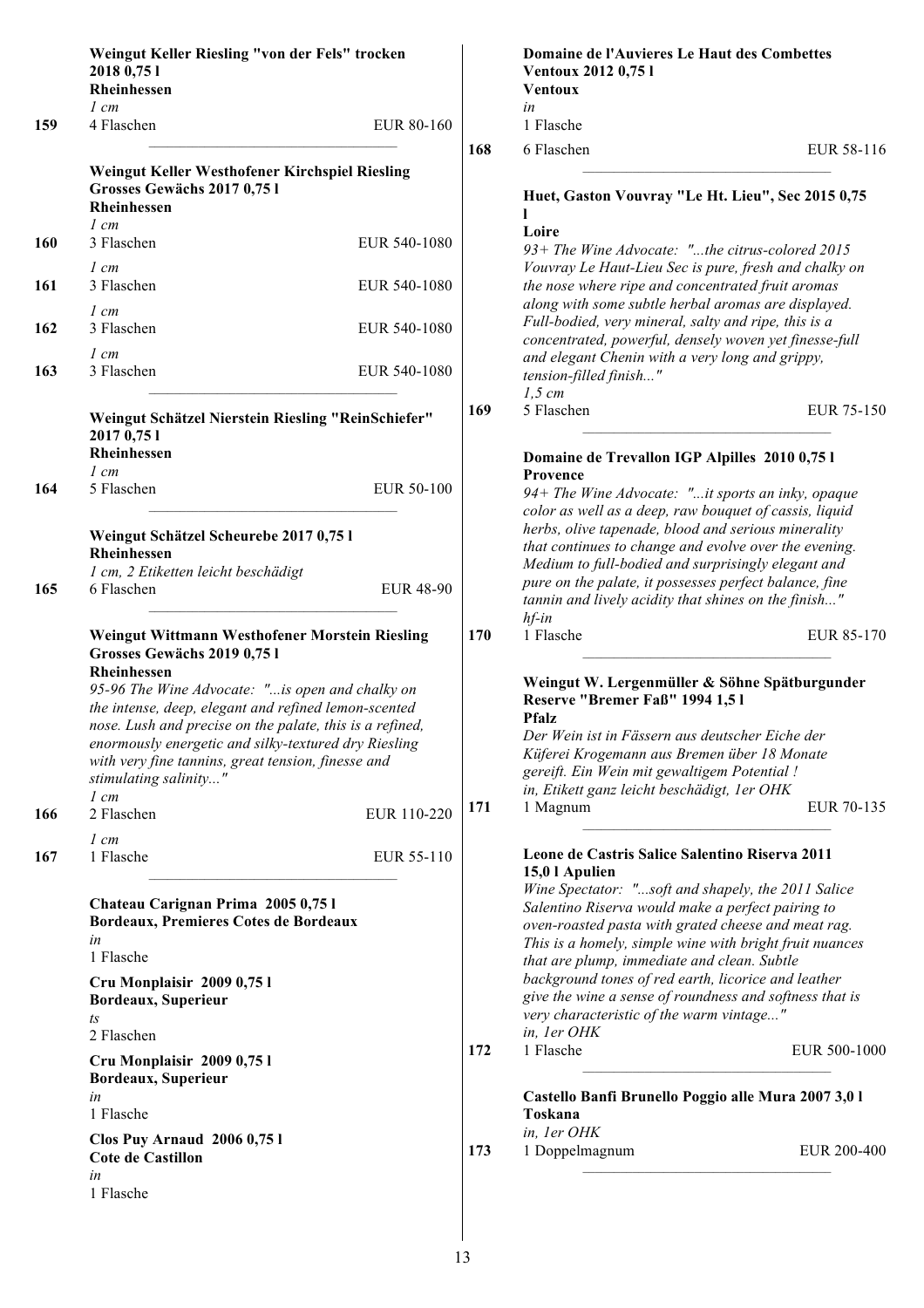|     | Villa Banfi Castello Banfi Summus 2006 3,0 l<br>Toskana<br>91 Wine Spectator: "a little jammy, but with<br>beautiful fruit, showing ripe raspberry and flowers on<br>the nose. Full-bodied, with well-integrated tannins and<br>chocolate, blackberry and green tobacco character.<br>Sangiovese, Cabernet Sauvignon and Syrah" |                    | Jadot, Louis Beaune Clos des Ursules 1 er Cru 2012<br>1,51<br>Cote de Beaune<br>91-93 The Wine Advocate: "ripe and generous on<br>the entry. This has good substance and breeding, the<br>quality of the terroir really coming through on the<br>persuasive finish that lingers long in the mouth"                                                                                                                                                                                                          |               |
|-----|---------------------------------------------------------------------------------------------------------------------------------------------------------------------------------------------------------------------------------------------------------------------------------------------------------------------------------|--------------------|-------------------------------------------------------------------------------------------------------------------------------------------------------------------------------------------------------------------------------------------------------------------------------------------------------------------------------------------------------------------------------------------------------------------------------------------------------------------------------------------------------------|---------------|
| 174 | in, ler OHK<br>1 Doppelmagnum                                                                                                                                                                                                                                                                                                   | EUR 340-675<br>180 | $0,5$ cm<br>3 Magnums                                                                                                                                                                                                                                                                                                                                                                                                                                                                                       | EUR 270-540   |
|     |                                                                                                                                                                                                                                                                                                                                 |                    | $0,5$ cm                                                                                                                                                                                                                                                                                                                                                                                                                                                                                                    |               |
|     | Hobbs Shiraz 2006 0,75 l<br><b>Barossa Valley</b><br>92 The Wine Advocate: "purple/black in color, it                                                                                                                                                                                                                           | 181                | 3 Magnums                                                                                                                                                                                                                                                                                                                                                                                                                                                                                                   | EUR 270-540   |
|     | offers up a brooding bouquet of toast, smoke, violets,<br>blueberry, blackberry, and Asian spices"                                                                                                                                                                                                                              |                    | Comte Georges de Vogue Bonnes Mares Grand Cru<br>2012 0,75 1<br><b>Cote de Nuits</b>                                                                                                                                                                                                                                                                                                                                                                                                                        |               |
| 175 | in<br>2 Flaschen                                                                                                                                                                                                                                                                                                                | EUR 90-180         | 92+ The Wine Advocate: "brambly red berry fruit,<br>raspberry preserve and just a touch of damp<br>undergrowth coming through with time"                                                                                                                                                                                                                                                                                                                                                                    |               |
|     | Weingut Keller Westhofener Kirchspiel Riesling<br>Grosses Gewächs 2007 0,75 l<br>Rheinhessen                                                                                                                                                                                                                                    | 182                | $0,5$ cm, 1er OHK<br>1 Flasche                                                                                                                                                                                                                                                                                                                                                                                                                                                                              | EUR 440-880   |
|     | 92 The Wine Advocate: "melon-like fruit and overtly<br>chalky, saline, savory mineral tones with an only                                                                                                                                                                                                                        | 183                | $0,5$ cm, 1er OHK<br>1 Flasche                                                                                                                                                                                                                                                                                                                                                                                                                                                                              | EUR 440-880   |
|     | nominally contradictory conjunction of creaminess and<br>tactile impingement of tart berry skin and herbal<br>pungency"<br>3,5 cm, Kapsel ganz leicht beschädigt                                                                                                                                                                |                    | Chateau de la Negly Les Clos des Truffieres 2015<br>1,51<br>Languedoc-Roussillon                                                                                                                                                                                                                                                                                                                                                                                                                            |               |
| 176 | 1 Flasche                                                                                                                                                                                                                                                                                                                       | EUR 200-400<br>184 | 2 cm, 1er OHK<br>1 Magnum                                                                                                                                                                                                                                                                                                                                                                                                                                                                                   | EUR 180-405   |
|     | Huet, Gaston Vouvray Clos de Bourg 1ere Trie<br>moelleux 2006 0,75 l                                                                                                                                                                                                                                                            | 185                | 2 cm, 1er OHK<br>1 Magnum                                                                                                                                                                                                                                                                                                                                                                                                                                                                                   | EUR 180-405   |
|     | Loire<br>$1,5$ cm                                                                                                                                                                                                                                                                                                               | 186                | 2 cm, 1er OHK<br>1 Magnum                                                                                                                                                                                                                                                                                                                                                                                                                                                                                   | EUR 180-405   |
| 177 | 3 Flaschen                                                                                                                                                                                                                                                                                                                      | EUR 120-240        |                                                                                                                                                                                                                                                                                                                                                                                                                                                                                                             |               |
| 178 | Huet, Gaston Vouvray le Mont 1ere Trie moelleux<br>1996 0,75 1<br>Loire<br>90 Wine Spectator: "this very rich, luscious white is<br>almost waxy in texture, with sweet honey, pineapple<br>and dried apricot flavors"<br>0,5 cm, Etikett ganz leicht beschädigt, ganz leicht<br>verschmutzt, leicht kellergrau<br>1 Flasche     | EUR 50-90          | Chateau Palmer 2019 0,75 l<br>Margaux, 3e Cru Classe<br>96+ The Wine Advocate: "the 2019 Palmer is a rich,<br>dramatic wine that soars from the glass with aromas of<br>cherries, blackberries and berry fruit liqueur mingled<br>with notions of violets, rose petals and sweet spices.<br>Full-bodied, layered and seamless, it's powerful and<br>immensely concentrated, with an enveloping core of<br>lively fruit that largely conceals the wine's ripe,<br>powdery structuring tannins"<br>in, 6erOHK |               |
|     | <b>Clarendon Hills Grenache Old Vines "Clarendon</b><br>Vineyard" 1997 0,75 l                                                                                                                                                                                                                                                   | 187                | 6 Flaschen                                                                                                                                                                                                                                                                                                                                                                                                                                                                                                  | EUR 1200-2100 |
|     | <b>McLaren Vale</b><br>90 The Wine Advocate: "gorgeous nose of dense,<br>peppery black fruits intermixed with a hint of tropical<br>fruit. The wine is full-bodied, opulent, and<br>irresistible"<br>2 cm, Leckspuren<br>2 Flaschen<br>$1 \, cm$<br>1 Flasche                                                                   |                    | Chateau Clerc-Milon Rothschild 2019 0,75 l<br>Pauillac, 5e Cru Classe<br>95 The Wine Advocate: "offering up aromas of<br>violets, wild berries, licorice, loamy soil and cigar<br>wrapper, it's full-bodied, layered and<br>multidimensional, with notable depth at the core, lively<br>acids and ripe, powdery tannins that assert themselves<br>on the finish"<br>in, 6erOHK                                                                                                                              |               |
| 179 | 3 Flaschen                                                                                                                                                                                                                                                                                                                      | 188<br>EUR 75-150  | 6 Flaschen                                                                                                                                                                                                                                                                                                                                                                                                                                                                                                  | EUR 360-600   |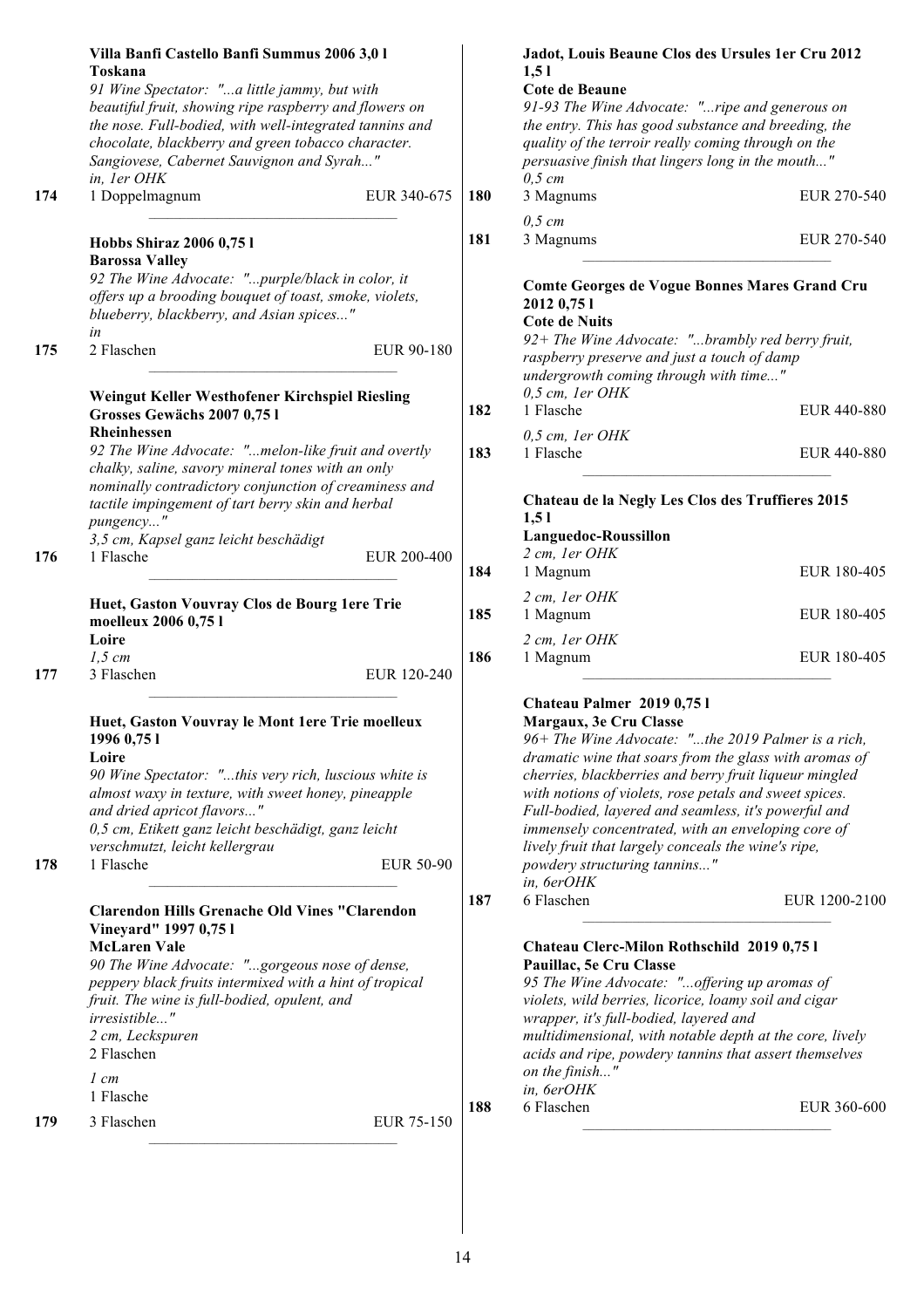| 189        | Chateau Lynch-Bages 2019 0,75 l<br>Pauillac, 5e Cru Classe<br>95-97+ The Wine Advocate: "displaying a deep<br>garnet-purple color, the 2019 Lynch-Bages needs a<br>little coaxing to awaken its alluring scents of<br>blackcurrant pastilles, warm black cherries,<br>boysenberries and bakers chocolate plus nuances of<br>lilacs, forest floor, iron ore and charcoal with a spicy<br>touch of cinnamon stick"<br>in, 6erOHK<br>6 Flaschen<br>in, 6erOHK                                                                                                                                                 | EUR 750-1200                   | 196        | Chateau Trotanoy 2017 0,75 l<br>Pomerol<br>96-98 The Wine Advocate: "2017 Trotanoy opens<br>with expressive red and black fruit notes including<br>redcurrant jelly, kirsch, Black Forest cake and cassis<br>plus hints of roses, dried Provence herbs, tobacco and<br>underbrush. Medium to full-bodied with generous,<br>expressive fruits supported by plush tannins and just<br>enough freshness"<br>in, 6er OHK<br>6 Flaschen                                                                                                                                                      | EUR 840-1440               |
|------------|------------------------------------------------------------------------------------------------------------------------------------------------------------------------------------------------------------------------------------------------------------------------------------------------------------------------------------------------------------------------------------------------------------------------------------------------------------------------------------------------------------------------------------------------------------------------------------------------------------|--------------------------------|------------|-----------------------------------------------------------------------------------------------------------------------------------------------------------------------------------------------------------------------------------------------------------------------------------------------------------------------------------------------------------------------------------------------------------------------------------------------------------------------------------------------------------------------------------------------------------------------------------------|----------------------------|
| 190        | 6 Flaschen<br>Chateau Pichon Longueville Baron 2019 0,75 l<br>Pauillac, 2e Cru Classe<br>97-100 The Wine Advocate: "very deep purple-black<br>in color, the nose skyrockets from the glass with<br>vibrant scents of freshly crushed blackberries, black<br>raspberries and blackcurrant pastilles followed by                                                                                                                                                                                                                                                                                             | EUR 750-1200                   | 197        | Vieux Chateau Certan 2019 0,75 l<br><b>Pomerol</b><br>97-100 The Wine Advocate: "heart-stopping<br>perfume of red roses, kirsch, black raspberries, violets<br>and star anise over a powerful core of plum preserves,<br>blueberry pie and boysenberries plus hints of<br>cardamom, sandalwood and Ceylon tea"<br>in, 6erOHK<br>6 Flaschen                                                                                                                                                                                                                                              | EUR 1500-2520              |
| 191        | perfumed sparks of fragrant earth, clove oil, lilacs,<br>crushed rocks, molten chocolate and cinnamon toast.<br>Medium to full-bodied"<br>in, 6erOHK<br>6 Flaschen<br>Chateau Pichon Longueville Comtesse de Lalande<br>2019 0,75 1<br>Pauillac, 2e Cru Classe<br>97-99 The Wine Advocate: "medium to deep garnet-<br>purple in color, it sails out of the glass with a stunning<br>array of Black Forest cake, warm cassis and wild<br>blueberries scents with underlying hints of Morello<br>cherries, redcurrant jelly, pencil shavings, menthol and<br>aniseed with a touch of charcoal"<br>in, 6erOHK | EUR 900-1500                   | 198<br>199 | Chateau Troplong-Mondot 2019 0,75 l<br>Saint-Emilion, Grand Cru Classe<br>98 The Wine Advocate: "the 2019 Troplong Mondot<br>is a ringing endorsement of the new direction, wafting<br>from the glass with complex aromas of wild berries,<br>violets, coniferous forest floor, licorice, raw cocoa and<br>subtle spices, followed by a full-bodied, velvety and<br>layered palate that's seamless and perfumed, its<br>enveloping core of succulent fruit framed by rich"<br>in, 6erOHK<br>6 Flaschen<br>in, 6erOHK<br>6 Flaschen                                                      | EUR 450-840<br>EUR 450-840 |
| 192<br>193 | 6 Flaschen<br>in, 6erOHK<br>6 Flaschen                                                                                                                                                                                                                                                                                                                                                                                                                                                                                                                                                                     | EUR 1200-2100<br>EUR 1200-2100 |            | Chateau Calon-Segur 2019 0,75 l<br>Saint-Estephe, 3e Cru Classe<br>95-97 The Wine Advocate: "very deep purple-black                                                                                                                                                                                                                                                                                                                                                                                                                                                                     |                            |
| 194<br>195 | <b>Chateau Clinet 2019 0,751</b><br>Pomerol<br>97 The Wine Advocate: "with aromas of plums,<br>cherries and berries mingled with hints of violets,<br>licorice, subtle spices and smoke. Full-bodied, sensual<br>and velvety, it's seamless and vibrant, with lively acids,<br>ripe tannins and a long, resonant finish. This precise,<br>concentrated wine is the finest young Clinet I've ever<br>tasted"<br>in, 6erOHK<br>6 Flaschen<br>in, 6erOHK<br>6 Flaschen                                                                                                                                        | EUR 540-900<br>EUR 540-900     | <b>200</b> | color, the 2019 Calon-Sgur strides confidently out of<br>the glass with classic notes of warm cassis, blackberry<br>preserves, pencil shavings and clove oil plus nuances<br>of lilacs, cinnamon stick, chocolate box and menthol"<br>in, 12erOHK<br>12 Flaschen<br>Chateau Montrose 2019 0,75 l<br>Saint-Estephe, 2e Cru Classe<br>96 Wine Spectator: "lush and lovely, showing a mix<br>of creamed loganberry, plum, boysenberry and<br>mulberry flavors that borders on exotic, but everything<br>stays harnessed by sleek floral and iron notes through<br>the finis"<br>in, 6erOHK | EUR 960-1800               |
|            |                                                                                                                                                                                                                                                                                                                                                                                                                                                                                                                                                                                                            |                                | 201        | 6 Flaschen<br>in, 6erOHK                                                                                                                                                                                                                                                                                                                                                                                                                                                                                                                                                                | EUR 900-1500               |
|            |                                                                                                                                                                                                                                                                                                                                                                                                                                                                                                                                                                                                            |                                | 202        | 6 Flaschen                                                                                                                                                                                                                                                                                                                                                                                                                                                                                                                                                                              | EUR 900-1500               |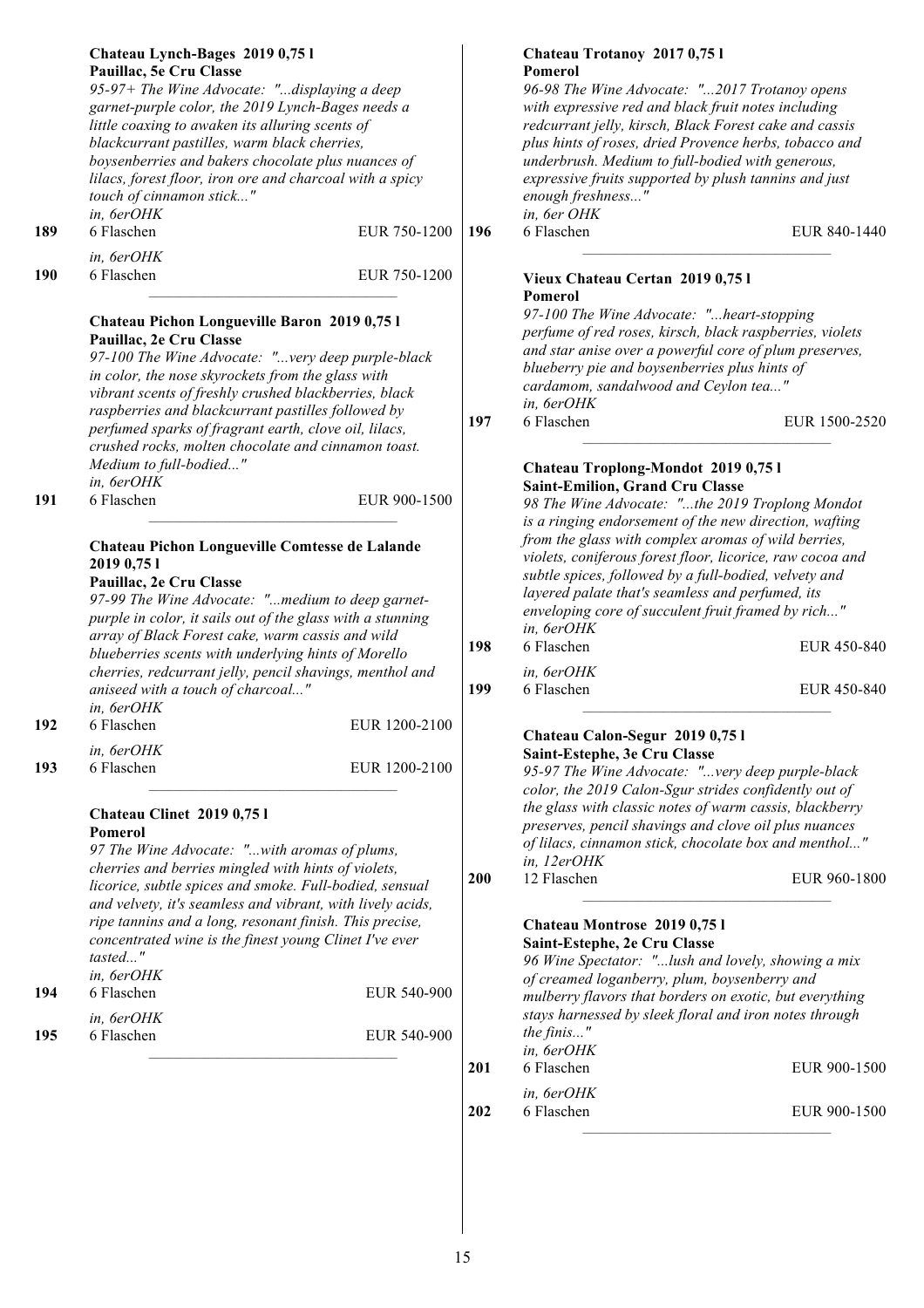|     | Weingut Keller Westhofen Abtserde Riesling<br>Grosses Gewächs 2008 0,75 l<br><b>Rheinhessen</b><br>95 The Wine Advocate: "evocation of narcissus,                                                             |             |     | Leroy S.A. Bourgogne rouge 1996 0,75 l<br>Cote de Beaune<br>1 cm, Zusatzetikett: Casinogesellschaft HWS<br>2 Flaschen                                                                                                                                                              |              |
|-----|---------------------------------------------------------------------------------------------------------------------------------------------------------------------------------------------------------------|-------------|-----|------------------------------------------------------------------------------------------------------------------------------------------------------------------------------------------------------------------------------------------------------------------------------------|--------------|
|     | orchids, nut oils, and white truffle, which are<br>accompanied by more predictable"<br>$0,5$ cm                                                                                                               |             |     | 1,5 cm, Zusatzetikett: Casinogesellschaft HWS<br>1 Flasche                                                                                                                                                                                                                         |              |
| 203 | 1 Flasche                                                                                                                                                                                                     | EUR 300-600 | 214 | 3 Flaschen                                                                                                                                                                                                                                                                         | EUR 270-540  |
| 204 | $0,5$ cm<br>1 Flasche                                                                                                                                                                                         | EUR 300-600 |     | Comte Georges de Vogue Bourgogne Blanc 2005<br>0,751                                                                                                                                                                                                                               |              |
|     | Weingut Keller Westhofen Abtserde Riesling<br>Grosses Gewächs 2009 0,75 l<br><b>Rheinhessen</b>                                                                                                               |             | 215 | <b>Cote de Nuits</b><br>$0,5 \, cm$<br>1 Flasche                                                                                                                                                                                                                                   | EUR 500-1000 |
|     | 97 The Wine Advocate: "a silken field with<br>grapefruit, white peach, and Ranier cherry, nut oils<br>and bitter-sweet floral perfume into a delectable,                                                      |             | 216 | $0,5$ cm<br>1 Flasche<br>$0,5$ cm                                                                                                                                                                                                                                                  | EUR 500-1000 |
|     | nearly demonic dance"<br>$0,5$ cm                                                                                                                                                                             |             | 217 | 1 Flasche                                                                                                                                                                                                                                                                          | EUR 500-1000 |
| 205 | 1 Flasche                                                                                                                                                                                                     | EUR 200-400 | 218 | 0,5 cm, Etikett ganz leicht verschmutzt<br>1 Flasche                                                                                                                                                                                                                               | EUR 500-1000 |
|     | Weingut Keller Westhofen Abtserde Riesling<br>Grosses Gewächs 2011 0,751<br>Rheinhessen<br>96 The Wine Advocate: "apple and white peach with<br>prominent pip and pit; grapefruit and kumquat with            |             |     | Leroy S.A. Bourgogne rouge - En Hommage a l'An<br>2000 - 2000 0,75 1<br><b>Cote de Nuits</b><br>1 cm, Etikett ganz leicht beschädigt, ganz leicht                                                                                                                                  |              |
| 206 | prominent zest; stone, salt, struck flint, and alkali"<br>$0,5$ cm<br>1 Flasche                                                                                                                               | EUR 220-440 | 219 | verschmutzt, Bottle: 023761<br>1 Flasche                                                                                                                                                                                                                                           | EUR 300-600  |
| 207 | $0,5$ cm<br>1 Flasche                                                                                                                                                                                         | EUR 220-440 |     | Rinaldi, Francesco Barolo Riserva Brunate 1985<br>0,751                                                                                                                                                                                                                            |              |
| 208 | $0,5$ cm<br>1 Flasche                                                                                                                                                                                         | EUR 220-440 | 220 | Piemont<br>1,5 cm, Etiketten leicht verschmutzt<br>2 Flaschen                                                                                                                                                                                                                      | EUR 200-400  |
|     | Weingut Keller Westhofen Abtserde Riesling<br>Grosses Gewächs 2012 0,75 l<br>Rheinhessen<br>$0,5 \, cm$                                                                                                       |             |     | Harlan Estate The Maiden, 2e vin de Harlan 1997<br>0,751<br>Kalifornien, Napa Valley<br>$hf$ -in                                                                                                                                                                                   |              |
| 209 | 1 Flasche                                                                                                                                                                                                     | EUR 280-560 | 221 | 1 Flasche                                                                                                                                                                                                                                                                          | EUR 380-760  |
| 210 | $0,5$ cm<br>1 Flasche<br>$0,5$ cm                                                                                                                                                                             | EUR 280-560 | 222 | $hf$ -in<br>1 Flasche                                                                                                                                                                                                                                                              | EUR 380-760  |
| 211 | 1 Flasche<br>$0,5$ cm                                                                                                                                                                                         | EUR 280-560 |     | Weingut Dr. Bürklin-Wolf Forster Kirchenstück<br>Riesling Grand Cru 2005 0,75 l                                                                                                                                                                                                    |              |
| 212 | 1 Flasche                                                                                                                                                                                                     | EUR 280-560 |     | <b>Pfalz</b><br>1 cm, Etikett ganz leicht verschmutzt                                                                                                                                                                                                                              |              |
|     | Weingut Keller Westhofener Kirchspiel Riesling<br>Grosses Gewächs 2010 0,751<br>Rheinhessen                                                                                                                   |             | 223 | 1 Flasche                                                                                                                                                                                                                                                                          | EUR 150-300  |
|     | 91 The Wine Advocate: "zesty fresh lemon and<br>milled grain on the nose as well as on a firm, overtly<br>chalk-dusted palate for a personality more than a little<br>reminiscent of a high-acid"<br>$0,5$ cm |             |     | Weingut Dr. von Bassermann-Jordan<br>Hohenmorgen Riesling Grosses Gewächs 2016 1,5 l<br><b>Pfalz</b><br>93 Wine Spectator: "a well-crafted, expansive white,<br>underscored by a firm structure that defines the peach,<br>tangerine, grapefruit and mineral flavors. Youthful but |              |
| 213 | 1 Flasche                                                                                                                                                                                                     | EUR 180-360 |     | shows great tension between the elements, which<br>should integrate nicely over the next several years.<br>Should become more generous with air, but better to<br>wait. Best from 2020 through 2030"<br>$1 \, cm$                                                                  |              |
|     |                                                                                                                                                                                                               |             | 224 | 1 Magnum                                                                                                                                                                                                                                                                           | EUR 50-100   |
|     |                                                                                                                                                                                                               |             |     |                                                                                                                                                                                                                                                                                    |              |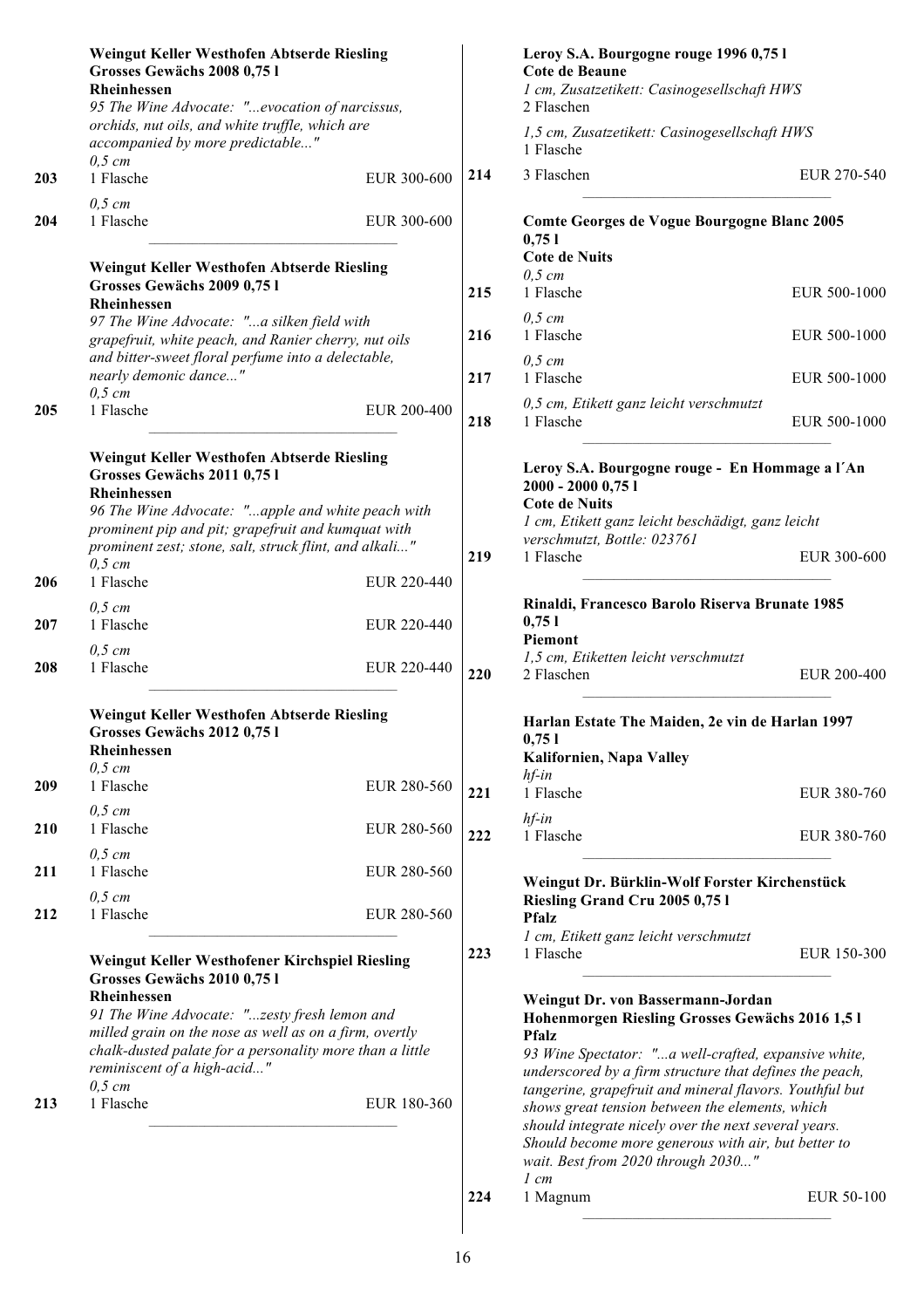|     | Weingut Franz Künstler Hochheimer Kirchenstück<br>Riesling Erstes Gewächs 2009 1,51                                                                                                                                                                                                                |            | Tenuta di Trinoro 2013 0,751<br>Toskana                                                                                                                                                                                                                                                                                                     |             |
|-----|----------------------------------------------------------------------------------------------------------------------------------------------------------------------------------------------------------------------------------------------------------------------------------------------------|------------|---------------------------------------------------------------------------------------------------------------------------------------------------------------------------------------------------------------------------------------------------------------------------------------------------------------------------------------------|-------------|
|     | Rheingau<br>90 The Wine Advocate                                                                                                                                                                                                                                                                   |            | 95 The Wine Advocate: "blackberry, dried cherry<br>and red currant is backed by leather, spice and                                                                                                                                                                                                                                          |             |
| 225 | 1,5 cm, Etiketten ganz leicht verschmutzt<br>2 Magnums                                                                                                                                                                                                                                             | EUR 90-180 | chewing tobacco. The cool growing season meant that<br>fruit was harvested very late (at the beginning of<br>November) and the acidity is indeed more                                                                                                                                                                                       |             |
|     |                                                                                                                                                                                                                                                                                                    |            | pronounced"                                                                                                                                                                                                                                                                                                                                 |             |
|     | Weingut Keller Westhofen Abtserde Riesling<br>Grosses Gewächs 2011 0,75 l<br>Rheinhessen                                                                                                                                                                                                           | 232        | in<br>1 Flasche                                                                                                                                                                                                                                                                                                                             | EUR 90-180  |
| 226 | $0,5$ cm<br>1 Flasche<br>EUR 250-500                                                                                                                                                                                                                                                               |            | Felton Road Pinot Noir 2006 1,51<br>Neuseeland                                                                                                                                                                                                                                                                                              |             |
|     | Weingut Keller Westhofener Morstein Riesling<br>Grosses Gewächs 2011 0,75 l<br><b>Rheinhessen</b><br>91 The Wine Advocate: "density and sheer<br>persistence this also has in spades - it's almost muscle-                                                                                         |            | 92 The Wine Advocate: "the ensuing 2006 Pinot<br>Noir cropped up in a blind tasting and shone<br>brilliantly, somewhat closed at first with a certain<br>earthiness and then violets, the palate imbued with<br>grainy tannins, pure brambly fruit and superb                                                                               |             |
|     | bound"                                                                                                                                                                                                                                                                                             |            | delineation on the refined finish"                                                                                                                                                                                                                                                                                                          |             |
|     | $1 \, cm$                                                                                                                                                                                                                                                                                          | 233        | 1 cm, Etikett ganz leicht verschmutzt                                                                                                                                                                                                                                                                                                       | EUR 60-120  |
| 227 | 1 Flasche<br>EUR 250-500                                                                                                                                                                                                                                                                           |            | 1 Magnum                                                                                                                                                                                                                                                                                                                                    |             |
| 228 | <b>Domaine Chantal Lescure Nuits Saint Georges Les</b><br>Damodes 2007 1,51<br><b>Cote de Nuits</b><br>1 cm, Etikett ganz leicht verschmutzt<br>EUR 100-200<br>1 Magnum                                                                                                                            |            | Felton Road Pinot Noir Block 3 2007 1,51<br><b>Neuseeland</b><br>93 The Wine Advocate: "the beguiling 2007 Block 5<br>Pinot Noir has a lovely nose with Feltons trademark<br>purity and finesse: succinct redcurrant, raspberry and<br>wild strawberry aromas swelling in the glass with a                                                  |             |
|     | Deiss, Marcel Altenberg de Bergheim Grand Cru                                                                                                                                                                                                                                                      |            | slight clayey earthy undertow. The palate is medium-<br>bodied with supple tannins, very approachable with                                                                                                                                                                                                                                  |             |
|     | 2009 0,75 1                                                                                                                                                                                                                                                                                        |            | superb balance"                                                                                                                                                                                                                                                                                                                             |             |
|     | <b>Elsass</b>                                                                                                                                                                                                                                                                                      |            | 1 cm, Etikett ganz leicht verschmutzt                                                                                                                                                                                                                                                                                                       |             |
|     | 92 The Wine Advocate: "as does the sheer density<br>and oily texture that accompanies liquid rose, mango,<br>honey, and brown spices on the palate. An imposingly                                                                                                                                  | 234        | 1 Magnum                                                                                                                                                                                                                                                                                                                                    | EUR 90-180  |
|     | rich, sweet finish lingeringly and memorably reprises<br>the aforementioned themes, if without projecting the<br>dynamic sense of complexity that this cru displays at its<br>best. A star in the context of its vintage"<br>$0,5$ cm, 6er OHK                                                     |            | Felton Road Pinot Noir Block 5 2007 1,5 l<br>Neuseeland<br>93 The Wine Advocate: "the 2007 Block 3 Pinot<br>Noir has a Burgundian nose with superb definition and<br>fruit intensity: wild strawberry, raspberry and a sense<br>of earthiness. The palate is medium-bodied, very fine                                                       |             |
| 229 | 6 Flaschen<br>EUR 210-420                                                                                                                                                                                                                                                                          |            | tannins and sense of symmetry"                                                                                                                                                                                                                                                                                                              |             |
|     | Domaine de la Janasse Chateauneuf-du-Pape<br>"Chaupin" 2006 0,75 l                                                                                                                                                                                                                                 | 235        | 1 cm, Etikett ganz leicht verschmutzt<br>1 Magnum                                                                                                                                                                                                                                                                                           | EUR 90-180  |
| 230 | Rhone<br>96 The Wine Advocate: "blackberry liqueur, black<br>cherries, olives, crushed flowers and licorice all<br>emerge from this beauty, and it hits the palate with a<br>full-bodied mouthfeel, sweet, resolved tannin and a<br>great finish"<br>1 cm, Etikett leicht verschmutzt<br>1 Flasche | EUR 60-100 | Felton Road Pinot Noir Calvert 2006 1,51<br>Neuseeland<br>90 The Wine Advocate: "the nose reluctant at first<br>but unfurls to reveal wild strawberry, red cherry and<br>rose petals laced with a hint of mocha. The palate is<br>firm and quite sinewy (a la Craggy) with fresh, red-<br>berried fruit and a touch of thyme on the finish" |             |
|     |                                                                                                                                                                                                                                                                                                    | 236        | 1 cm, Etikett beschädigt, ganz leicht verschmutzt<br>1 Magnum                                                                                                                                                                                                                                                                               | EUR 60-120  |
|     | Domaine de la Janasse Chateauneuf-du-Pape<br>"Vieilles Vignes" 2007 1,5 l<br><b>Rhone</b><br>100 The Wine Advocate: "purple color is followed                                                                                                                                                      |            | <b>Ramey Wine Cellars Pedregal Vineyard Cabernet</b><br>Sauvignon 2007 0,75 l Kalifornien, Napa Valley<br>in, Etiketten ganz leicht verschmutzt                                                                                                                                                                                             |             |
|     | by a phenomenal nose of spring flowers, creme de                                                                                                                                                                                                                                                   | 237        | 2 Flaschen                                                                                                                                                                                                                                                                                                                                  | EUR 200-400 |
|     | cassis, blackberries, boysenberries, licorice, truffles,<br>and spice"<br>$1 \, cm$                                                                                                                                                                                                                | 238        | in, Etiketten ganz leicht verschmutzt<br>2 Flaschen                                                                                                                                                                                                                                                                                         | EUR 200-400 |
| 231 | EUR 340-675<br>1 Magnum                                                                                                                                                                                                                                                                            |            |                                                                                                                                                                                                                                                                                                                                             |             |
|     |                                                                                                                                                                                                                                                                                                    |            |                                                                                                                                                                                                                                                                                                                                             |             |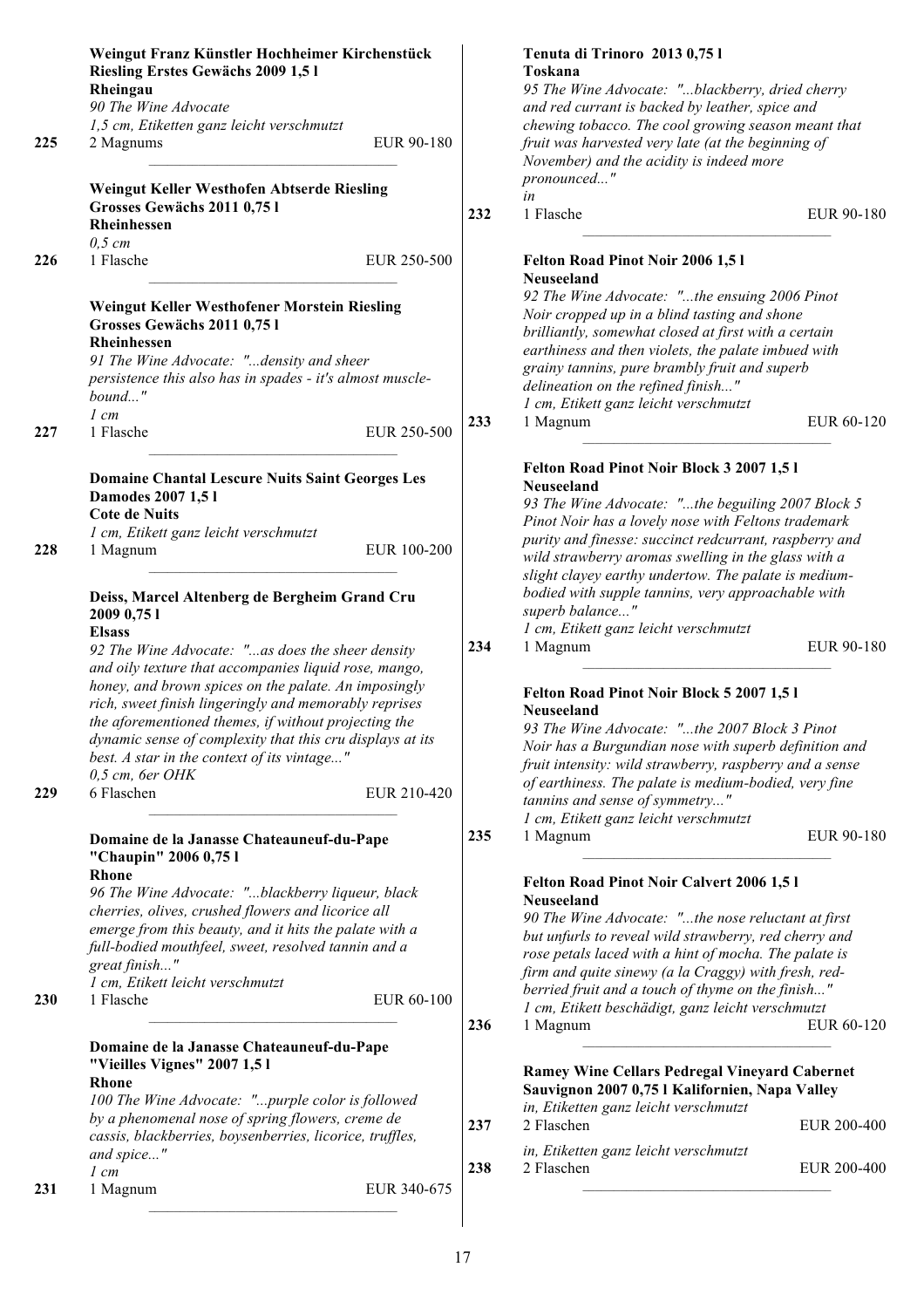|     | Weingut Stigler Freiburger Schlossberg                                                                                                                          |               |     | Ca 'del Bosco Franciacorta Cuvee Annamaria                               |
|-----|-----------------------------------------------------------------------------------------------------------------------------------------------------------------|---------------|-----|--------------------------------------------------------------------------|
|     | Spätburgunder Kammer Erste Lage trocken 2016                                                                                                                    |               |     | <b>Clementi Brut 2004 0,75 l</b>                                         |
|     | 0,751                                                                                                                                                           |               |     | Lombardei                                                                |
|     | <b>Baden</b>                                                                                                                                                    |               |     | 91 The Wine Advocate: "a rich tapestry of brioche,                       |
|     | $0,5$ cm                                                                                                                                                        |               |     | honey, peaches, apricots, flowers and French oak.                        |
| 239 | 6 Flaschen                                                                                                                                                      | EUR 90-180    |     | Floral notes reappear on the soft, caressing finish"<br>$0,5$ cm, 1er OC |
|     |                                                                                                                                                                 |               | 247 | 1 Flasche<br>EUR 70-120                                                  |
|     | Huber, Bernhard Malterer Cuvee Weißburgunder                                                                                                                    |               |     |                                                                          |
|     | <b>Freisamer 2011 1,51</b>                                                                                                                                      |               |     |                                                                          |
|     | <b>Baden</b>                                                                                                                                                    |               |     | Chateau Latour 1969 0,751                                                |
|     | in                                                                                                                                                              |               |     | Pauillac, 1er Cru Classe                                                 |
| 240 | 1 Magnum                                                                                                                                                        | EUR 60-110    | 248 | hs, Etikett leicht verschmutzt<br>1 Flasche<br>EUR 300-600               |
|     |                                                                                                                                                                 |               |     |                                                                          |
|     | Weingut Müller-Catoir Mußbacher Eselshaut                                                                                                                       |               |     |                                                                          |
|     | Rieslaner Trockenbeerenauslese 1999 0,375 l                                                                                                                     |               |     | Chateau Latour 1989 0,751                                                |
|     | <b>Pfalz</b>                                                                                                                                                    |               |     | Pauillac, 1er Cru Classe                                                 |
|     | $0,5$ cm                                                                                                                                                        |               |     | 94 Wine Spectator: "very ripe fruit, tobacco, meat                       |
| 241 | 2 halbe Flaschen                                                                                                                                                | EUR 180-340   |     | and cedar. Full-bodied, offering amazing raspberry                       |
|     | $0,5$ cm                                                                                                                                                        |               |     | fruit in the core of the palate. Ultrapolished, velvety                  |
| 242 | 2 halbe Flaschen                                                                                                                                                | EUR 180-340   |     | tannins"                                                                 |
|     |                                                                                                                                                                 |               |     | in-ts, Etikett ganz leicht beschädigt, leicht verschmutzt                |
|     | $0,5$ cm                                                                                                                                                        |               | 249 | 1 Flasche<br>EUR 350-700                                                 |
|     | 1 halbe Flasche                                                                                                                                                 |               |     |                                                                          |
|     | 0,5 cm, Etikett ganz leicht verschmutzt                                                                                                                         |               |     |                                                                          |
|     | 1 halbe Flasche                                                                                                                                                 |               |     | Chateau Mouton-Rothschild 1988 0,751                                     |
|     |                                                                                                                                                                 |               |     | Pauillac, 1er Cru Classe                                                 |
| 243 | 2 halbe Flaschen                                                                                                                                                | EUR 180-340   |     | 92 Wine Spectator: "rich and fruity, with loads of                       |
|     |                                                                                                                                                                 |               |     | currant, tobacco, smoke and new wood on the nose and                     |
|     | Chateau Nairac 2003 0,375 l                                                                                                                                     |               |     | palate. Full-bodied, with silky tannins and an elegant                   |
|     | Barsac, 2e Cru Classe                                                                                                                                           |               |     | $finish$ "                                                               |
|     | 91 The Wine Advocate: "has a smudged bouquet of<br>orange rind, yellow flowers and dried quince that<br>emerges with all guns blazing. The palate has plenty of |               |     | hs-ms, Etikett ganz leicht beschädigt, ganz leicht                       |
|     |                                                                                                                                                                 |               |     | verschmutzt                                                              |
|     |                                                                                                                                                                 |               |     | 1 Flasche<br>EUR 300-600                                                 |
|     | mandarin orange rind and ripe peachy notes that feel                                                                                                            |               |     |                                                                          |
|     |                                                                                                                                                                 |               |     | Chateau Mouton-Rothschild 1989 0,751                                     |
|     | fat and generous in the mouth"<br>in, 12er OHK                                                                                                                  |               |     | Pauillac, 1er Cru Classe                                                 |
|     |                                                                                                                                                                 |               |     |                                                                          |
| 244 | 12 halbe Flaschen                                                                                                                                               | EUR 300-540   |     | 93 The Wine Advocate: "dark ruby color that is                           |
|     |                                                                                                                                                                 |               |     | already beginning to reveal significant lightening at                    |
|     | Piper Heidsieck Rare Brut 2002 0,75 l                                                                                                                           |               |     | the edge. The bouquet is surprisingly evolved, offering                  |
|     | Champagne                                                                                                                                                       |               |     | up scents of cedar, sweet black fruits, lead pencil, and                 |
|     | 95 The Wine Advocate: "very intense and rich, yet                                                                                                               |               |     | toasty oak"                                                              |
|     | fresh nose of exotic fruit aromas of pineapples, mango,                                                                                                         |               |     | ts, Etikett ganz leicht verschmutzt                                      |
|     | kiwi and passion fruit. On the palate, this is a mouthful                                                                                                       |               | 251 | 1 Flasche<br>EUR 325-650                                                 |
|     | of luscious Champagne: powerful and intense, but pure                                                                                                           |               |     |                                                                          |
|     | and with the complexity of matured wines. The finish is                                                                                                         |               |     | Chateau Mouton-Rothschild 1990 0,751                                     |
|     | very exotic in its fruit aromas, but also persistently                                                                                                          |               |     | Pauillac, 1er Cru Classe                                                 |
|     | mineral"                                                                                                                                                        |               |     | 90 The Wine Advocate: "brick color with subtle,                          |
|     | $0,5$ cm, 1er OC                                                                                                                                                |               |     | compellingly elegant redcurrant jelly, dried                             |
| 245 | 1 Flasche                                                                                                                                                       | EUR 110-200   |     | cranberries and powdered cinnamon notes plus wafts                       |
|     |                                                                                                                                                                 |               |     | of potpourri, dried figs, unsmoked cigars and dusty                      |
|     |                                                                                                                                                                 |               |     | soil"                                                                    |
|     | Chateau Smith-Haut-Lafitte Chateau Smith-Haut-                                                                                                                  |               |     | ts, Etikett leicht verschmutzt                                           |
|     | Lafitte blanc 2005 0,75 l                                                                                                                                       |               | 252 | 1 Flasche<br>EUR 300-600                                                 |
|     | Pessac-Leognan, Cru Classe                                                                                                                                      |               |     |                                                                          |
|     | 95+ The Wine Advocate: "honeyed oranges,                                                                                                                        |               |     |                                                                          |
|     | honeysuckle, spring flowers, lemon grass, and melons.                                                                                                           |               |     | Chateau Mouton-Rothschild 1992 0,751                                     |
|     | Gorgeous acidity, excellent concentration, and a                                                                                                                |               |     | Pauillac, 1er Cru Classe                                                 |
|     | beautiful texture result in an impressive, full-bodied"                                                                                                         |               |     | The Wine Advocate: "healthy dark ruby/purple                             |
|     | in, 12er OHK                                                                                                                                                    |               |     | color, and a big, fragrant nose of jammy cassis, smoky                   |
| 246 | 12 Flaschen                                                                                                                                                     | EUR 1560-2880 |     | oak, and roasted herbs and nuts"                                         |
|     |                                                                                                                                                                 |               |     | in, Etikett ganz leicht beschädigt, ganz leicht                          |
|     |                                                                                                                                                                 |               |     | verschmutzt, Rückenetikett verschmutzt                                   |
|     |                                                                                                                                                                 |               | 253 | 1 Flasche<br>EUR 280-560                                                 |
|     |                                                                                                                                                                 |               |     |                                                                          |

 $\begin{array}{c} \hline \end{array}$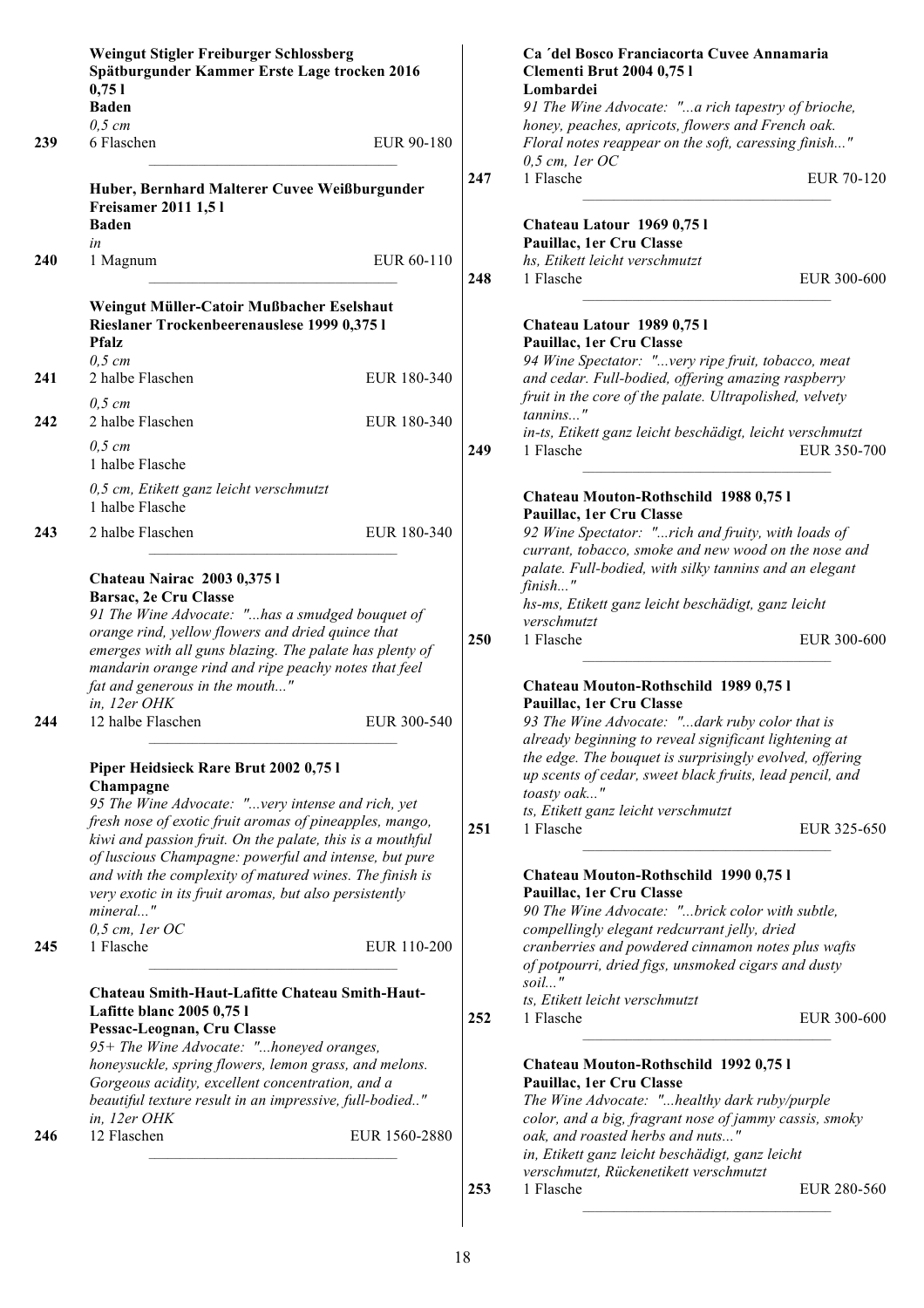|     | Antinori Tignanello 2006 0,75 l<br>Toskana<br>92 The Wine Advocate: "masses of dark red fruit,                                                                                                                                                                                                           |                  |     | Val de Vie Polo Club Chardonnay - Pinot Noir Rosé<br>2020 0,75 1<br><b>Cape Winelands</b>                                                                                                                                                                                                                                                                                                  |                  |
|-----|----------------------------------------------------------------------------------------------------------------------------------------------------------------------------------------------------------------------------------------------------------------------------------------------------------|------------------|-----|--------------------------------------------------------------------------------------------------------------------------------------------------------------------------------------------------------------------------------------------------------------------------------------------------------------------------------------------------------------------------------------------|------------------|
|     | scorched earth and sweet oak emerge as this richly-<br>textured Tignanello flows from the glass"<br>in, Etikett ganz leicht beschädigt, ganz leicht                                                                                                                                                      |                  | 261 | $0,5 \, cm$<br>6 Flaschen                                                                                                                                                                                                                                                                                                                                                                  | EUR 60-120       |
| 254 | verschmutzt<br>1 Flasche                                                                                                                                                                                                                                                                                 | EUR 120-240      |     | <b>Greenock Creek Roennfeldt Road Shiraz 2009 0,75</b>                                                                                                                                                                                                                                                                                                                                     |                  |
| 255 | in, Etikett ganz leicht beschädigt<br>1 Flasche                                                                                                                                                                                                                                                          | EUR 120-240      |     | <b>Barossa Valley</b><br>96+ The Wine Advocate: "gorgeous scents of baked<br>berries, kirsch, dried rose petals, cinnamon, cloves,                                                                                                                                                                                                                                                         |                  |
|     | Tenuta San Guido Sassicaia 2002 0,75 l<br>Toskana                                                                                                                                                                                                                                                        |                  | 262 | eucalypt and sandalwood"<br>in, 1er OC<br>1 Flasche                                                                                                                                                                                                                                                                                                                                        | EUR 200-400      |
|     | The Wine Advocate: "bouquet of dried fruit,<br>autumnal leaf, forest floor, button mushroom, tar and                                                                                                                                                                                                     |                  |     | in, ler OC                                                                                                                                                                                                                                                                                                                                                                                 |                  |
|     | balsam herb"<br>in, Etikett ganz leicht beschädigt, ganz leicht                                                                                                                                                                                                                                          |                  | 263 | 1 Flasche                                                                                                                                                                                                                                                                                                                                                                                  | EUR 200-400      |
| 256 | verschmutzt<br>1 Flasche                                                                                                                                                                                                                                                                                 | EUR 160-320      |     | <b>Blankiet Cabernet Sauvignon Paradise Hills 2005</b><br>0,751<br>Kalifornien, Napa Valley                                                                                                                                                                                                                                                                                                |                  |
|     | Tenuta San Guido Sassicaia 2005 0,75 l<br>Toskana<br>94 Wine Spectator: "dark ruby in color, showing                                                                                                                                                                                                     |                  | 264 | in<br>2 Flaschen                                                                                                                                                                                                                                                                                                                                                                           | EUR 200-400      |
|     | aromas of currant, new oak and fresh herbs, with hints<br>of spices. Full-bodied, with very chewy tannins and an<br>outstanding concentration of fruit"                                                                                                                                                  |                  |     | <b>Excelsior Estate Merlot Excelsior 2017 1,51</b><br><b>Robertson</b><br>ts, Etiketten ganz leicht verschmutzt                                                                                                                                                                                                                                                                            |                  |
| 257 | in, Etikett ganz leicht beschädigt<br>1 Flasche                                                                                                                                                                                                                                                          | EUR 200-400      | 265 | 3 Magnums                                                                                                                                                                                                                                                                                                                                                                                  | <b>EUR 45-75</b> |
|     | Bodegas Vega Sicilia Unico Gran Reserva 1965 0,75<br><b>Ribera del Duero</b><br>94 The Wine Advocate: "the palate was beautifully<br>balanced with cough candy on the entry that leads to<br>an almost Port-like finish with hints of kirsch"<br>ts, Etikett verschmutzt, Kapsel ganz leicht beschädigt, |                  | 266 | Chateau Margaux 2006 0,75 l<br>Margaux, 1er Cru Classe<br>94 The Wine Advocate: "airiness and wonderful<br>definition on the nose: wild strawberry, redcurrant,<br>cedar and crushed roses soaring from the glass"<br>in<br>1 Flasche                                                                                                                                                      | EUR 330-660      |
| 258 | Leimstreifen<br>1 Flasche                                                                                                                                                                                                                                                                                | EUR 420-480      |     | Vaille, Laurent Domaine de la Grange des Peres<br>rouge 2000 0,75 l                                                                                                                                                                                                                                                                                                                        |                  |
| 259 | Chateau Landereau, Bordeaux Superieur 2016<br>0,75 IBordeaux<br>Wine Spectator: "fresh and direct, with polished<br>cherry and cassis flavors lined with light floral and<br>vanilla hints. Not big, but pure and balanced. Merlot<br>and Cabernet Franc"<br>in<br>6 Flaschen                            | <b>EUR 30-60</b> |     | Languedoc<br>94 The Wine Advocate: "peppered blackberries, and<br>garrigue emanate from the glass of the 2000 Vin de<br>Pays de lHerault (red). This juicy, fresh, concentrated<br>wine is a powerfully elegant beauty. Dark cherries,<br>black raspberries, flowers, and assorted red fruits are<br>found in its seamless personality as well as in its<br>luxurious finish"<br>$1 \, cm$ |                  |
|     |                                                                                                                                                                                                                                                                                                          |                  | 267 | 1 Flasche                                                                                                                                                                                                                                                                                                                                                                                  | EUR 275-550      |
|     | <b>Chateau Pavie 1989 0,751</b><br>Saint-Emilion, 1er Grand Cru Classe B<br>90 Wine Spectator: "elegance and fine texture.<br>Beautiful aromas of milk chocolate and ripe berries"<br>hs, Kapsel ganz leicht beschädigt<br>8 Flaschen                                                                    |                  |     | Voerzio, Roberto Barolo Rocche di Annunziata<br>2016 0,75 1<br>Piemont<br>in                                                                                                                                                                                                                                                                                                               |                  |
|     | hs, Kapsel leicht beschädigt<br>4 Flaschen                                                                                                                                                                                                                                                               |                  | 268 | 1 Flasche                                                                                                                                                                                                                                                                                                                                                                                  | EUR 220-440      |
| 260 | 12er OHK<br>12 Flaschen                                                                                                                                                                                                                                                                                  | EUR 1500-3000    |     | Chateau de Laubade Armagnac 1946 0,71<br>Armagnac<br>4 cm, 1er OHK                                                                                                                                                                                                                                                                                                                         |                  |
|     |                                                                                                                                                                                                                                                                                                          |                  | 269 | 1 Flasche                                                                                                                                                                                                                                                                                                                                                                                  | EUR 240-480      |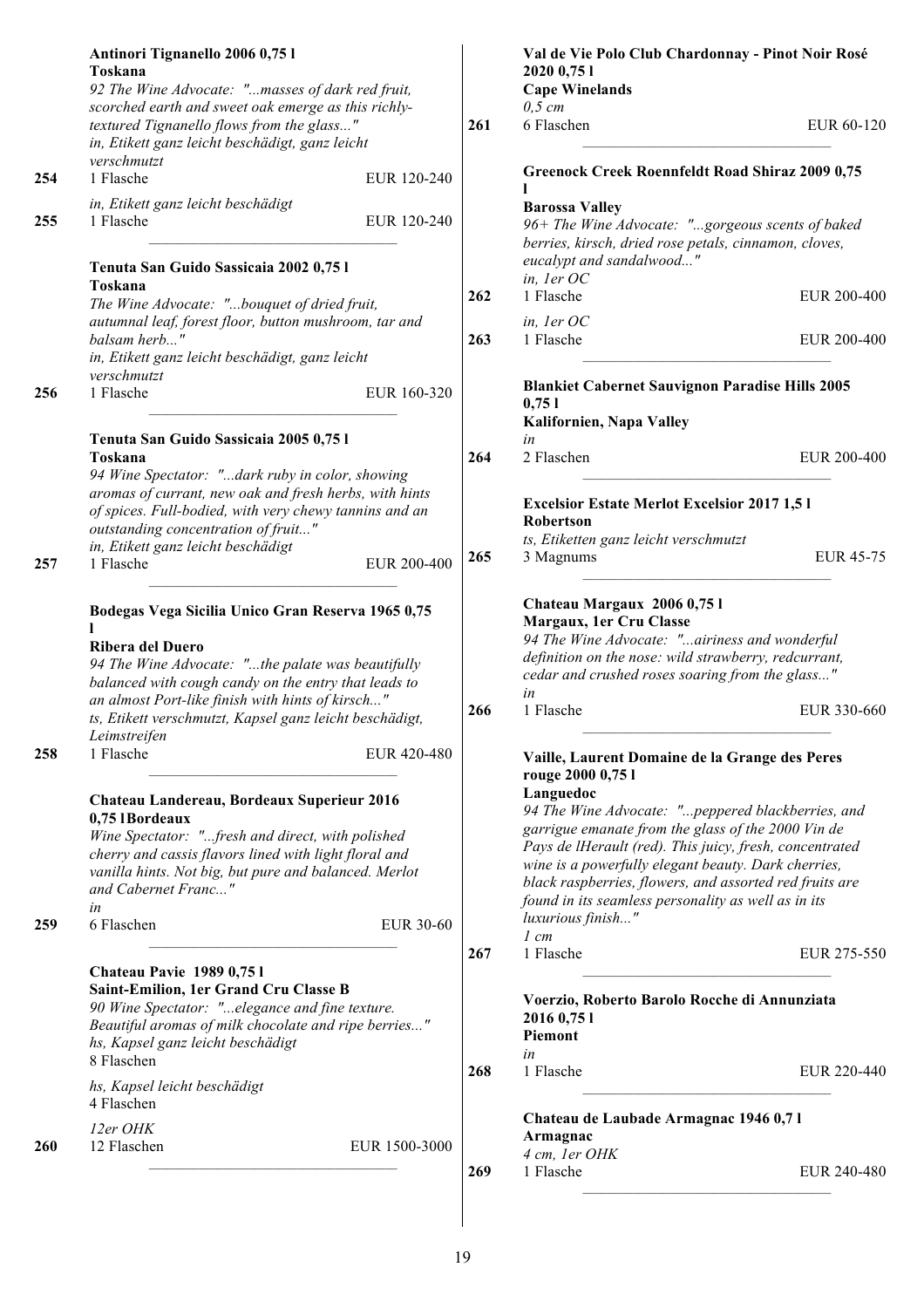|     | Chateau Landereau, Bordeaux Superieur 2018<br>0,75 l Bordeaux                                                                                                                                                                                                               |     | Barbier, Rene Clos Mogador 2001 1,51<br>Priorat                                                                                                                                                                                          |
|-----|-----------------------------------------------------------------------------------------------------------------------------------------------------------------------------------------------------------------------------------------------------------------------------|-----|------------------------------------------------------------------------------------------------------------------------------------------------------------------------------------------------------------------------------------------|
|     | Challenge International du Vin: Medaille d'OR<br>in                                                                                                                                                                                                                         |     | 97 The Wine Advocate: "wonderful entry:<br>blackberry, black pepper, a touch of cumin and sea                                                                                                                                            |
| 270 | 6 Flaschen<br>EUR 30-60                                                                                                                                                                                                                                                     |     | salt"<br>in                                                                                                                                                                                                                              |
|     | Chateau des Tours (Chateau Rayas) Cotes du<br>Rhone Reserve rouge 2011 0,75 l                                                                                                                                                                                               | 277 | EUR 205-405<br>1 Magnum                                                                                                                                                                                                                  |
|     | <b>Rhone</b><br>$0,5$ cm                                                                                                                                                                                                                                                    |     | Bodegas Alejandro Fernandez Condado de Haza<br>"Alenza" 1999 1,51                                                                                                                                                                        |
| 271 | 1 Flasche<br>EUR 100-200                                                                                                                                                                                                                                                    |     | Ribera del Duero<br>90 The Wine Advocate: "there are plenty of cedar,                                                                                                                                                                    |
|     | <b>Bollinger Rosé Brut NV 0,751</b><br>Champagne<br>$0,5$ cm<br>1 Flasche                                                                                                                                                                                                   |     | tobacco, leather, and spice box as well as floral and<br>black fruit scents which are followed by a tight,<br>structured old school wine with lots of material yet to<br>fully reveal itself"<br>in, Etikett leicht verschmutzt, 1er OHK |
|     | Moet & Chandon Imperial Brut NV 0,751<br>Champagne<br>$0,5$ cm                                                                                                                                                                                                              | 278 | 1 Magnum<br>EUR 160-315<br>Chateau Ausone 1994 0,751                                                                                                                                                                                     |
| 272 | 1 Flasche<br>2 Flaschen<br>EUR 50-100                                                                                                                                                                                                                                       |     | Saint-Emilion, 1er Grand Cru Classe A<br>ts-hs, 6er OHK                                                                                                                                                                                  |
|     |                                                                                                                                                                                                                                                                             | 279 | 6 Flaschen<br>EUR 2310-3600                                                                                                                                                                                                              |
|     | Moet & Chandon Brut Imperial - Gold Limited<br><b>Edition NV 1,51</b><br>Champagne<br>1 cm, Füllstand nicht erkennbar, geschätzt                                                                                                                                            |     | Chateau l'Angelus 1995 0,75 l<br>Saint-Emilion, 1er Grand Cru Classe B<br>92+ The Wine Advocate: "massive, powerful, rich                                                                                                                |
| 273 | 1 Magnum<br>EUR 60-120                                                                                                                                                                                                                                                      |     | offering with plenty of ripe, sweet tannin"<br>in, 12er OHK                                                                                                                                                                              |
|     | Chateau d'Yquem 1998 0,751<br><b>Sauternes, 1er Grand Cru Classe</b><br>95 The Wine Advocate: "rock-star nose of allspice,<br>candied ginger, honeycomb and crme brle with a core<br>of preserved lemons, mandarin peel and musk perfume<br>plus a waft of potpourri"<br>in | 280 | 12 Flaschen<br>EUR 3600-6480<br><b>Jost, Toni Bacharacher Hahn Riesling</b><br>Trockenbeerenauslese 1989 0,75 l<br><b>Mittelrhein</b><br>$0,5$ cm                                                                                        |
| 274 | EUR 165-330<br>1 Flasche                                                                                                                                                                                                                                                    | 281 | 1 Flasche<br>EUR 90-180                                                                                                                                                                                                                  |
|     | Weingut Gunderloch Nackenheimer Rothenberg<br>Riesling Beerenauslese 1996 0,75 l<br>Rheinhessen                                                                                                                                                                             |     | Hugel Gewürztraminer Selection de Grains Nobles<br>1989 0,75 1<br><b>Elsass</b><br>$0.5$ cm                                                                                                                                              |
|     | $0,5$ cm<br>1 Flasche                                                                                                                                                                                                                                                       | 282 | 3 Flaschen<br>EUR 135-270                                                                                                                                                                                                                |
|     | Hugel Riesling Vendange Tardive 1989 0,75 l<br><b>Elsass</b><br>$1 \, cm$                                                                                                                                                                                                   |     | Vaille, Laurent Domaine de la Grange des Peres<br>rouge 1998 0,75 l<br>Languedoc                                                                                                                                                         |
| 275 | 1 Flasche<br>2 Flaschen<br>EUR 115-230                                                                                                                                                                                                                                      |     | 93 The Wine Advocate: "it is a powerful wine with<br>oodles of blackberries, cherries, currants, and spices<br>that conquer the palate and seemingly never                                                                               |
|     | Ornellaia 2009 1,51<br>Toskana                                                                                                                                                                                                                                              | 283 | dissipate"<br>$0,5$ cm<br>1 Flasche<br>EUR 275-550                                                                                                                                                                                       |
|     | 97 The Wine Advocate: "sweet red berries, mocha,<br>flowers, new leather and spices are some of the many<br>notes that are layered in this sumptuous, totally<br>beautiful wine"                                                                                            |     | <b>Marklew Sauvignon Blanc 2020 0,75 l</b><br>Stellenbosch                                                                                                                                                                               |
| 276 | in, 1er OHK<br>1 Magnum<br>EUR 350-700                                                                                                                                                                                                                                      | 284 | $0,5 \, cm$<br>6 Flaschen<br>EUR 60-120                                                                                                                                                                                                  |
|     |                                                                                                                                                                                                                                                                             |     |                                                                                                                                                                                                                                          |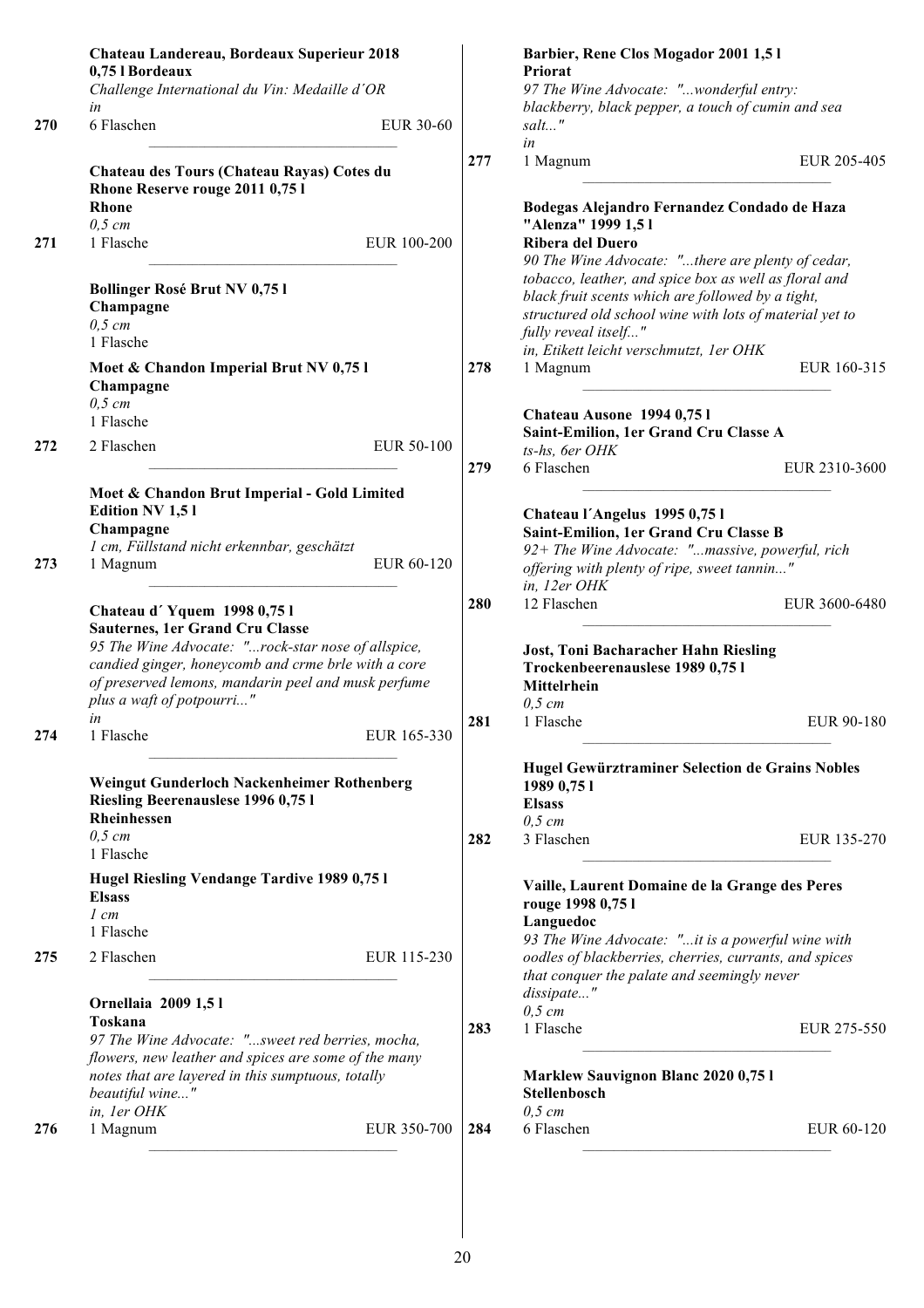|     | <b>Deux Freres Liberte Cabernet Sauvignon 2012</b><br>0,75 l Stellenbosch                                                                                                                                                                                                                                                                    |                  |     | Altare, Elio Barolo 1990 0,75 l<br>Piemont                                                                                                                                                                                                                                                                              |  |
|-----|----------------------------------------------------------------------------------------------------------------------------------------------------------------------------------------------------------------------------------------------------------------------------------------------------------------------------------------------|------------------|-----|-------------------------------------------------------------------------------------------------------------------------------------------------------------------------------------------------------------------------------------------------------------------------------------------------------------------------|--|
| 285 | in<br>3 Flaschen<br>EUR 90-180                                                                                                                                                                                                                                                                                                               |                  |     | 94 The Wine Advocate: "the 1990 Barolo is simply<br>magnificent. Here the fruit tends towards the darker<br>end of the spectrum, with ripe dark cherries, menthol,<br>spices and tar that caress the palate all the way                                                                                                 |  |
|     | Azienda Nicola di Sipio Cerasuolo d'Abruzzo Rosé<br>2016 1,51<br>Abruzzen                                                                                                                                                                                                                                                                    |                  |     | through to the long, utterly impeccable finish"<br>ts, Etiketten ganz leicht beschädigt, verschmutzt<br>2 Flaschen                                                                                                                                                                                                      |  |
| 286 | 1 cm, Etiketten ganz leicht verschmutzt<br>3 Magnums                                                                                                                                                                                                                                                                                         | <b>EUR 45-90</b> | 292 | 3 Flaschen<br>EUR 200-400                                                                                                                                                                                                                                                                                               |  |
|     | Vaille, Laurent Domaine de la Grange des Peres<br>rouge 2001 0,75 l<br>Languedoc<br>90 The Wine Advocate: "huge amounts of spices and<br>expressive black fruits are found in the aromatic<br>profile of the 2001 La Grange des Peres (red). A more<br>focused and structured effort than in some of this wines<br>more successful vintages" |                  | 293 | Altare, Elio Barolo Vigneto Arborina 1988 0,75 l<br><b>Piemont</b><br>96 The Wine Advocate: "explosive richness, layer<br>upon layer of dense, chewy Nebbiolo fruit, and a<br>blockbuster, moderately tannic, phenomenally long<br>finish"<br>in, Etiketten leicht beschädigt, verschmutzt<br>2 Flaschen<br>EUR 300-600 |  |
| 287 | $0,5$ cm<br>1 Flasche                                                                                                                                                                                                                                                                                                                        | EUR 250-500      |     | Clerico, Domenico Barolo Ciabot Mentin Ginestra                                                                                                                                                                                                                                                                         |  |
| 288 | Chateau Rayas Chateauneuf-du-Pape Reserve 1986<br>0,751<br><b>Rhone</b><br>Wine Spectator: "firm and concentrated, with<br>generous pepper- and spice-tinged cherry and berry<br>aromas and flavors"<br>3,5 cm, Etikett leicht verschmutzt<br>1 Flasche                                                                                      | EUR 1500-3000    |     | 1990 0,75 1<br>Piemont<br>95 The Wine Advocate: "although the wine<br>obviously has great depth and huge reserves of fruit, it<br>is closed aromatically. Most of its richness and power<br>are noticeable at the back of the mouth - always a good<br>$sign$ "<br>ts, Etikett verschmutzt<br>1 Flasche                 |  |
|     | Voerzio, Roberto Barolo Brunate 2015 0,75 l                                                                                                                                                                                                                                                                                                  |                  |     | ts, Etikett beschädigt, verschmutzt<br>1 Flasche                                                                                                                                                                                                                                                                        |  |
|     | Piemont                                                                                                                                                                                                                                                                                                                                      |                  | 294 | 2 Flaschen<br>EUR 280-560                                                                                                                                                                                                                                                                                               |  |
| 289 | in<br>1 Flasche                                                                                                                                                                                                                                                                                                                              | EUR 220-440      |     | Prunotto Barbera d'Asti "Costamiole" 1997 0,75 l<br>Piemont                                                                                                                                                                                                                                                             |  |
|     | Chateau L'If 2017 0,75 l<br><b>Saint-Emilion</b><br>90-92 The Wine Advocate: "L'If is deep garnet-<br>purple in color, featuring beautiful crushed red<br>cherries and black raspberries on the nose with<br>underlying black plums, baking spices and roses notes                                                                           |                  |     | 90 The Wine Advocate: "gorgeous, sexy notions of<br>pain grille, lead pencil, and sweet, jammy<br>strawberry/cherry fruit. Full-bodied, with noticeable<br>acidity"<br>in, Etiketten ganz leicht verschmutzt<br>4 Flaschen                                                                                              |  |
|     | plus a waft of Sichuan pepper"<br>$hf$ -in                                                                                                                                                                                                                                                                                                   |                  |     | Prunotto Barolo 1973 0,75 l                                                                                                                                                                                                                                                                                             |  |
| 290 | 1 Flasche                                                                                                                                                                                                                                                                                                                                    | EUR 120-240      |     | Piemont<br>ts, Etikett ganz leicht beschädigt, verschmutzt<br>1 Flasche                                                                                                                                                                                                                                                 |  |
|     | Voerzio, Roberto Barolo la Serra 2015 0,75 l<br>Piemont                                                                                                                                                                                                                                                                                      |                  |     | Bigi Vino Nobile di Montepulciano Riserva 1983<br>0,751                                                                                                                                                                                                                                                                 |  |
| 291 | in<br>1 Flasche                                                                                                                                                                                                                                                                                                                              | EUR 220-440      |     | Toskana<br>ts, Etiketten ganz leicht beschädigt, ganz leicht<br>verschmutzt<br>3 Flaschen                                                                                                                                                                                                                               |  |
|     | Altare, Elio Barolo 1988 0,75 l<br>Piemont<br>90 The Wine Advocate: "offers an attractive floral,<br>tar-like nose, dense, hugely tannic, massive flavors,<br>and a backward, highly concentrated finish"<br>in                                                                                                                              |                  |     | Bigi Vino Nobile di Montepulciano Riserva Speciale<br>1973 0,75 1<br>Toskana<br>hs, Etikett ganz leicht beschädigt, verschmutzt<br>1 Flasche                                                                                                                                                                            |  |
|     | 1 Flasche                                                                                                                                                                                                                                                                                                                                    |                  |     |                                                                                                                                                                                                                                                                                                                         |  |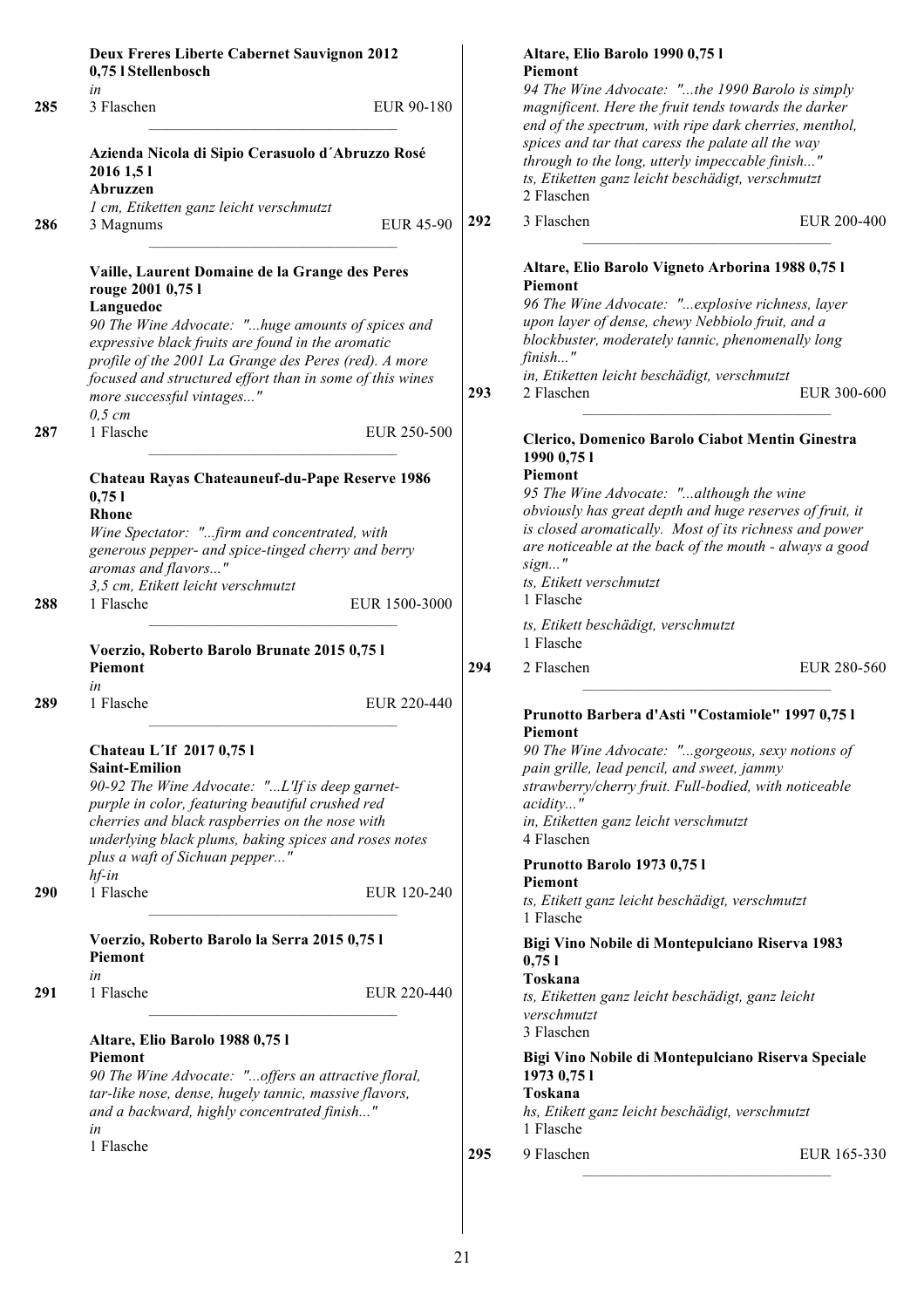| 296<br>297 | Santi Amarone Recioto della Valpolicella 1971<br>0,75 l Venetien<br>4 cm, Etiketten ganz leicht beschädigt, leicht<br>verschmutzt, ganz leicht kellergrau<br>2 Flaschen<br>EUR 100-200<br>Val de Vie Polo Club Chardonnay - Pinot Noir Rosé<br>2020 0,75 1<br><b>Cape Winelands</b><br>$0,5$ cm<br>6 Flaschen<br>EUR 60-120                                                                       | 304 | Staatsweingüter Kloster Eberbach Rauenthaler<br><b>Baiken Riesling Trockenbeerenauslese</b><br>Cabinetkeller 2011 0,75 l<br>Rheingau<br>91 The Wine Advocate: "smells headily of decadent<br>lily and exotic orchids, encompassing musky and<br>animal scents, behind which are intimations of the<br>candied lemon rind and blueberry as well as peach<br>preserves that emerge on a soft, expansive, creamy and<br>buoyant palate"<br>$0,5$ cm<br>2 Flaschen | EUR 180-360      |
|------------|---------------------------------------------------------------------------------------------------------------------------------------------------------------------------------------------------------------------------------------------------------------------------------------------------------------------------------------------------------------------------------------------------|-----|----------------------------------------------------------------------------------------------------------------------------------------------------------------------------------------------------------------------------------------------------------------------------------------------------------------------------------------------------------------------------------------------------------------------------------------------------------------|------------------|
|            |                                                                                                                                                                                                                                                                                                                                                                                                   |     |                                                                                                                                                                                                                                                                                                                                                                                                                                                                |                  |
|            | <b>Domaine Robert Groffier Chambolle Musigny Les</b><br>Amoureuses 1er Cru 1996 0,75 l<br><b>Cote de Nuits</b><br>1 cm, Etikett ganz leicht verschmutzt, ganz leicht                                                                                                                                                                                                                              | 305 | Chateau Le Conseiller 2009 0,75 l<br>Bordeaux, Superieur<br>in<br>10 Flaschen                                                                                                                                                                                                                                                                                                                                                                                  | EUR 150-300      |
| 298        | kellergrau<br>1 Flasche<br>EUR 750-1280                                                                                                                                                                                                                                                                                                                                                           |     |                                                                                                                                                                                                                                                                                                                                                                                                                                                                |                  |
| 299        | Vaille, Laurent Domaine de la Grange des Peres<br>rouge 2008 1,5 l<br>Languedoc<br>92 The Wine Advocate: "blackberry, cassis, and<br>rhubarb; blond tobacco sandalwood, and nutmeg<br>mingle alluringly in the nose and on the ripely-fruited<br>yet firmly tannic and subtly yet insistently tart-edged<br>palate of 2008 Grange des Peres red"<br>$2 \, cm$<br>EUR 630-1260<br>1 Magnum         | 306 | Chateau Troplong-Mondot 2003 0,75 l<br><b>Saint-Emilion, Grand Cru Classe</b><br>94 The Wine Advocate: "loads of blueberry,<br>mulberry, black currant, licorice and charcoal ember-<br>like notes, full body, low acidity and sweet tannin"<br>ts, Kapsel ganz leicht beschädigt, 12er OHK<br>11 Flaschen<br>Chateau Landereau, Bordeaux Superieur 2018<br>0,75 l Bordeaux<br>Challenge International du Vin: Medaille OR                                     | EUR 1100-2200    |
|            | Erika Obermeyer Cabernet-Sauvignon 2017 0,75 l<br>Stellenbosch                                                                                                                                                                                                                                                                                                                                    | 307 | in<br>6 Flaschen                                                                                                                                                                                                                                                                                                                                                                                                                                               | <b>EUR 30-60</b> |
| 300        | in<br>3 Flaschen<br>EUR 105-180                                                                                                                                                                                                                                                                                                                                                                   |     | Warrenmang Estate Shiraz 1999 0,75 l<br><b>South Australia</b>                                                                                                                                                                                                                                                                                                                                                                                                 |                  |
|            |                                                                                                                                                                                                                                                                                                                                                                                                   |     | ts                                                                                                                                                                                                                                                                                                                                                                                                                                                             |                  |
|            | Gilberts Shiraz 1999 0,75 l<br><b>South Australia</b>                                                                                                                                                                                                                                                                                                                                             | 308 | 3 Flaschen                                                                                                                                                                                                                                                                                                                                                                                                                                                     | EUR 45-105       |
| 301        | in<br>6 Flaschen<br>EUR 60-120                                                                                                                                                                                                                                                                                                                                                                    |     | Ökonomierat Rebholz Birkweiler Kastanienbusch<br>Riesling Grosses Gewächs 2015 0,75 l                                                                                                                                                                                                                                                                                                                                                                          |                  |
|            | Bodegas Muga Reserva 2015 0,75 l<br>Rioja<br>92 The Wine Advocate: "the wine shows very good<br>ripeness but without any excess. It has incipient<br>complexity, still young and undeveloped but with very<br>good balance between power and elegance, with fine-<br>grained tannins and integrated acidity. This has to be<br>one of the best recent vintages of this popular<br>bottling"<br>in |     | <b>Pfalz</b><br>94 The Wine Advocate: "very pure and complex,<br>almost dusty and wet clay bouquet with herbal flavors.<br>Round, piquant and very elegant on the palate"<br>0,5 cm, Etikett beschädigt, leicht verschmutzt<br>1 Flasche<br>Ökonomierat Rebholz Birkweiler Kastanienbusch<br>Riesling Grosses Gewächs 2016 0,75 l<br><b>Pfalz</b><br>94 Wine Spectator: "floral, round and rich-tasting,<br>with laser-precise acidity keeping this intact and |                  |
| 302        | 6 Flaschen<br>EUR 90-150                                                                                                                                                                                                                                                                                                                                                                          |     | harmonious. Very attractive, showing wonderful<br>energy throughout. Mineral elements emerge<br>midpalate and are carried to the balanced, integrated                                                                                                                                                                                                                                                                                                          |                  |
|            | Chateau Rayas La Pialade 1998 0,75 l<br><b>Rhone</b><br>0,5 cm, Etikett ganz leicht verschmutzt                                                                                                                                                                                                                                                                                                   |     | and refreshing finish"<br>0,5 cm, Etikett ganz leicht verschmutzt<br>1 Flasche                                                                                                                                                                                                                                                                                                                                                                                 |                  |
| 303        | 1 Flasche<br>EUR 100-200                                                                                                                                                                                                                                                                                                                                                                          | 309 | 2 Flaschen                                                                                                                                                                                                                                                                                                                                                                                                                                                     | EUR 65-130       |
|            |                                                                                                                                                                                                                                                                                                                                                                                                   |     |                                                                                                                                                                                                                                                                                                                                                                                                                                                                |                  |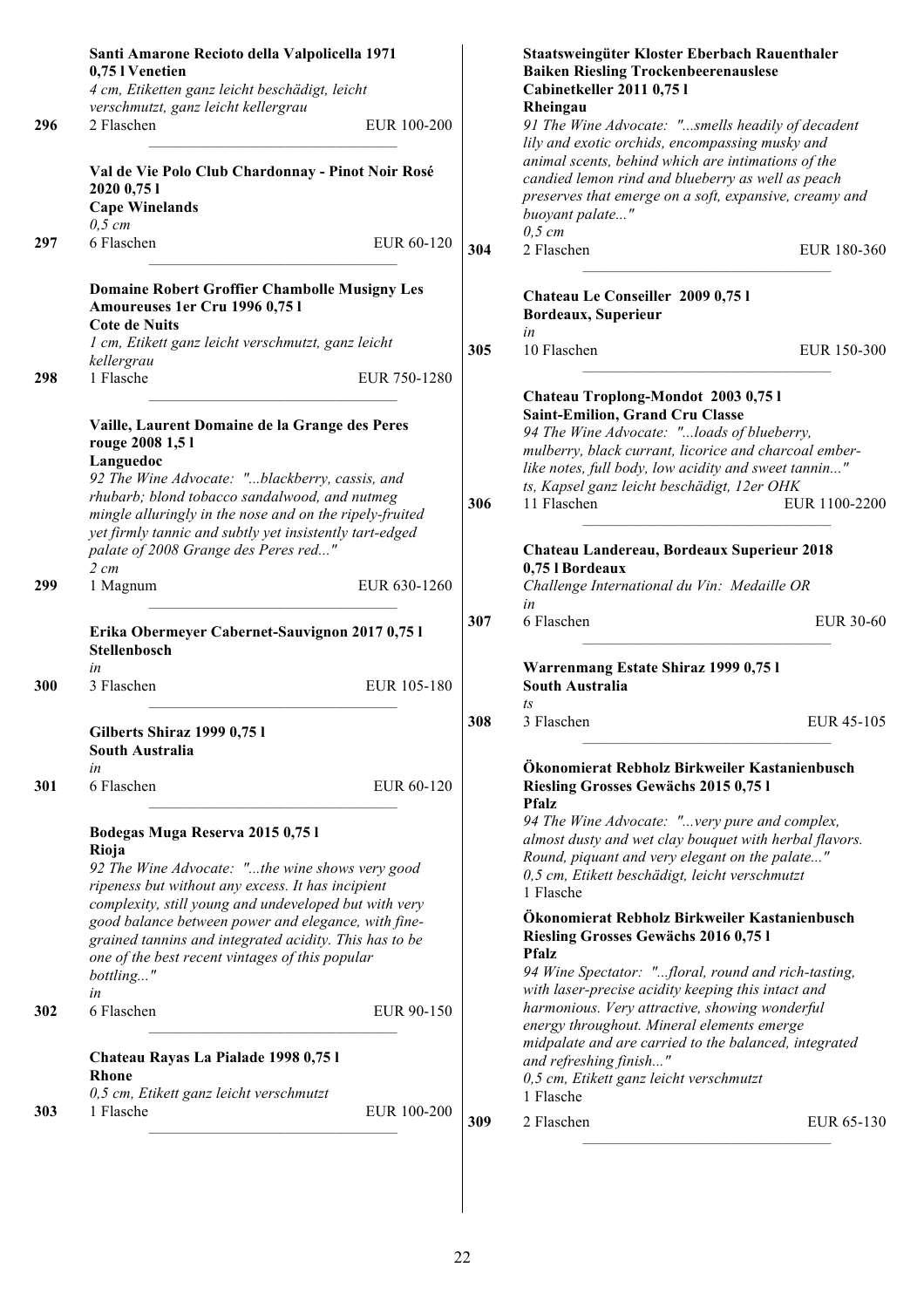|     | Domaine de Montille Pommard Les Pezerolles 1er<br>Cru 1987 0,75 l                                                                                                                                                                      |             |            | Marciano Cabernet Sauvignon 2015 0,75 l<br>Kalifornien, Napa Valley                                                                                                                                                   |
|-----|----------------------------------------------------------------------------------------------------------------------------------------------------------------------------------------------------------------------------------------|-------------|------------|-----------------------------------------------------------------------------------------------------------------------------------------------------------------------------------------------------------------------|
|     | Cote de Beaune                                                                                                                                                                                                                         |             |            | 95 The Wine Advocate: "deep garnet-purple colored                                                                                                                                                                     |
| 310 | 1 cm, Etiketten ganz leicht verschmutzt<br>3 Flaschen                                                                                                                                                                                  | EUR 300-600 |            | 2015 Cabernet Sauvignon Estate opens with seriously<br>earthy scents of truffles"<br>in                                                                                                                               |
|     | Domaine de Montille Pommard Les Pezerolles 1er<br>Cru 1990 0,75 l                                                                                                                                                                      |             | 320        | 1 Flasche<br>EUR 200-400                                                                                                                                                                                              |
|     | Cote de Beaune                                                                                                                                                                                                                         |             |            | Chateau Batailley 2016 0,75 l                                                                                                                                                                                         |
|     | 0,5 cm, Etiketten leicht verschmutzt                                                                                                                                                                                                   |             |            | Pauillac, 5e Cru                                                                                                                                                                                                      |
| 311 | 3 Flaschen                                                                                                                                                                                                                             | EUR 375-750 |            | 93-95 The Wine Advocate: "insistently; with<br>graphite and tobacco-infused black fruit dominating,<br>this a classically styled Batailley in the vein of previous                                                    |
|     | Domaine de Montille Pommard Les Rugiens 1er<br>Cru 1983 1,51<br>Cote de Beaune                                                                                                                                                         |             |            | vintages with the elegance coming through towards the<br>finish"                                                                                                                                                      |
|     | $1,5$ cm                                                                                                                                                                                                                               |             |            | in                                                                                                                                                                                                                    |
| 312 | 1 Magnum                                                                                                                                                                                                                               | EUR 350-700 | 321        | 5 Flaschen<br>EUR 175-350                                                                                                                                                                                             |
|     | Domaine de Montille Volnay Taillepieds 1er Cru<br>1989 0,75 1                                                                                                                                                                          |             |            | Voerzio, Roberto Barolo la Serra 2016 0,75 l<br><b>Piemont</b>                                                                                                                                                        |
|     | Cote de Beaune                                                                                                                                                                                                                         |             | 322        | in, Kapsel ganz leicht beschädigt<br>1 Flasche<br>EUR 220-440                                                                                                                                                         |
|     | 0,5 cm, Etiketten ganz leicht verschmutzt                                                                                                                                                                                              |             |            |                                                                                                                                                                                                                       |
| 313 | 3 Flaschen                                                                                                                                                                                                                             | EUR 300-600 |            | Domaine de la Romanee-Conti Echezeaux Grand                                                                                                                                                                           |
|     | Domaine de Montille Volnay Taillepieds 1er Cru                                                                                                                                                                                         |             |            | Cru 1992 0,75 l                                                                                                                                                                                                       |
|     | 1991 0,75 1                                                                                                                                                                                                                            |             |            | <b>Cote de Nuits</b><br>2,5 cm, Etikett ganz leicht verschmutzt, dezente                                                                                                                                              |
|     | Cote de Beaune                                                                                                                                                                                                                         |             |            | Bleistift-Markierungen auf dem Etikett, Farbabrieb an                                                                                                                                                                 |
|     | 1,5 cm, teils Farbabrieb an den Kapseln                                                                                                                                                                                                |             |            | der Kapsel, wellig, abgenutzt, sitzt aber fest auf der                                                                                                                                                                |
| 314 | 3 Flaschen                                                                                                                                                                                                                             | EUR 300-600 |            | Flasche                                                                                                                                                                                                               |
|     | Chateau Lafleur Pensees de Lafleur, 2e Vin de<br>Lafleur 1994 0,75 l<br>Pomerol<br>The Wine Advocate: "dark ruby color, more<br>forward, black-cherry, and cassis scents"<br>ts, Etiketten ganz leicht verschmutzt, Kapsel ganz leicht |             | 323<br>324 | 1 Flasche<br>EUR 1440-2880<br>Chateau d'Yquem 1936 0,751<br>Sauternes, 1er Grand Cru Classe<br>ts-hs, Etikett ganz leicht beschädigt, kellergrau,<br>Jahrgang auf Korken deutlich lesbar<br>EUR 800-1600<br>1 Flasche |
|     | beschädigt                                                                                                                                                                                                                             |             |            |                                                                                                                                                                                                                       |
| 315 | 3 Flaschen                                                                                                                                                                                                                             | EUR 210-405 |            |                                                                                                                                                                                                                       |
|     | Grant Burge Old Vine Shiraz 1996 0,75 l<br><b>Barossa Valley</b><br>ts, Etiketten ganz leicht verschmutzt                                                                                                                              |             |            | Moet & Chandon Dom Perignon "Luminous" Rosé<br>Brut 2000 3,01<br>Champagne<br>96 The Wine Advocate: "dark, intense color leads to<br>a Chambolle-like nose followed by endless red berries,                           |
| 316 | 3 Flaschen                                                                                                                                                                                                                             | EUR 105-210 |            | flowers and spices, all backed up with plenty of muscle,<br>richness and density"                                                                                                                                     |
|     | Leasingham Shiraz Classic 1994 0,75 l<br><b>Clare Valley</b><br>$t_{\rm S}$                                                                                                                                                            |             | 325        | 0,5 cm, Lichtfunktion an der Flasche fehlt, 1er OHK<br>1 Doppelmagnum<br>EUR 1260-2520                                                                                                                                |
| 317 | 3 Flaschen                                                                                                                                                                                                                             | EUR 90-180  |            | Azienda Nicola di Sipio Colline Teatine Blanco 2016<br>1,51                                                                                                                                                           |
|     | <b>Jost, Toni Bacharacher Hahn Riesling</b><br>Trockenbeerenauslese 1989 0,75 l<br>Mittelrhein                                                                                                                                         |             |            | Abruzzen<br>Wine Spectator: "with a streak of salinity<br>underscoring Asian pear, apple blossom and ginger                                                                                                           |
|     | $0,5$ cm                                                                                                                                                                                                                               |             |            | $notes$ "<br>1 cm, Etiketten ganz leicht verschmutzt                                                                                                                                                                  |
| 318 | 1 Flasche                                                                                                                                                                                                                              | EUR 90-180  | 326        | 3 Magnums<br><b>EUR 45-90</b>                                                                                                                                                                                         |
|     | Mellasat White Pinotage 2019 0,75 l<br>Paarl<br>$0,5$ cm                                                                                                                                                                               |             |            | Ca dei Frati I Frati Lugana 2020 1,51<br>Lombardei                                                                                                                                                                    |
| 319 | 6 Flaschen                                                                                                                                                                                                                             | EUR 60-120  |            | $1 \, cm$                                                                                                                                                                                                             |
|     |                                                                                                                                                                                                                                        |             | 327        | EUR 60-120<br>3 Magnums                                                                                                                                                                                               |
|     |                                                                                                                                                                                                                                        |             |            |                                                                                                                                                                                                                       |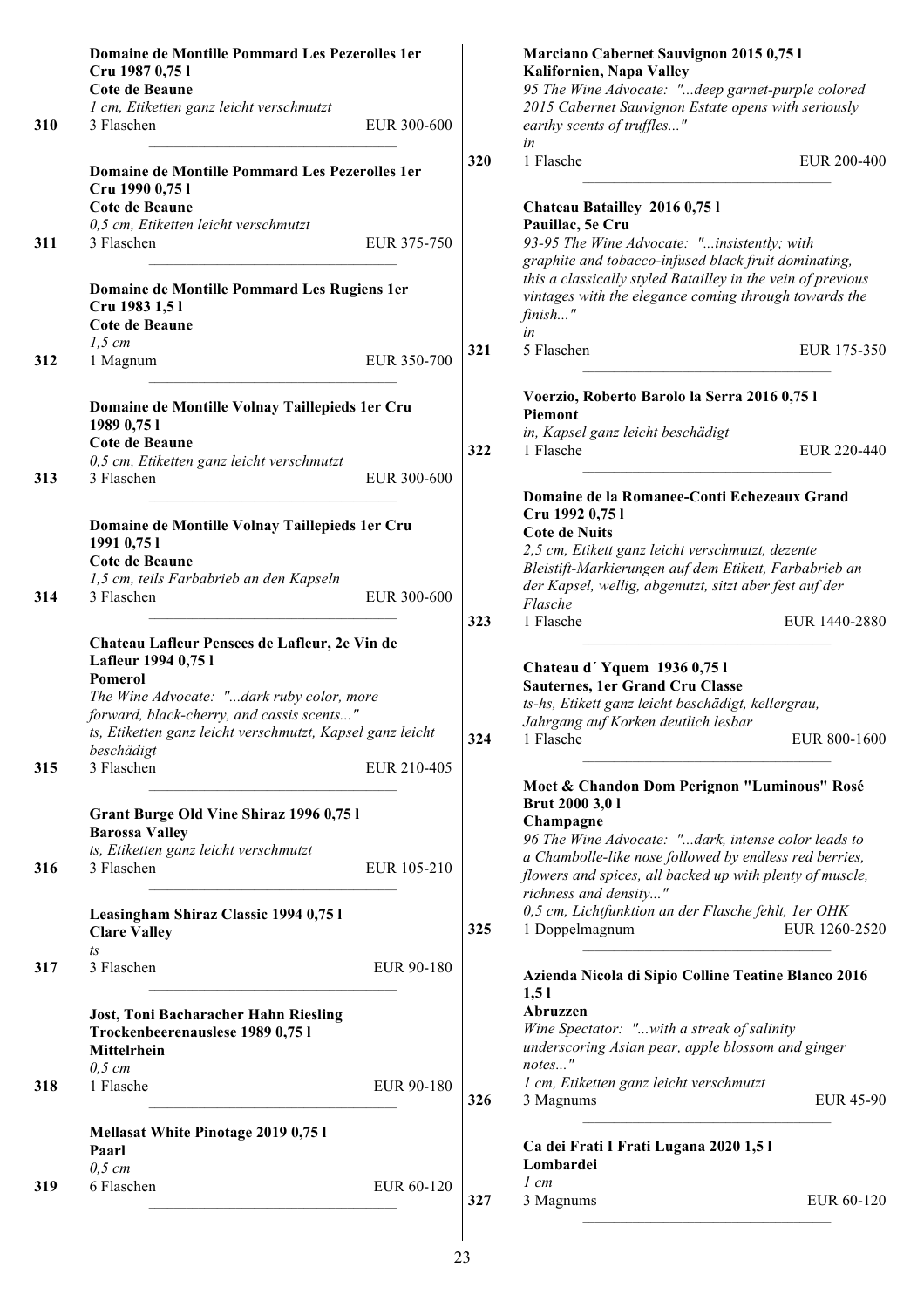|     | Voerzio, Roberto Barolo Brunate 2015 0,75 l<br>Piemont                                                                                                                                                                                   |     | Chateau Petrus 1992 0,751<br>Pomerol                                                                                                                                                                                                                   |
|-----|------------------------------------------------------------------------------------------------------------------------------------------------------------------------------------------------------------------------------------------|-----|--------------------------------------------------------------------------------------------------------------------------------------------------------------------------------------------------------------------------------------------------------|
| 328 | in<br>1 Flasche<br>EUR 220-440                                                                                                                                                                                                           |     | 90 The Wine Advocate: "concentrated and powerful,<br>with superb density of fruit and richness, as well as                                                                                                                                             |
|     | Marciano Cabernet Sauvignon 2015 0,75 l                                                                                                                                                                                                  |     | wonderful sweetness to its tannin"<br>in, Etikett beschädigt, verschmutzt, Kapsel ganz leicht                                                                                                                                                          |
|     | Kalifornien, Napa Valley<br>95 The Wine Advocate: "deep garnet-purple colored<br>2015 Cabernet Sauvignon Estate opens with seriously                                                                                                     | 335 | beschädigt<br>1 Flasche<br>EUR 1500-3000                                                                                                                                                                                                               |
|     | earthy scents of truffles"<br>in                                                                                                                                                                                                         |     | Kay Brothers Amery Vineyards Hillside Shiraz<br>2003 0,75 1                                                                                                                                                                                            |
| 329 | 1 Flasche<br>EUR 200-400                                                                                                                                                                                                                 |     | <b>McLaren Vale</b><br>92 The Wine Advocate: "tarry, chewy, and fleshy,                                                                                                                                                                                |
|     | Avennia Justine Red 2015 0,75 l<br>Washington, Columbia Valley<br>92 The Wine Advocate: "spicy black fruit, cracked<br>black pepper and licorice"<br>$2 \, cm$                                                                           |     | the 2003 Hillside Shiraz has a bit more punch (15%<br>alcohol) as well as a sappy character that is not<br>present in the regular bottling. It is a broad, savory,<br>expansively flavored, full-bodied Shiraz to enjoy over<br>the next decade"<br>in |
| 330 | 3 Flaschen<br>EUR 90-150                                                                                                                                                                                                                 | 336 | 3 Flaschen<br>EUR 75-150                                                                                                                                                                                                                               |
|     | Staatsweingüter Kloster Eberbach Rauenthaler<br><b>Baiken Riesling Trockenbeerenauslese</b><br>Cabinetkeller 2011 0,75 l<br>Rheingau<br>91 The Wine Advocate: "smells headily of decadent                                                |     | Staatsweingüter Kloster Eberbach Steinberger<br>Riesling Spätlese Crescentia Versteigerungswein<br>2015 0,75 1<br>Rheingau                                                                                                                             |
|     | lily and exotic orchids, encompassing musky and<br>animal scents, behind which are intimations of the<br>candied lemon rind and blueberry as well as peach                                                                               | 337 | $0,5$ cm<br>3 Flaschen<br>EUR 135-270                                                                                                                                                                                                                  |
|     | preserves that emerge on a soft, expansive, creamy and<br>buoyant palate"<br>$0,5$ cm                                                                                                                                                    |     | Voerzio, Roberto Barolo la Serra 2016 0,75 l<br><b>Piemont</b><br>in                                                                                                                                                                                   |
| 331 | 3 Flaschen<br>EUR 270-540                                                                                                                                                                                                                | 338 | 1 Flasche<br>EUR 220-440                                                                                                                                                                                                                               |
|     | Voerzio, Roberto Barolo Brunate 2016 0,75 l<br>Piemont                                                                                                                                                                                   |     | Voerzio, Roberto Barolo Brunate 2015 0,75 l<br>Piemont                                                                                                                                                                                                 |
| 332 | in<br>1 Flasche<br>EUR 220-440                                                                                                                                                                                                           | 339 | in<br>1 Flasche<br>EUR 220-440                                                                                                                                                                                                                         |
|     | Chateau Mouton-Rothschild 1988 0,751<br>Pauillac, 1er Cru Classe<br>92 Wine Spectator: "rich and fruity, with loads of<br>currant, tobacco, smoke and new wood on the nose and<br>palate. Full-bodied, with silky tannins and an elegant |     | Hudson Phoenix 2018 0,751<br>Kalifornien, Napa Valley<br>93+ The Wine Advocate: "redolent of warm plums,<br>black cherries and black raspberries with suggestions<br>of garrigue, menthol, pencil lead and roses"                                      |
| 333 | $finish$ "<br>in, Etikett verschmutzt<br>1 Flasche<br>EUR 300-600                                                                                                                                                                        | 340 | in<br>3 Flaschen<br>EUR 150-300                                                                                                                                                                                                                        |
|     | Chateau Haut-Brion 1993 0,75 l<br>Pessac-Leognan, 1er Cru Classe                                                                                                                                                                         |     | Voerzio, Roberto Barolo la Serra 2016 0,75 l<br>Piemont<br>in                                                                                                                                                                                          |
|     | 90 The Wine Advocate: "sweet berry fruit intermixed<br>with menthol, graphite, damp earth, and a hint of                                                                                                                                 | 341 | 1 Flasche<br>EUR 220-440                                                                                                                                                                                                                               |
| 334 | mushroom emerges in this medium-bodied, very<br>elegant"<br>1 cm, Etikett verschmutzt<br>1 Flasche<br>EUR 275-550                                                                                                                        |     | Chateau Le Pin Trilogie de Le Pin 2016 - 2017 -<br>2018 NV 0,751<br>Pomerol                                                                                                                                                                            |
|     |                                                                                                                                                                                                                                          | 342 | $hf$ -in<br>1 Flasche<br>EUR 275-440                                                                                                                                                                                                                   |
|     |                                                                                                                                                                                                                                          |     |                                                                                                                                                                                                                                                        |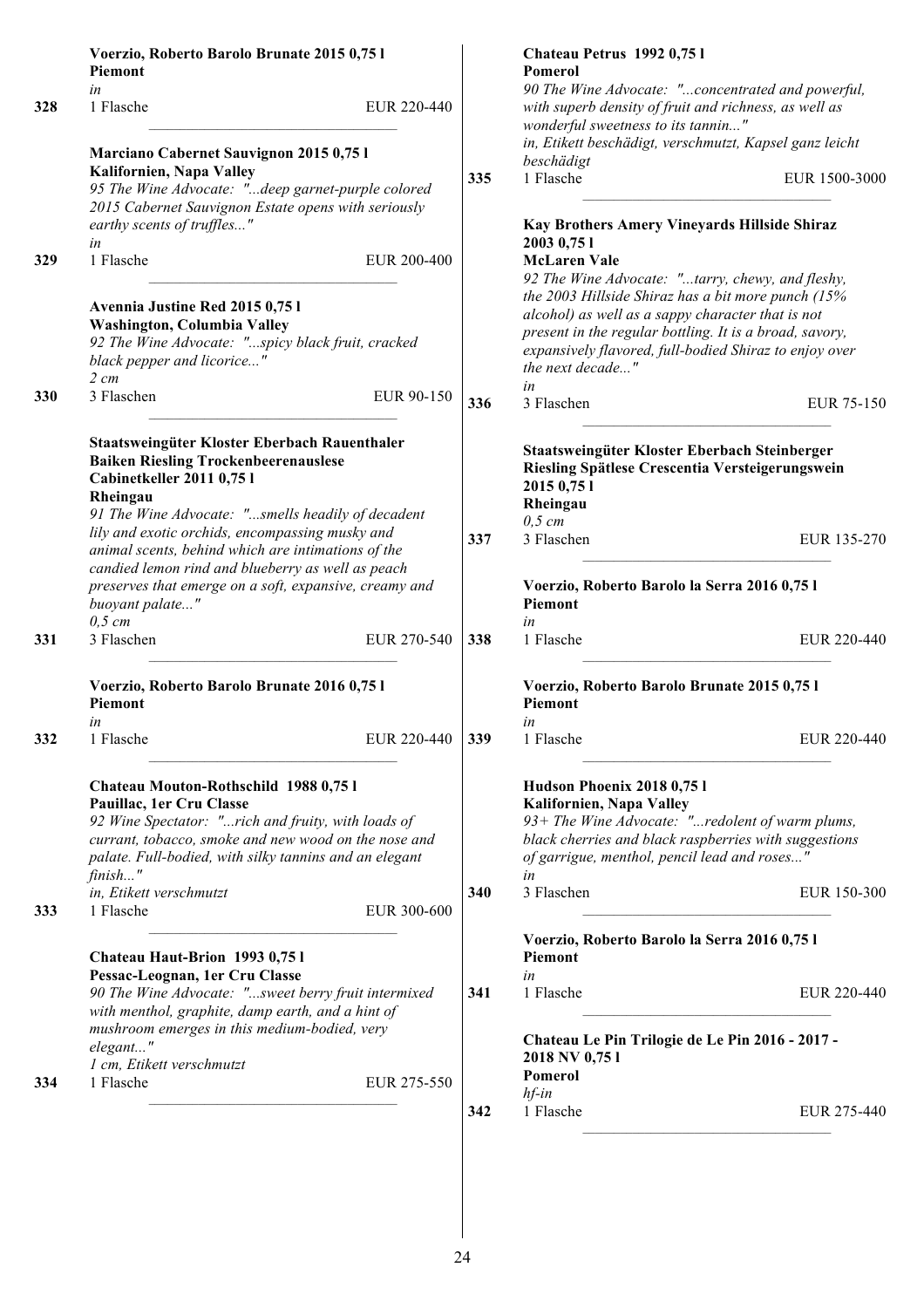| 96 The Wine Advocate: "sweet black cherries, black<br>currants, lead pencil, and wet stones. In the mouth, it is<br>full-bodied" |                                                                                                                                         |                                                                                                                                                                                                                                                                                                                                                                                                                                                                                                                                                                                                                                                                                                                                                                                                                                                                                                                                                                                                                                        | <b>Stellenbosch</b>                                                                                          |                                                                                                                                                                                                                                                                                                                                                                                                                                                                                                         |
|----------------------------------------------------------------------------------------------------------------------------------|-----------------------------------------------------------------------------------------------------------------------------------------|----------------------------------------------------------------------------------------------------------------------------------------------------------------------------------------------------------------------------------------------------------------------------------------------------------------------------------------------------------------------------------------------------------------------------------------------------------------------------------------------------------------------------------------------------------------------------------------------------------------------------------------------------------------------------------------------------------------------------------------------------------------------------------------------------------------------------------------------------------------------------------------------------------------------------------------------------------------------------------------------------------------------------------------|--------------------------------------------------------------------------------------------------------------|---------------------------------------------------------------------------------------------------------------------------------------------------------------------------------------------------------------------------------------------------------------------------------------------------------------------------------------------------------------------------------------------------------------------------------------------------------------------------------------------------------|
|                                                                                                                                  |                                                                                                                                         |                                                                                                                                                                                                                                                                                                                                                                                                                                                                                                                                                                                                                                                                                                                                                                                                                                                                                                                                                                                                                                        | ***** Platter                                                                                                |                                                                                                                                                                                                                                                                                                                                                                                                                                                                                                         |
|                                                                                                                                  |                                                                                                                                         |                                                                                                                                                                                                                                                                                                                                                                                                                                                                                                                                                                                                                                                                                                                                                                                                                                                                                                                                                                                                                                        | $0,5$ cm                                                                                                     |                                                                                                                                                                                                                                                                                                                                                                                                                                                                                                         |
| ts, Etikett leicht beschädigt, verschmutzt<br>1 Flasche                                                                          | EUR 275-550                                                                                                                             | 350                                                                                                                                                                                                                                                                                                                                                                                                                                                                                                                                                                                                                                                                                                                                                                                                                                                                                                                                                                                                                                    | 3 Flaschen                                                                                                   | EUR 90-180                                                                                                                                                                                                                                                                                                                                                                                                                                                                                              |
| Openwines Winery Akkura Muskateller 2019 0,75 l                                                                                  |                                                                                                                                         |                                                                                                                                                                                                                                                                                                                                                                                                                                                                                                                                                                                                                                                                                                                                                                                                                                                                                                                                                                                                                                        | Chateau Landereau, Bordeaux Superieur 2011<br>0,375 l Bordeaux                                               |                                                                                                                                                                                                                                                                                                                                                                                                                                                                                                         |
| Wellington                                                                                                                       |                                                                                                                                         | 351                                                                                                                                                                                                                                                                                                                                                                                                                                                                                                                                                                                                                                                                                                                                                                                                                                                                                                                                                                                                                                    | in<br>6 halbe Flaschen                                                                                       | EUR 30-60                                                                                                                                                                                                                                                                                                                                                                                                                                                                                               |
| $0,5$ cm<br>6 Flaschen                                                                                                           | <b>EUR 48-90</b>                                                                                                                        |                                                                                                                                                                                                                                                                                                                                                                                                                                                                                                                                                                                                                                                                                                                                                                                                                                                                                                                                                                                                                                        |                                                                                                              |                                                                                                                                                                                                                                                                                                                                                                                                                                                                                                         |
| <b>Baiken Riesling Trockenbeerenauslese</b><br>Cabinetkeller 2011 0,375 l                                                        |                                                                                                                                         |                                                                                                                                                                                                                                                                                                                                                                                                                                                                                                                                                                                                                                                                                                                                                                                                                                                                                                                                                                                                                                        | Bacio Divino Janzen Beckstoffer To Kalon<br>Cabernet Sauvignon 2017 0,75 l<br>Kalifornien, Napa Valley<br>in |                                                                                                                                                                                                                                                                                                                                                                                                                                                                                                         |
|                                                                                                                                  |                                                                                                                                         |                                                                                                                                                                                                                                                                                                                                                                                                                                                                                                                                                                                                                                                                                                                                                                                                                                                                                                                                                                                                                                        |                                                                                                              | EUR 320-640                                                                                                                                                                                                                                                                                                                                                                                                                                                                                             |
|                                                                                                                                  |                                                                                                                                         |                                                                                                                                                                                                                                                                                                                                                                                                                                                                                                                                                                                                                                                                                                                                                                                                                                                                                                                                                                                                                                        | Gilberts Shiraz 1999 0,75 l<br><b>South Australia</b><br>in                                                  |                                                                                                                                                                                                                                                                                                                                                                                                                                                                                                         |
| buoyant palate"                                                                                                                  |                                                                                                                                         | 353                                                                                                                                                                                                                                                                                                                                                                                                                                                                                                                                                                                                                                                                                                                                                                                                                                                                                                                                                                                                                                    | 6 Flaschen                                                                                                   | EUR 60-120                                                                                                                                                                                                                                                                                                                                                                                                                                                                                              |
| 3 halbe Flaschen                                                                                                                 | EUR 135-270                                                                                                                             |                                                                                                                                                                                                                                                                                                                                                                                                                                                                                                                                                                                                                                                                                                                                                                                                                                                                                                                                                                                                                                        | <b>Greenock Creek Roennfeldt Road Shiraz 2009</b><br>0,75 l Barossa Valley                                   |                                                                                                                                                                                                                                                                                                                                                                                                                                                                                                         |
| 2008 0,75 1                                                                                                                      |                                                                                                                                         | 354                                                                                                                                                                                                                                                                                                                                                                                                                                                                                                                                                                                                                                                                                                                                                                                                                                                                                                                                                                                                                                    | 1 Flasche                                                                                                    | EUR 200-400                                                                                                                                                                                                                                                                                                                                                                                                                                                                                             |
|                                                                                                                                  |                                                                                                                                         |                                                                                                                                                                                                                                                                                                                                                                                                                                                                                                                                                                                                                                                                                                                                                                                                                                                                                                                                                                                                                                        |                                                                                                              |                                                                                                                                                                                                                                                                                                                                                                                                                                                                                                         |
| 2 Flaschen                                                                                                                       | EUR 200-400                                                                                                                             |                                                                                                                                                                                                                                                                                                                                                                                                                                                                                                                                                                                                                                                                                                                                                                                                                                                                                                                                                                                                                                        |                                                                                                              |                                                                                                                                                                                                                                                                                                                                                                                                                                                                                                         |
| Haskell Vineyards Lily Rose 2020 0,75 l                                                                                          |                                                                                                                                         |                                                                                                                                                                                                                                                                                                                                                                                                                                                                                                                                                                                                                                                                                                                                                                                                                                                                                                                                                                                                                                        | 94 The Wine Advocate: "bursting from the glass with<br>aromas of sweet wild berries, plums and cherries      |                                                                                                                                                                                                                                                                                                                                                                                                                                                                                                         |
|                                                                                                                                  |                                                                                                                                         |                                                                                                                                                                                                                                                                                                                                                                                                                                                                                                                                                                                                                                                                                                                                                                                                                                                                                                                                                                                                                                        | and spices. Medium to full-bodied, ample and                                                                 |                                                                                                                                                                                                                                                                                                                                                                                                                                                                                                         |
| 6 Flaschen                                                                                                                       | EUR 60-120                                                                                                                              |                                                                                                                                                                                                                                                                                                                                                                                                                                                                                                                                                                                                                                                                                                                                                                                                                                                                                                                                                                                                                                        | concentrated, it's deep and enveloping, with lively<br>acids and a long, perfumed finish"                    |                                                                                                                                                                                                                                                                                                                                                                                                                                                                                                         |
|                                                                                                                                  |                                                                                                                                         | 355                                                                                                                                                                                                                                                                                                                                                                                                                                                                                                                                                                                                                                                                                                                                                                                                                                                                                                                                                                                                                                    | 1 Flasche                                                                                                    | EUR 140-280                                                                                                                                                                                                                                                                                                                                                                                                                                                                                             |
| and flavors"                                                                                                                     |                                                                                                                                         |                                                                                                                                                                                                                                                                                                                                                                                                                                                                                                                                                                                                                                                                                                                                                                                                                                                                                                                                                                                                                                        | <b>Clarendon Hills Old Vine Grenache Blewitt Springs</b><br>Vineyard 1998 0,75 l                             |                                                                                                                                                                                                                                                                                                                                                                                                                                                                                                         |
| $\sqrt{t}S$                                                                                                                      |                                                                                                                                         |                                                                                                                                                                                                                                                                                                                                                                                                                                                                                                                                                                                                                                                                                                                                                                                                                                                                                                                                                                                                                                        |                                                                                                              |                                                                                                                                                                                                                                                                                                                                                                                                                                                                                                         |
|                                                                                                                                  |                                                                                                                                         |                                                                                                                                                                                                                                                                                                                                                                                                                                                                                                                                                                                                                                                                                                                                                                                                                                                                                                                                                                                                                                        |                                                                                                              |                                                                                                                                                                                                                                                                                                                                                                                                                                                                                                         |
|                                                                                                                                  |                                                                                                                                         | 356                                                                                                                                                                                                                                                                                                                                                                                                                                                                                                                                                                                                                                                                                                                                                                                                                                                                                                                                                                                                                                    | 3 Flaschen                                                                                                   | EUR 60-120                                                                                                                                                                                                                                                                                                                                                                                                                                                                                              |
| trocken Versteigerungswein 2014 0,75 l<br>Rheinhessen                                                                            |                                                                                                                                         |                                                                                                                                                                                                                                                                                                                                                                                                                                                                                                                                                                                                                                                                                                                                                                                                                                                                                                                                                                                                                                        | Weingut Stigler Ihringen Winklerberg                                                                         |                                                                                                                                                                                                                                                                                                                                                                                                                                                                                                         |
|                                                                                                                                  |                                                                                                                                         |                                                                                                                                                                                                                                                                                                                                                                                                                                                                                                                                                                                                                                                                                                                                                                                                                                                                                                                                                                                                                                        | 2011 0,75 1                                                                                                  |                                                                                                                                                                                                                                                                                                                                                                                                                                                                                                         |
|                                                                                                                                  |                                                                                                                                         |                                                                                                                                                                                                                                                                                                                                                                                                                                                                                                                                                                                                                                                                                                                                                                                                                                                                                                                                                                                                                                        |                                                                                                              |                                                                                                                                                                                                                                                                                                                                                                                                                                                                                                         |
|                                                                                                                                  |                                                                                                                                         |                                                                                                                                                                                                                                                                                                                                                                                                                                                                                                                                                                                                                                                                                                                                                                                                                                                                                                                                                                                                                                        |                                                                                                              |                                                                                                                                                                                                                                                                                                                                                                                                                                                                                                         |
|                                                                                                                                  |                                                                                                                                         |                                                                                                                                                                                                                                                                                                                                                                                                                                                                                                                                                                                                                                                                                                                                                                                                                                                                                                                                                                                                                                        |                                                                                                              |                                                                                                                                                                                                                                                                                                                                                                                                                                                                                                         |
|                                                                                                                                  |                                                                                                                                         |                                                                                                                                                                                                                                                                                                                                                                                                                                                                                                                                                                                                                                                                                                                                                                                                                                                                                                                                                                                                                                        | Frucht mit deutlicher Extraktsüße im Antrunk, gefolgt                                                        |                                                                                                                                                                                                                                                                                                                                                                                                                                                                                                         |
| 0,5 cm, Etikett ganz leicht beschädigt                                                                                           |                                                                                                                                         |                                                                                                                                                                                                                                                                                                                                                                                                                                                                                                                                                                                                                                                                                                                                                                                                                                                                                                                                                                                                                                        | umhüllt. Ätherisch-würzig mit jugendlichem Gerbstoff                                                         |                                                                                                                                                                                                                                                                                                                                                                                                                                                                                                         |
|                                                                                                                                  |                                                                                                                                         |                                                                                                                                                                                                                                                                                                                                                                                                                                                                                                                                                                                                                                                                                                                                                                                                                                                                                                                                                                                                                                        | $0,5$ cm                                                                                                     |                                                                                                                                                                                                                                                                                                                                                                                                                                                                                                         |
|                                                                                                                                  |                                                                                                                                         | 357                                                                                                                                                                                                                                                                                                                                                                                                                                                                                                                                                                                                                                                                                                                                                                                                                                                                                                                                                                                                                                    | 6 Flaschen                                                                                                   | EUR 150-300                                                                                                                                                                                                                                                                                                                                                                                                                                                                                             |
|                                                                                                                                  | Rheingau<br>$0,5$ cm<br><b>Cote de Nuits</b><br>$0,5$ cm<br>Stellenbosch<br>$0,5$ cm<br>Toskana<br>3 Flaschen<br>Morstein"<br>1 Flasche | Staatsweingüter Kloster Eberbach Rauenthaler<br>91 The Wine Advocate: "smells headily of decadent<br>lily and exotic orchids, encompassing musky and<br>animal scents, behind which are intimations of the<br>candied lemon rind and blueberry as well as peach<br>preserves that emerge on a soft, expansive, creamy and<br>Domaine Denis Mortet Gevrey Chambertin Village<br>Fattoria di Felsina Maestro Raro 1989 0,75 l<br>Wine Spectator: "very concentrated for the vintage<br>but also very herbaceous with berry, vegetal aromas<br>EUR 105-210<br>Weingut Wittmann Riesling La Borne Alte Reben<br>92-94 The Wine Advocate: "la Borne was harvested<br>even later than Morstein; the wine starts very aromatic<br>and highly intense, but pure and precise on the nose.<br>Full-flavored, round and juicy on the palate, with<br>finesse and a stimulating salinity in the finish, this full-<br>bodied, silky textured and elegant Riesling offers more<br>fruit intensity and ripeness than the more ascetic<br>EUR 345-690 | 352                                                                                                          | 2 Flaschen<br>$in,$ ler $OC$<br>Chateau L'If 2019 0,75 l<br><b>Saint-Emilion</b><br>mingled with notions of violets, raw cocoa, rose petals<br>$hf$ -in<br><b>McLaren Vale</b><br>92 The Wine Advocate<br>$0,5$ cm<br>Spätburgunder Roter Boden GG VDP.Grosse Lage<br><b>Baden</b><br>91 Falstaff: "rauchig-röstig in der Nase:<br>Espressocrema, Nussschalen, Toastwürze, dunkle<br>Schokolade und reife, eingekochte Kirschen. Die<br>von hochflorigem, reifen Tannin das sie beherzt<br>im Nachhall" |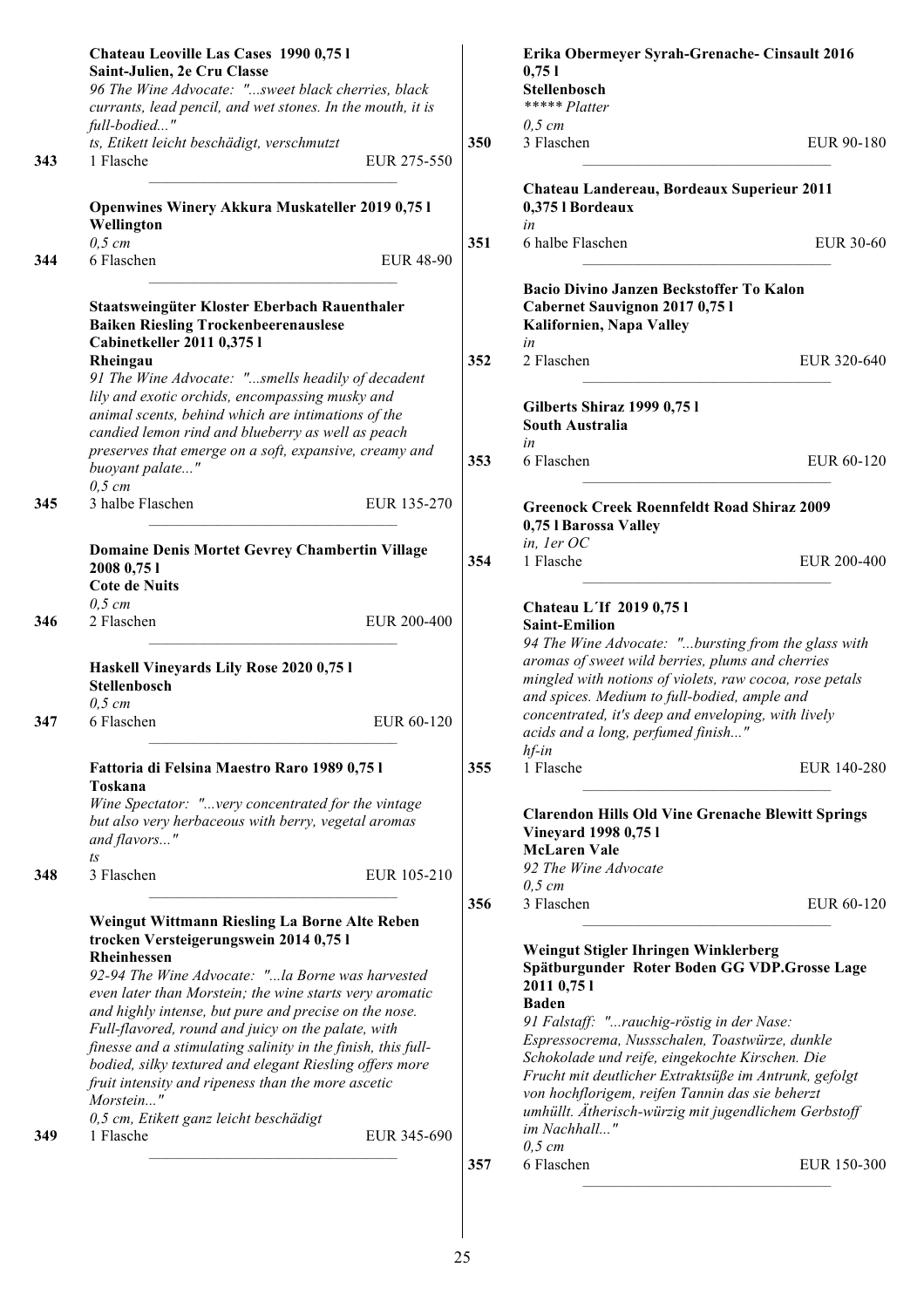|     | De Lisio Grenache 2005 0,75 l<br><b>McLaren Vale</b>                                                                                                         |     | <b>Domaine Meo-Camuzet Vosne Romanee Les</b><br><b>Chaumes 1er Cru 2008 0,751</b>                                                                              |             |
|-----|--------------------------------------------------------------------------------------------------------------------------------------------------------------|-----|----------------------------------------------------------------------------------------------------------------------------------------------------------------|-------------|
|     | 92 The Wine Advocate: "it exhibits a dense                                                                                                                   |     | <b>Cote de Nuits</b>                                                                                                                                           |             |
|     | ruby/purple color in addition to a sweet bouquet of                                                                                                          |     | 90 Wine Spectator: "featuring cherry, raspberry,                                                                                                               |             |
|     | black raspberries, cherries, currants, and incense.                                                                                                          |     | wild berry and spice aromas and flavors. This is full of                                                                                                       |             |
|     | Spicy and rich with supple tannin"                                                                                                                           |     | energy, with the solid structure balancing its elegant                                                                                                         |             |
|     | $2 \, cm$                                                                                                                                                    |     | frame. Mineral notes resonate on the aftertaste"                                                                                                               |             |
| 358 | 3 Flaschen<br>EUR 75-150                                                                                                                                     |     | $0,5 \, cm$                                                                                                                                                    |             |
|     |                                                                                                                                                              | 365 | 1 Flasche                                                                                                                                                      | EUR 190-380 |
|     | Chateau Le Pin Trilogie de Le Pin 2016 - 2017 -                                                                                                              |     |                                                                                                                                                                |             |
|     | 2018 NV 0,751                                                                                                                                                |     | Erika Obermeyer Cabernet-Sauvignon 2017 0,75 l                                                                                                                 |             |
|     | Pomerol                                                                                                                                                      |     | <b>Stellenbosch</b>                                                                                                                                            |             |
|     | $hf$ -in                                                                                                                                                     |     | in                                                                                                                                                             |             |
| 359 | 1 Flasche<br>EUR 275-440                                                                                                                                     | 366 | 2 Flaschen                                                                                                                                                     | EUR 70-140  |
|     | <b>Imperial Distillery Single Malt Scotch Whisky Cask</b><br>Barrel 30 years old 44,5 % vol. 1990 0,71                                                       |     | <b>Greenock Creek Roennfeldt Road Shiraz 2009 0,75</b>                                                                                                         |             |
|     | Speyside                                                                                                                                                     |     | <b>Barossa Valley</b>                                                                                                                                          |             |
|     | in, ler OC                                                                                                                                                   |     | 96+ The Wine Advocate: "gorgeous scents of baked                                                                                                               |             |
| 360 | 1 Flasche<br>EUR 350-700                                                                                                                                     |     | berries, kirsch, dried rose petals, cinnamon, cloves,<br>eucalypt and sandalwood"                                                                              |             |
|     | <b>Shirvington Cabernet Sauvignon 2004 0,75 l</b>                                                                                                            |     | in, ler OC                                                                                                                                                     |             |
|     | <b>McLaren Vale</b>                                                                                                                                          | 367 | 1 Flasche                                                                                                                                                      | EUR 200-400 |
|     | 90 The Wine Advocate: "deep ruby/purple-colored                                                                                                              |     |                                                                                                                                                                |             |
|     | 2004 Cabernet Sauvignon exhibits a restrained,                                                                                                               |     | Soda Canyon Ranch Timeless 2018 0,75 l                                                                                                                         |             |
|     | elegant bouquet of black fruits, minerals, and toasty                                                                                                        |     | Kalifornien, Napa Valley                                                                                                                                       |             |
|     | new oak"                                                                                                                                                     |     | in                                                                                                                                                             |             |
|     | $in-ts$                                                                                                                                                      | 368 | 1 Flasche                                                                                                                                                      | EUR 200-400 |
| 361 | 3 Flaschen<br>EUR 90-180                                                                                                                                     |     |                                                                                                                                                                |             |
|     | <b>Marklew Sauvignon Blanc 2020 0,751</b>                                                                                                                    |     | Voerzio, Roberto Barolo la Serra 2015 0,75 l<br><b>Piemont</b>                                                                                                 |             |
|     | Stellenbosch                                                                                                                                                 |     | in                                                                                                                                                             |             |
|     | $0,5$ cm                                                                                                                                                     | 369 | 1 Flasche                                                                                                                                                      | EUR 220-440 |
| 362 | 6 Flaschen<br>EUR 60-120                                                                                                                                     |     |                                                                                                                                                                |             |
|     | Chateau Landereau Chateau Landereau Prestige<br>Merlot Bordeaux Superieur 2018 0,75 l                                                                        |     | Staatsweingüter Kloster Eberbach Rauenthaler<br><b>Baiken Riesling Trockenbeerenauslese 1989 0,75 l</b><br>Rheingau                                            |             |
|     | <b>Bordeaux</b>                                                                                                                                              |     | 0,5 cm, Etiketten ganz leicht verschmutzt                                                                                                                      |             |
|     | in                                                                                                                                                           | 370 | 2 Flaschen                                                                                                                                                     | EUR 270-540 |
| 363 | 6 Flaschen<br>EUR 60-120                                                                                                                                     |     |                                                                                                                                                                |             |
|     | <b>Domaine Meo-Camuzet Vosne Romanee Les</b><br><b>Chaumes 1er Cru 2007 0,751</b><br><b>Cote de Nuits</b><br>The Wine Advocate: "the Meo-Camuzet 2007 Vosne- |     | Avennia Justine Red 2015 0,75 l<br>Washington, Columbia Valley<br>92 The Wine Advocate: "spicy black fruit, cracked<br>black pepper and licorice"<br>$2 \, cm$ |             |
|     | Romanee Les Chaumes mingles resin and caramel with                                                                                                           | 371 | 3 Flaschen                                                                                                                                                     | EUR 90-150  |
|     | confitured black fruits and game. There is a slightly                                                                                                        |     |                                                                                                                                                                |             |
|     | acrid streak but also a welcome seam of primary berry                                                                                                        |     |                                                                                                                                                                |             |
|     | juiciness that keeps the wine from being cloying; helps                                                                                                      |     | Erika Obermeyer Syrah-Grenache- Cinsault 2016                                                                                                                  |             |
|     | engender some sense of lift; and to a lesser extent                                                                                                          |     | 0,751                                                                                                                                                          |             |
|     | helps it over a rather high, angular hump of tannin in                                                                                                       |     | Stellenbosch<br>***** Platter                                                                                                                                  |             |
|     | what is undeniably a long finish"                                                                                                                            |     | $0,5$ cm                                                                                                                                                       |             |
|     | Wine Spectator: "cherry, iron and oak spice aromas                                                                                                           | 372 | 3 Flaschen                                                                                                                                                     | EUR 90-180  |
|     | and flavors highlight this dry, slightly astringent red,<br>which is tough on the finish"                                                                    |     |                                                                                                                                                                |             |
|     | $0,5$ cm                                                                                                                                                     |     |                                                                                                                                                                |             |
| 364 | 1 Flasche<br>EUR 250-500                                                                                                                                     |     |                                                                                                                                                                |             |
|     |                                                                                                                                                              |     |                                                                                                                                                                |             |
|     |                                                                                                                                                              |     |                                                                                                                                                                |             |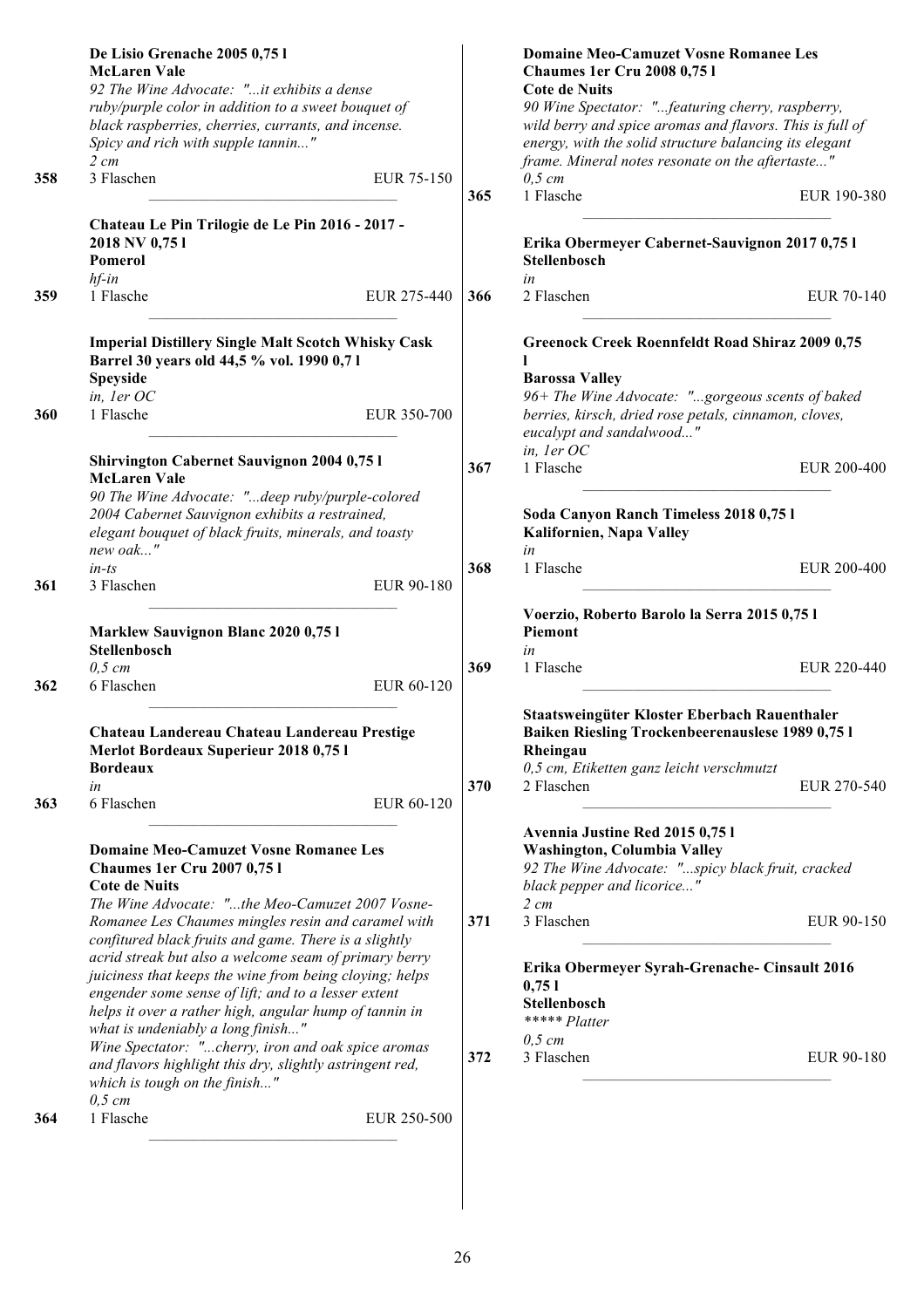|     | Staatsweingüter Kloster Eberbach Rauenthaler<br><b>Baiken Riesling Trockenbeerenauslese</b><br>Cabinetkeller 2011 0,75 l<br>Rheingau                                                                            |                    | Chateau de l'Echarderie Quarts de Chaume 1970<br>0,751<br>Loire<br>6 cm, Etikett ganz leicht beschädigt, leicht verschmutzt,                                                                                  |
|-----|-----------------------------------------------------------------------------------------------------------------------------------------------------------------------------------------------------------------|--------------------|---------------------------------------------------------------------------------------------------------------------------------------------------------------------------------------------------------------|
|     | 91 The Wine Advocate: "smells headily of decadent<br>lily and exotic orchids, encompassing musky and                                                                                                            |                    | kellergrau<br>1 Flasche                                                                                                                                                                                       |
|     | animal scents, behind which are intimations of the<br>candied lemon rind and blueberry as well as peach<br>preserves that emerge on a soft, expansive, creamy and                                               |                    | Chateau de Suronde Quarts de Chaume 1959 0,75 l<br>Loire                                                                                                                                                      |
|     | buoyant palate"<br>$0,5$ cm                                                                                                                                                                                     |                    | 4,5 cm, Etikett beschädigt, leicht verschmutzt, leicht<br>kellergrau, Kapsel ganz leicht beschädigt<br>1 Flasche                                                                                              |
| 373 | 2 Flaschen                                                                                                                                                                                                      | EUR 180-360<br>381 | 2 Flaschen<br>EUR 65-125                                                                                                                                                                                      |
|     | Voerzio, Roberto Barolo la Serra 2015 0,75 l<br>Piemont                                                                                                                                                         |                    | Chateau de l'Echarderie Quarts de Chaume 1971<br>0,751                                                                                                                                                        |
| 374 | in<br>1 Flasche                                                                                                                                                                                                 | EUR 220-440        | Loire<br>4,5 cm, Etiketten ganz leicht beschädigt, leicht                                                                                                                                                     |
|     | Staatsweingüter Kloster Eberbach Rauenthaler<br><b>Baiken Riesling Trockenbeerenauslese</b><br>Cabinetkeller 2011 0,75 l                                                                                        | 382                | verschmutzt, kellergrau, Kapsel ganz leicht beschädigt<br>2 Flaschen<br>EUR 50-100                                                                                                                            |
|     | Rheingau                                                                                                                                                                                                        |                    | Forman Cabernet Sauvignon 2015 0,75 l                                                                                                                                                                         |
|     | 91 The Wine Advocate: "smells headily of decadent<br>lily and exotic orchids, encompassing musky and<br>animal scents, behind which are intimations of the<br>candied lemon rind and blueberry as well as peach |                    | Kalifornien, Napa Valley<br>92-94 The Wine Advocate: "gorgeous blueberry and<br>black raspberry notes with some licorice, truffle and<br>forest floor"                                                        |
|     | preserves that emerge on a soft, expansive, creamy and<br>buoyant palate"<br>$0,5$ cm                                                                                                                           | 383                | in<br>3 Flaschen<br>EUR 180-300                                                                                                                                                                               |
| 375 | 2 Flaschen                                                                                                                                                                                                      | EUR 180-360        | Kalleske Grenache Old Vine 2006 0,75 l<br><b>Barossa Valley</b>                                                                                                                                               |
|     | Weingut Grans-Fassian Weisser Burgunder<br>trocken 2018 0,75 l<br><b>Mosel</b><br>$0,5$ cm                                                                                                                      |                    | 92 The Wine Advocate: "full-bodied and intense on<br>the palate, it delivers gobs of savory fruit, outstanding<br>depth, and a long, pure finish"<br>6 cm, Etikett ganz leicht beschädigt, Kapsel ganz leicht |
| 376 | 6 Flaschen                                                                                                                                                                                                      | <b>EUR 30-60</b>   | beschädigt<br>1 Flasche                                                                                                                                                                                       |
|     | Chateau des Tours (Chateau Rayas) Cotes du<br>Rhone Reserve rouge 2011 0,75 l<br>Rhone                                                                                                                          |                    | Kilikanoon Greens Vineyard Shiraz 2002 0,75 l<br><b>Barossa Valley</b><br>4 cm, Kapsel ganz leicht beschädigt<br>1 Flasche                                                                                    |
| 377 | $0,5$ cm<br>1 Flasche                                                                                                                                                                                           | EUR 100-200<br>384 | 2 Flaschen<br>EUR 65-130                                                                                                                                                                                      |
|     | Weingut Bastgen Kestener Paulinshofberger<br>Riesling Auslese Versteigerungswein 2017 0,75 l                                                                                                                    |                    | Chateau de Laubade Bas Armagnac 1931 0,71<br>Armagnac                                                                                                                                                         |
|     | <b>Mosel</b><br>$0,5$ cm                                                                                                                                                                                        | 385                | ts, 1er OHK<br>EUR 550-1100<br>1 Flasche                                                                                                                                                                      |
| 378 | 6 Flaschen                                                                                                                                                                                                      | EUR 90-180         |                                                                                                                                                                                                               |
|     | Noellat, Charles Richebourg Grand Cru 1971 0,75 l<br><b>Cote de Nuits</b>                                                                                                                                       |                    | <b>Chateau L'If 2018 0,75 l</b><br><b>Saint-Emilion</b><br>93-95 The Wine Advocate: "deep purple-black in                                                                                                     |
| 379 | 5 cm, Etikett leicht verschmutzt, leicht kellergrau<br>1 Flasche                                                                                                                                                | EUR 330-660        | color, it gives up a beautiful perfume of baked<br>raspberries, mulberries and Black Forest cake with<br>hints of fragrant soil, rose hip tea and dusty soil. Full-                                           |
|     | <b>Cave Cooperative des Producteurs des Grands Vins</b><br>de Vouvray Vouvray demi-sec 1961 0,75 l<br>Loire                                                                                                     |                    | bodied, rich and jam-packed with generous red and<br>black fruits framed by velvety tannins, it has wonderful<br>savory chocolate and licorice accents and a long, spicy<br>finish"                           |
|     | 6 cm, Etiketten stark beschädigt, leicht verschmutzt,<br>kellergrau                                                                                                                                             | 386                | $hf$ -in<br>1 Flasche<br>EUR 140-280                                                                                                                                                                          |
| 380 | 2 Flaschen                                                                                                                                                                                                      | EUR 50-110         |                                                                                                                                                                                                               |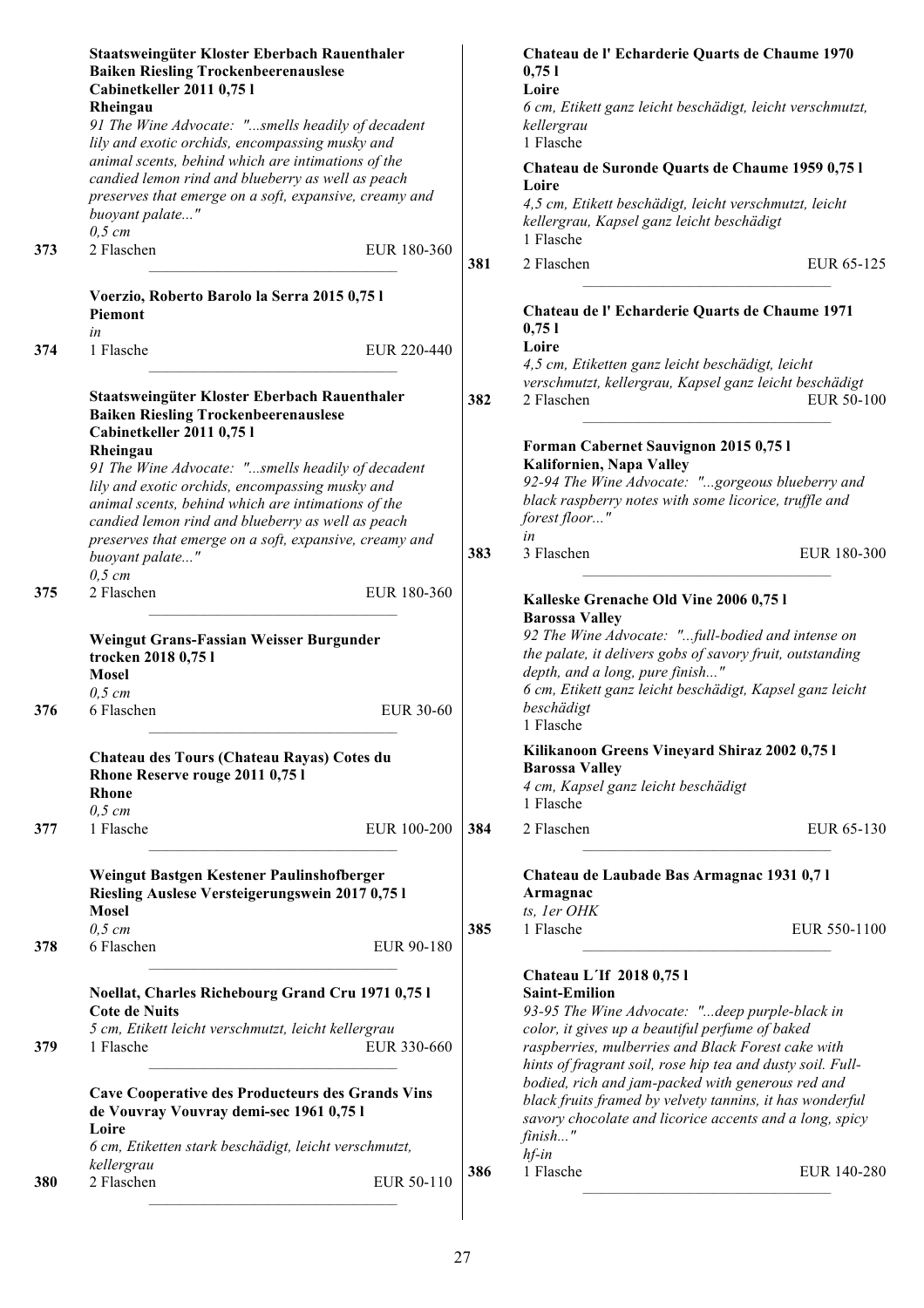|     | Staatsweingüter Kloster Eberbach Hochheimer<br><b>Domdechaney Riesling Großes Gewächs</b><br>Cabinettkeller 2015 0,75 l |     | De Lisio Grenache 2005 0,75 l<br><b>McLaren Vale</b><br>92 The Wine Advocate: "it exhibits a dense                                               |             |
|-----|-------------------------------------------------------------------------------------------------------------------------|-----|--------------------------------------------------------------------------------------------------------------------------------------------------|-------------|
|     | Rheingau<br>The Wine Advocate: "offers an open, elegant and<br>fruity bouquet with fresh lemon and smoky/earthy         |     | ruby/purple color in addition to a sweet bouquet of<br>black raspberries, cherries, currants, and incense.<br>Spicy and rich with supple tannin" |             |
|     | flavors. Full-bodied and with a too dominant acidity in                                                                 |     | $2 \, cm$                                                                                                                                        |             |
|     | the beginning, this is a juicy, round and powerful                                                                      | 394 | 3 Flaschen                                                                                                                                       | EUR 75-150  |
|     | Riesling with a grip that is still a bit austere"<br>$0,5$ cm                                                           |     |                                                                                                                                                  |             |
| 387 | 6 Flaschen<br>EUR 210-420                                                                                               |     | <b>Weingut Stigler Freiburg Schlossberg</b><br>Spätburgunder GG VDP.Grosse Lage 2016 0,75 l<br><b>Baden</b>                                      |             |
|     | Val de Vie Polo Club Chardonnay - Pinot Noir Rosé                                                                       |     | $0,5$ cm                                                                                                                                         |             |
|     | 2020 0,75 1                                                                                                             | 395 | 6 Flaschen                                                                                                                                       | EUR 150-300 |
|     | <b>Cape Winelands</b>                                                                                                   |     |                                                                                                                                                  |             |
| 388 | $0,5$ cm<br>6 Flaschen<br>EUR 60-120                                                                                    |     | Soda Canyon Ranch Timeless 2018 0,75 l<br>Kalifornien, Napa Valley                                                                               |             |
|     | <b>Clarendon Hills Grenache Old Vines "Clarendon</b><br>Vineyard" 1997 0,751                                            | 396 | in<br>1 Flasche                                                                                                                                  | EUR 200-400 |
|     | <b>McLaren Vale</b>                                                                                                     | 397 | in<br>1 Flasche                                                                                                                                  | EUR 200-400 |
|     | 90 The Wine Advocate: "gorgeous nose of dense,                                                                          |     |                                                                                                                                                  |             |
|     | peppery black fruits intermixed with a hint of tropical                                                                 |     |                                                                                                                                                  |             |
|     | fruit. The wine is full-bodied, opulent, and<br>irresistible"                                                           |     | Avennia Justine Red 2015 0,75 l<br>Washington, Columbia Valley                                                                                   |             |
|     | $0,5$ cm                                                                                                                |     | 92 The Wine Advocate: "spicy black fruit, cracked                                                                                                |             |
| 389 | 3 Flaschen<br>EUR 75-150                                                                                                |     | black pepper and licorice"                                                                                                                       |             |
|     |                                                                                                                         |     | $2 \, cm$                                                                                                                                        |             |
|     | Chateau Lafleur Pensees de Lafleur, 2e Vin de                                                                           | 398 | 3 Flaschen                                                                                                                                       | EUR 90-150  |
|     | Lafleur 1994 0,75 l                                                                                                     |     |                                                                                                                                                  |             |
|     | Pomerol<br>The Wine Advocate: "dark ruby color, more                                                                    |     | Deux Freres Liberte Cabernet Sauvignon 2012 0,75                                                                                                 |             |
|     | forward, black-cherry, and cassis scents"                                                                               |     | Stellenbosch                                                                                                                                     |             |
|     | ts, Etiketten ganz leicht verschmutzt, Kapsel ganz leicht                                                               |     | in                                                                                                                                               |             |
|     | beschädigt                                                                                                              | 399 | 3 Flaschen                                                                                                                                       | EUR 90-180  |
| 390 | 3 Flaschen<br>EUR 210-405                                                                                               |     |                                                                                                                                                  |             |
|     | Tenuta San Guido Sassicaia 1992 0,751<br>Toskana                                                                        |     | Vaille, Laurent Domaine de la Grange des Peres<br>rouge 2001 0,75 l<br>Languedoc                                                                 |             |
|     | $91+$ The Wine Advocate: "the bouquet is rather                                                                         |     | 90 The Wine Advocate: "huge amounts of spices and                                                                                                |             |
|     | muted and predictable with a solid offering of tertiary                                                                 |     | expressive black fruits are found in the aromatic                                                                                                |             |
|     | licorice, tar and dark fruit aromas"                                                                                    |     | profile of the 2001 La Grange des Peres (red). A more                                                                                            |             |
| 391 | $t_{\rm S}$<br>1 Flasche<br>EUR 235-470                                                                                 |     | focused and structured effort than in some of this wines<br>more successful vintages"<br>$0,5$ cm                                                |             |
|     | Bacio Divino Janzen Cloudy's Vineyard Cabernet                                                                          | 400 | 1 Flasche                                                                                                                                        | EUR 250-500 |
|     | <b>Sauvignon 2016 0,751</b>                                                                                             |     |                                                                                                                                                  |             |
|     | Kalifornien, Napa Valley                                                                                                |     | Vaille, Laurent Domaine de la Grange des Peres                                                                                                   |             |
|     | 94-96 The Wine Advocate: "very deep purple-black                                                                        |     | rouge 1998 0,75 l                                                                                                                                |             |
|     | color and vibrant nose of crushed black currants and                                                                    |     | Languedoc                                                                                                                                        |             |
|     | black plums with hints of cedar, black soil, Ceylon tea                                                                 |     | 93 The Wine Advocate: "it is a powerful wine with                                                                                                |             |
|     | and bay leaves"                                                                                                         |     | oodles of blackberries, cherries, currants, and spices                                                                                           |             |
| 392 | in<br>3 Flaschen<br>EUR 360-600                                                                                         |     | that conquer the palate and seemingly never<br>dissipate"<br>$1 \, cm$                                                                           |             |
|     |                                                                                                                         | 401 | 1 Flasche                                                                                                                                        | EUR 275-550 |
|     | Hugel Tokaji Pinot Gris Selection de Grains Nobles                                                                      |     | $1 \, cm$                                                                                                                                        |             |
|     | 1989 0,75 1<br><b>Elsass</b>                                                                                            | 402 | 1 Flasche                                                                                                                                        | EUR 275-550 |
|     | $0,5$ cm                                                                                                                |     |                                                                                                                                                  |             |
| 393 | 3 Flaschen<br>EUR 135-270                                                                                               |     |                                                                                                                                                  |             |
|     |                                                                                                                         |     |                                                                                                                                                  |             |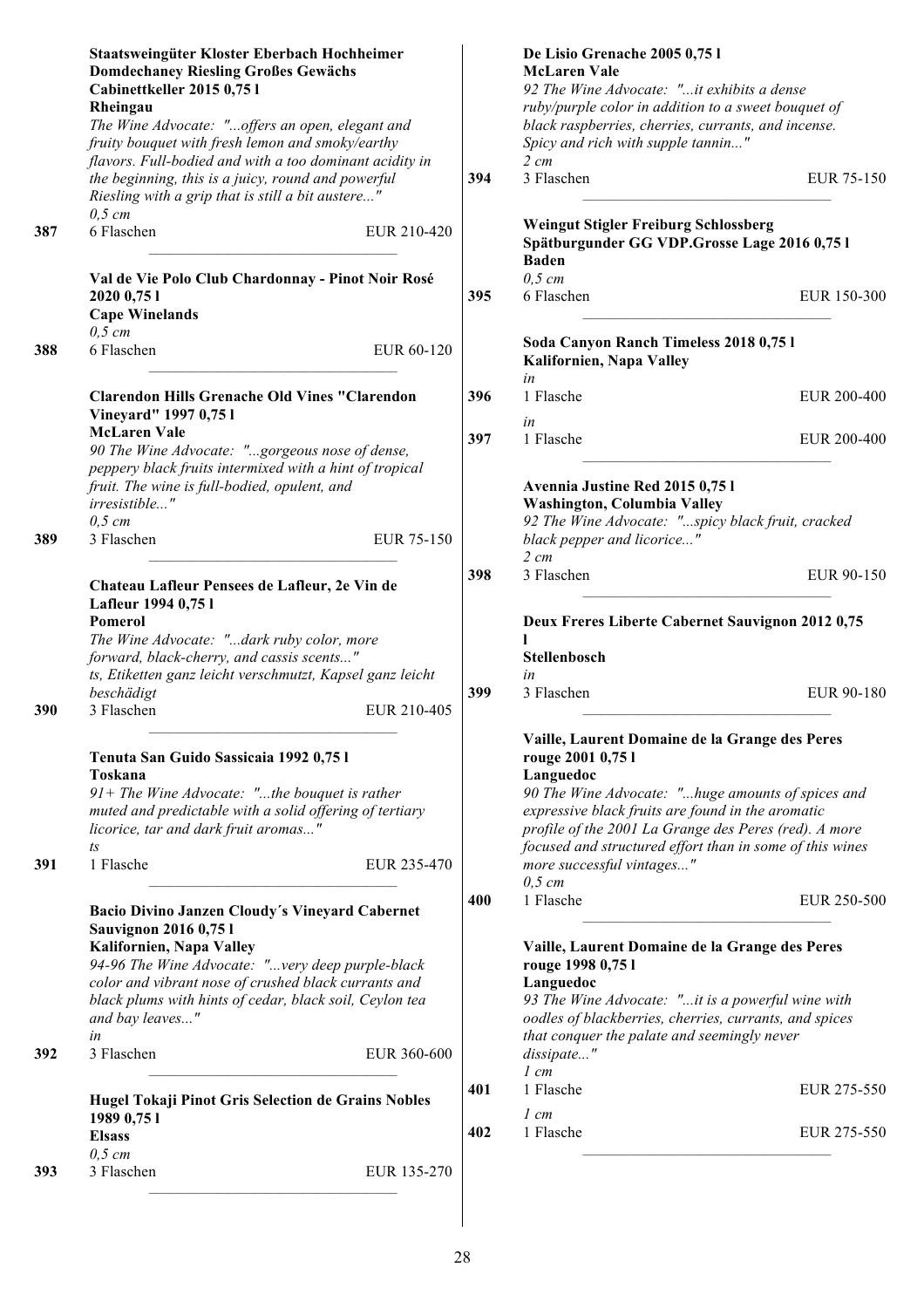|     | Domaine Joblot Givry Clos de la Servoisine 1er Cru<br>2010 0,75 1<br><b>Cote Chalonnaise</b>                                                                                                                                                                                                                                           |              |     | Leasingham Shiraz Classic 1994 0,75 l<br><b>Clare Valley</b><br>$\sqrt{t}S$                                                                                                                                                                                                                                                                  |             |
|-----|----------------------------------------------------------------------------------------------------------------------------------------------------------------------------------------------------------------------------------------------------------------------------------------------------------------------------------------|--------------|-----|----------------------------------------------------------------------------------------------------------------------------------------------------------------------------------------------------------------------------------------------------------------------------------------------------------------------------------------------|-------------|
|     | $0,5$ cm                                                                                                                                                                                                                                                                                                                               |              | 411 | 3 Flaschen                                                                                                                                                                                                                                                                                                                                   | EUR 90-180  |
| 403 | 6 Flaschen<br>Hardy, Eileen Padthaway Shiraz 1993 0,75 l<br><b>McLaren Vale</b>                                                                                                                                                                                                                                                        | EUR 150-300  |     | Chateau L'If 2014 0,75 l<br><b>Saint-Emilion</b>                                                                                                                                                                                                                                                                                             |             |
| 404 | 94 Wine Spectator: "dark, almost black in color,<br>densely packed with blackberry, black cherry, pepper<br>and licorice flavors that just don't quit, ending in a<br>smoky note. Has great depth and a long, fat finish.<br>Tight enough to want cellaring"<br>ts, Etiketten leicht beschädigt, ganz leicht verschmutzt<br>3 Flaschen | EUR 180-360  |     | 92 Wine Spectator: "ripe and fleshy, with a broad<br>feel to the plum sauce and steeped raspberry fruit<br>flavors, backed by hints of ganache and smoldering<br>tobacco"<br>92 The Wine Advocate: "intense with hints of<br>licorice infusing the bright and vivid black cherry and<br>blueberry fruit"<br>$hf$ -in                         |             |
|     |                                                                                                                                                                                                                                                                                                                                        |              | 412 | 1 Flasche                                                                                                                                                                                                                                                                                                                                    | EUR 120-240 |
| 405 | Chateau L'If 2017 0,75 l<br><b>Saint-Emilion</b><br>90-92 The Wine Advocate: "L'If is deep garnet-<br>purple in color, featuring beautiful crushed red<br>cherries and black raspberries on the nose with<br>underlying black plums, baking spices and roses notes<br>plus a waft of Sichuan pepper"<br>hf-in, 6er OHK<br>6 Flaschen   | EUR 600-1200 | 413 | Dana Estates Helms Vineyard Cabernet Sauvignon<br>2006 0,75 1<br>Kalifornien, Napa Valley<br>94 The Wine Advocate: "deep ruby/purple-hued<br>2006 Helms Vineyard cuvee offers subtle notes of spicy<br>oak intermixed with forest floor and new oak"<br>$hf$ -in<br>1 Flasche                                                                | EUR 225-450 |
|     |                                                                                                                                                                                                                                                                                                                                        |              |     |                                                                                                                                                                                                                                                                                                                                              |             |
|     | Voerzio, Roberto Barolo Brunate 2016 0,75 l<br>Piemont<br>in                                                                                                                                                                                                                                                                           |              |     | Gilberts Shiraz 1999 0,75 l<br><b>South Australia</b><br>in                                                                                                                                                                                                                                                                                  |             |
| 406 | 1 Flasche                                                                                                                                                                                                                                                                                                                              | EUR 220-440  | 414 | 6 Flaschen                                                                                                                                                                                                                                                                                                                                   | EUR 60-120  |
| 407 | Hobbs Shiraz 2006 0,75 l<br><b>Barossa Valley</b><br>92 The Wine Advocate: "purple/black in color, it<br>offers up a brooding bouquet of toast, smoke, violets,<br>blueberry, blackberry, and Asian spices"<br>in<br>2 Flaschen                                                                                                        | EUR 90-180   |     | <b>Shirvington Cabernet Sauvignon 2004 0,75 l</b><br><b>McLaren Vale</b><br>90 The Wine Advocate: "deep ruby/purple-colored<br>2004 Cabernet Sauvignon exhibits a restrained,<br>elegant bouquet of black fruits, minerals, and toasty<br>new oak"<br>$in$ -ts                                                                               |             |
|     |                                                                                                                                                                                                                                                                                                                                        |              | 415 | 3 Flaschen                                                                                                                                                                                                                                                                                                                                   | EUR 90-180  |
| 408 | Bacio Divino Janzen Cloudy's Vineyard Cabernet<br><b>Sauvignon 2016 0,751</b><br>Kalifornien, Napa Valley<br>94-96 The Wine Advocate: "very deep purple-black<br>color and vibrant nose of crushed black currants and<br>black plums with hints of cedar, black soil, Ceylon tea<br>and bay leaves"<br>in<br>3 Flaschen                | EUR 360-600  |     | Vaille, Laurent Domaine de la Grange des Peres<br>rouge 2001 0,75 l<br>Languedoc<br>90 The Wine Advocate: "huge amounts of spices and<br>expressive black fruits are found in the aromatic<br>profile of the 2001 La Grange des Peres (red). A more<br>focused and structured effort than in some of this wines<br>more successful vintages" |             |
|     | Kay Brothers Amery Vineyards Hillside Shiraz                                                                                                                                                                                                                                                                                           |              | 416 | $0,5$ cm<br>1 Flasche                                                                                                                                                                                                                                                                                                                        | EUR 250-500 |
|     | 2003 0,75 1<br><b>McLaren Vale</b><br>in                                                                                                                                                                                                                                                                                               |              |     | <b>Prieur, Jacques Puligny-Montrachet Les Combettes</b><br>1er Cru 1995 0,75 l                                                                                                                                                                                                                                                               |             |
| 409 | 3 Flaschen                                                                                                                                                                                                                                                                                                                             | EUR 75-150   |     | Cote de Beaune<br>1,5 cm, Etikett ganz leicht beschädigt, ganz leicht                                                                                                                                                                                                                                                                        |             |
|     | Avennia Justine Red 2015 0,75 l<br>Washington, Columbia Valley<br>92 The Wine Advocate: "spicy black fruit, cracked<br>black pepper and licorice"<br>$2 \, cm$                                                                                                                                                                         |              | 417 | verschmutzt<br>1 Flasche                                                                                                                                                                                                                                                                                                                     | EUR 170-340 |
| 410 | 3 Flaschen                                                                                                                                                                                                                                                                                                                             | EUR 90-150   |     |                                                                                                                                                                                                                                                                                                                                              |             |
|     |                                                                                                                                                                                                                                                                                                                                        |              |     |                                                                                                                                                                                                                                                                                                                                              |             |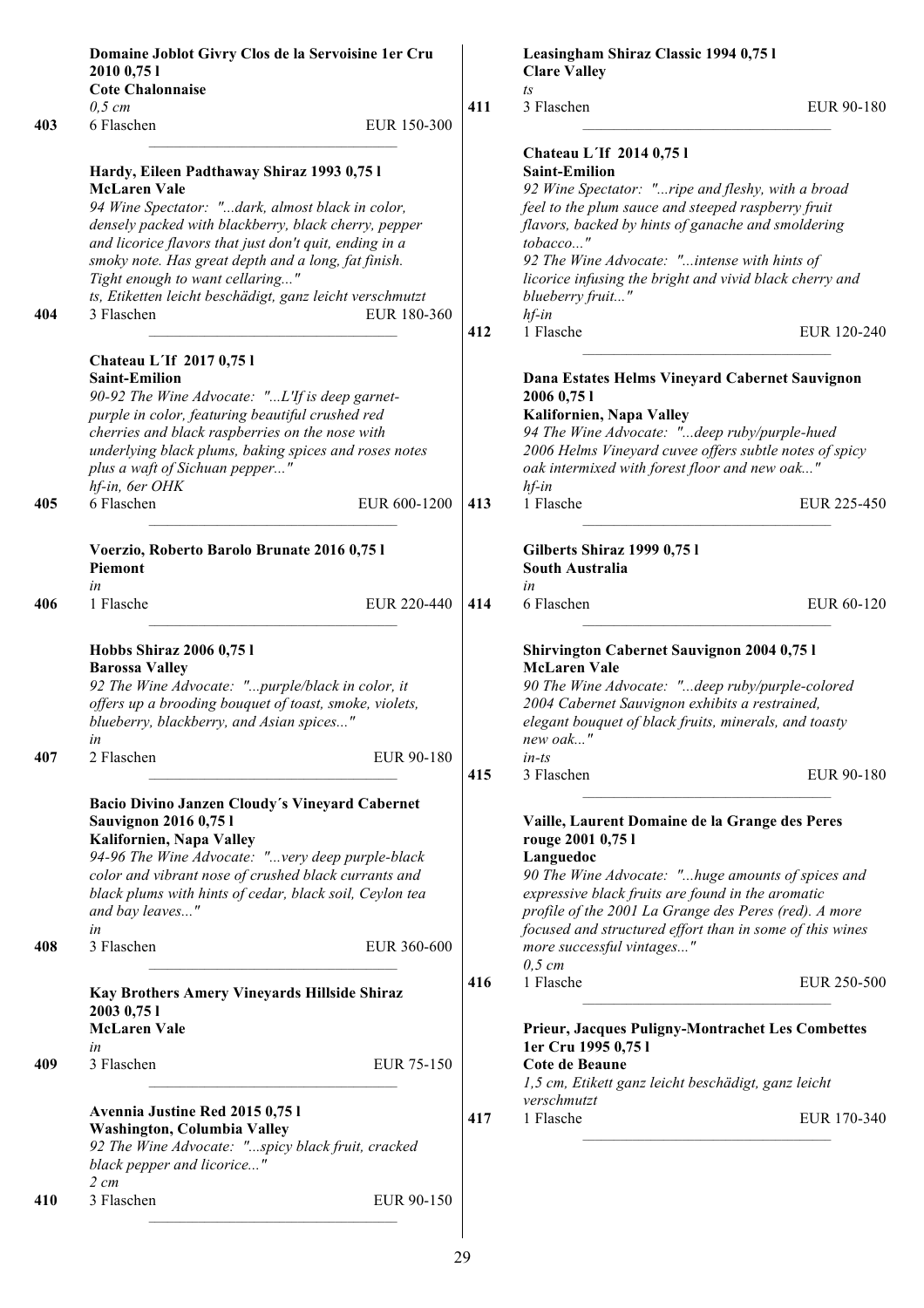|     | Chateau Landereau, Bordeaux Superieur 2016<br>0,75 l Bordeaux<br>Wine Spectator: "fresh and direct, with polished<br>cherry and cassis flavors lined with light floral and<br>vanilla hints. Not big, but pure and balanced. Merlot<br>and Cabernet Franc"<br>in |     | Promontory Proprietary Red 2015 0,75 l<br>Kalifornien, Napa Valley<br>98 The Wine Advocate: "red currant jelly, black<br>cherry compote and warm cassis notes plus hints of<br>cinnamon toast, wilted roses, unsmoked cigars and<br>fragrant earth. Full-bodied, the palate is rich and<br>impactful, featuring layer upon layer of red and black |
|-----|------------------------------------------------------------------------------------------------------------------------------------------------------------------------------------------------------------------------------------------------------------------|-----|---------------------------------------------------------------------------------------------------------------------------------------------------------------------------------------------------------------------------------------------------------------------------------------------------------------------------------------------------|
| 418 | 6 Flaschen<br>EUR 30-60                                                                                                                                                                                                                                          |     | fruits with loads of mineral sparks"                                                                                                                                                                                                                                                                                                              |
|     | Warrenmang Estate Shiraz 1999 0,75 l<br>South Australia                                                                                                                                                                                                          | 427 | in, 3er OHK<br>3 Flaschen<br>EUR 2085-3750                                                                                                                                                                                                                                                                                                        |
|     | ts                                                                                                                                                                                                                                                               |     | Hudson Phoenix 2018 0,751                                                                                                                                                                                                                                                                                                                         |
| 419 | 3 Flaschen<br>EUR 45-105<br>Weingut Egon Müller Scharzhofberger Riesling<br>Auslese Versteigerungswein 2001 0,75 l<br><b>Mosel-Saar-Ruwer</b>                                                                                                                    |     | Kalifornien, Napa Valley<br>93+ The Wine Advocate: "redolent of warm plums,<br>black cherries and black raspberries with suggestions<br>of garrigue, menthol, pencil lead and roses"<br>in                                                                                                                                                        |
|     | 1 cm, Etikett leicht beschädigt, ganz leicht verschmutzt                                                                                                                                                                                                         | 428 | 3 Flaschen<br>EUR 150-300                                                                                                                                                                                                                                                                                                                         |
| 420 | EUR 640-1280<br>1 Flasche<br>Weingut Egon Müller Scharzhofberger Riesling<br>Auslese Goldkapsel Versteigerungswein 2001 0,75 l                                                                                                                                   |     | Weingut Stigler Ihringer Winklerberg<br>Grauburgunder Erste Lage trocken 2016 0,75 l<br><b>Baden</b><br>$0,5$ cm                                                                                                                                                                                                                                  |
|     | <b>Mosel-Saar-Ruwer</b><br>0,5 cm, Etikett leicht beschädigt, leicht verschmutzt,<br>Kapsel ganz leicht beschädigt                                                                                                                                               | 429 | 6 Flaschen<br><b>EUR 30-60</b>                                                                                                                                                                                                                                                                                                                    |
| 421 | 1 Flasche<br>EUR 900-1800                                                                                                                                                                                                                                        |     | Kay Brothers Amery Vineyards Hillside Shiraz<br>2005 0,75 1<br><b>McLaren Vale</b>                                                                                                                                                                                                                                                                |
| 422 | Domaine ArmandRousseau Gevrey Chambertin<br>Clos St. Jacques 1er Cru 2000 0,75 l<br><b>Cote de Nuits</b><br>1 cm, Etikett ganz leicht beschädigt, leicht verschmutzt<br>1 Flasche<br>EUR 1300-2600                                                               |     | 96 The Wine Advocate: "deep garnet colored, the<br>2005 Hillside Shiraz reveals a wonderfully expressive,<br>spicy nose with some notes of game, potpourri, dried<br>cranberries and kirsch. It is a glorious, full-bodied<br>wine packed with complex flavor layers, medium-firm                                                                 |
|     | Ornellaia Masseto Merlot 1997 0,75 l<br>Toskana                                                                                                                                                                                                                  | 430 | velvety tannins and balanced acid. It finishes long"<br>in<br>3 Flaschen<br>EUR 75-150                                                                                                                                                                                                                                                            |
| 423 | in<br>EUR 750-1500<br>1 Flasche                                                                                                                                                                                                                                  |     | Erika Obermeyer Cabernet-Sauvignon 2017 0,75 l<br>Stellenbosch                                                                                                                                                                                                                                                                                    |
|     | Duca de Salaparuta Duca Enrico 1984 0,75 l                                                                                                                                                                                                                       |     | in                                                                                                                                                                                                                                                                                                                                                |
|     | <b>Sizilien</b>                                                                                                                                                                                                                                                  | 431 | 3 Flaschen<br>EUR 105-180                                                                                                                                                                                                                                                                                                                         |
|     | 92 Wine Spectator: "amazingly rich, smooth and<br>elegant with complex cherry, cedar, spice and plum<br>flavors that reverberate on the palate. Deftly balanced,<br>with just enough tannin to sustain it in the cellar"                                         |     | Chateau L'If 2015 0,75 l<br><b>Saint-Emilion</b><br>92-94 The Wine Advocate: "opulent bouquet with                                                                                                                                                                                                                                                |
| 424 | $t_{\rm S}$<br>5 Flaschen<br>EUR 175-350                                                                                                                                                                                                                         |     | macerated small red cherries, blueberry and a hint of<br>powdered chocolate, probably from the new oak"<br>$hf$ -in                                                                                                                                                                                                                               |
|     | Voerzio, Roberto Barolo Brunate 2016 0,75 l<br>Piemont                                                                                                                                                                                                           | 432 | 1 Flasche<br>EUR 140-280                                                                                                                                                                                                                                                                                                                          |
| 425 | in<br>1 Flasche<br>EUR 220-440                                                                                                                                                                                                                                   |     | Chateau Margaux 1955 0,751<br>Margaux, 1er Cru Classe<br>**** Broadbent                                                                                                                                                                                                                                                                           |
|     | Weingut Grans-Fassian Grauer Burgunder trocken<br>2018 0,75 1                                                                                                                                                                                                    |     | ms, Etikett ganz leicht beschädigt, verschmutzt,<br>Zusatzetikett: Berry Brothers                                                                                                                                                                                                                                                                 |
|     | <b>Mosel</b><br>$0,5$ cm                                                                                                                                                                                                                                         | 433 | 1 Flasche<br>EUR 270-540                                                                                                                                                                                                                                                                                                                          |
| 426 | 6 Flaschen<br>EUR 30-60                                                                                                                                                                                                                                          |     | ms, Etikett leicht beschädigt, stark verschmutzt,<br>Zusatzetikett: Berry Brothers                                                                                                                                                                                                                                                                |
|     |                                                                                                                                                                                                                                                                  | 434 | 1 Flasche<br>EUR 270-540                                                                                                                                                                                                                                                                                                                          |
|     |                                                                                                                                                                                                                                                                  |     |                                                                                                                                                                                                                                                                                                                                                   |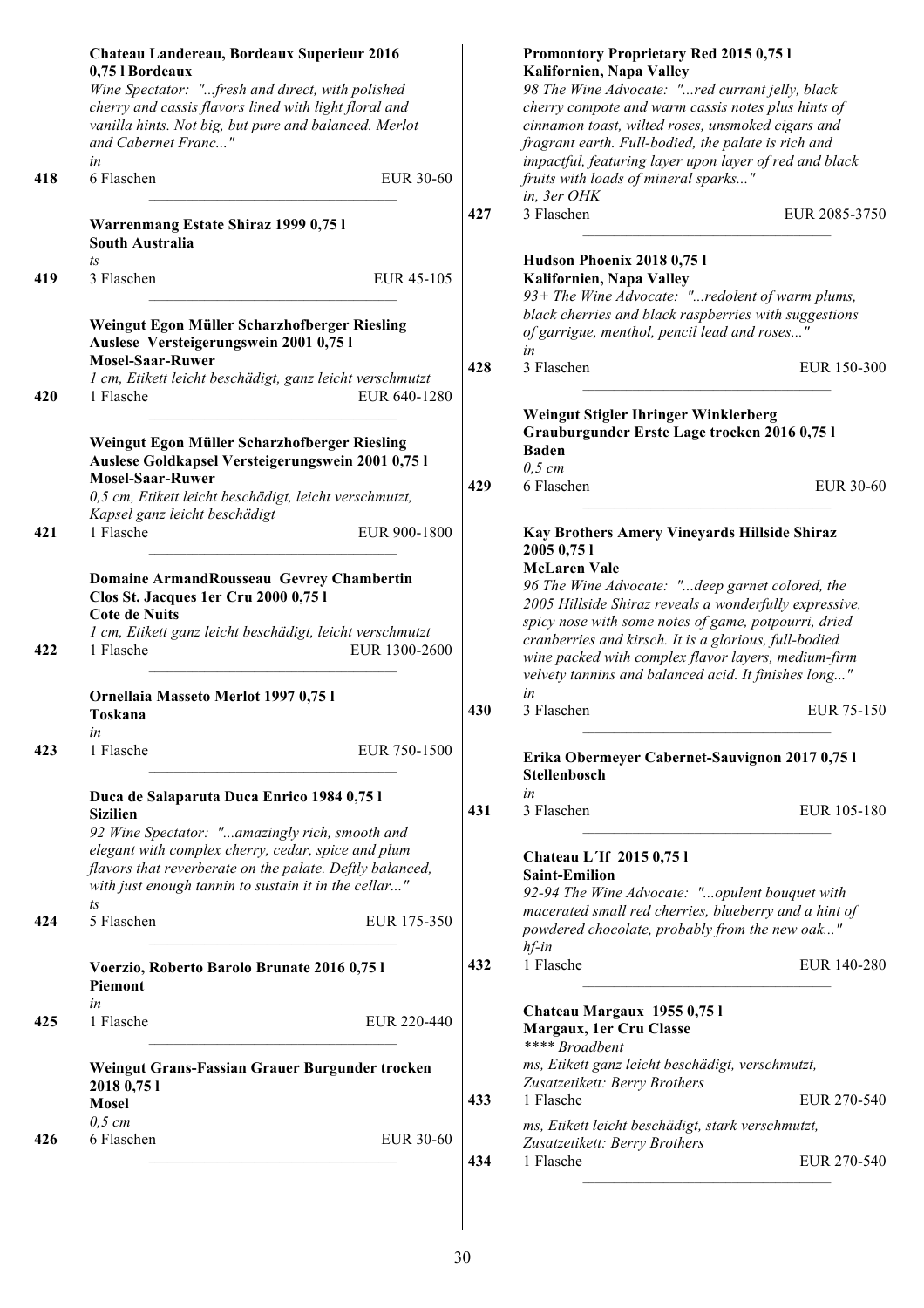|     | Staatsweingüter Kloster Eberbach Rauenthaler<br><b>Baiken Riesling Trockenbeerenauslese</b><br>Cabinetkeller 2011 0,75 l |     | Hugel Gewürztraminer Selection de Grains Nobles<br>1989 0,75 1<br><b>Elsass</b> |                   |
|-----|--------------------------------------------------------------------------------------------------------------------------|-----|---------------------------------------------------------------------------------|-------------------|
|     | Rheingau                                                                                                                 |     | $0,5$ cm                                                                        |                   |
|     | 91 The Wine Advocate: "smells headily of decadent<br>lily and exotic orchids, encompassing musky and                     | 442 | 3 Flaschen                                                                      | EUR 135-270       |
|     | animal scents, behind which are intimations of the<br>candied lemon rind and blueberry as well as peach                  |     | Marklew Sauvignon Blanc 2020 0,75 l                                             |                   |
|     | preserves that emerge on a soft, expansive, creamy and                                                                   |     | Stellenbosch                                                                    |                   |
|     | buoyant palate"                                                                                                          |     | $0,5$ cm                                                                        |                   |
|     | $0,5$ cm                                                                                                                 | 443 | 6 Flaschen                                                                      | EUR 60-120        |
| 435 | 1 Flasche<br>EUR 90-180                                                                                                  |     |                                                                                 |                   |
|     |                                                                                                                          |     | Gilberts Shiraz 1999 0,75 l                                                     |                   |
|     | Branson Coach House Rare Shiraz 2004 0,75 l                                                                              |     | <b>South Australia</b>                                                          |                   |
|     | <b>Barossa Valley</b>                                                                                                    |     | in                                                                              |                   |
|     | 93 The Wine Advocate: "deep ruby/purple hue and                                                                          | 444 | 6 Flaschen                                                                      | EUR 60-120        |
|     | plenty of blackberry, cassis, pepper, and smoky, toasty                                                                  |     |                                                                                 |                   |
|     | oak flavors. It is an in-your-face wine with beautiful<br>purity as well as intensity"                                   |     | Greenock Creek Roennfeldt Road Shiraz 2009 0,75                                 |                   |
|     | in                                                                                                                       |     | <b>Barossa Valley</b>                                                           |                   |
| 436 | 3 Flaschen<br>EUR 210-420                                                                                                |     | 96+ The Wine Advocate: "gorgeous scents of baked                                |                   |
|     |                                                                                                                          |     | berries, kirsch, dried rose petals, cinnamon, cloves,                           |                   |
|     | Hugel Gewürztraminer Selection de Grains Nobles                                                                          |     | eucalypt and sandalwood"                                                        |                   |
|     | 1989 0,75 1                                                                                                              |     | in, ler OC                                                                      |                   |
|     | <b>Elsass</b>                                                                                                            | 445 | 1 Flasche                                                                       | EUR 200-400       |
|     | $0,5$ cm                                                                                                                 |     |                                                                                 |                   |
| 437 | 3 Flaschen<br>EUR 135-270                                                                                                |     | Erika Obermeyer Sauvignon Blanc 2017 0,75 l<br>Groenekloof                      |                   |
|     |                                                                                                                          |     | $***(*)$ Platter                                                                |                   |
|     | Hobbs Shiraz 2006 0,75 l                                                                                                 |     | $0,5$ cm                                                                        |                   |
|     | <b>Barossa Valley</b>                                                                                                    | 446 | 3 Flaschen                                                                      | <b>EUR 75-150</b> |
|     | 92 The Wine Advocate: "purple/black in color, it<br>offers up a brooding bouquet of toast, smoke, violets,               |     |                                                                                 |                   |
|     | blueberry, blackberry, and Asian spices"                                                                                 |     |                                                                                 |                   |
|     | in                                                                                                                       |     | Fattoria di Felsina Maestro Raro 1989 0,75 l<br>Toskana                         |                   |
| 438 | 2 Flaschen<br>EUR 90-180                                                                                                 |     | Wine Spectator: "very concentrated for the vintage                              |                   |
|     |                                                                                                                          |     | but also very herbaceous with berry, vegetal aromas                             |                   |
|     |                                                                                                                          |     | and flavors"                                                                    |                   |
|     | Weingut Stigler Oberrotweil Grauburgunder F 1<br>trocken 2017 0,75 l                                                     |     | ts                                                                              |                   |
|     | <b>Baden</b>                                                                                                             | 447 | 3 Flaschen                                                                      | EUR 105-210       |
|     | $0,5$ cm                                                                                                                 |     |                                                                                 |                   |
| 439 | 5 Flaschen<br>EUR 50-100                                                                                                 |     |                                                                                 |                   |
|     |                                                                                                                          |     | Deux Freres Liberte Cabernet Sauvignon 2012 0,75                                |                   |
|     |                                                                                                                          |     | Stellenbosch                                                                    |                   |
|     | <b>Clarendon Hills Grenache Old Vines "Clarendon</b>                                                                     |     | in                                                                              |                   |
|     | Vineyard" 1997 0,751<br><b>McLaren Vale</b>                                                                              | 448 | 3 Flaschen                                                                      | EUR 90-180        |
|     | $0,5$ cm                                                                                                                 |     |                                                                                 |                   |
| 440 | 3 Flaschen<br>EUR 75-150                                                                                                 |     |                                                                                 |                   |
|     |                                                                                                                          |     | Weingut Wittmann Brunnenhäuschen Riesling                                       |                   |
|     |                                                                                                                          |     | Grosses Gewächs 2014 0,75 l<br>Rheinhessen                                      |                   |
|     | Staatsweingüter Kloster Eberbach Rauenthaler                                                                             |     | 93-94 The Wine Advocate: " very intense on the nose,                            |                   |
|     | <b>Baiken Riesling Trockenbeerenauslese</b>                                                                              |     | where yeasty lemon flavors and crushed stones are                               |                   |
|     | Cabinetkeller 2011 0,375 l                                                                                               |     | displayed. Very restrained on the pure, fresh and                               |                   |
|     | Rheingau                                                                                                                 |     | piquant palate with lots of finesse, this dry Riesling                          |                   |
|     | 91 The Wine Advocate: "smells headily of decadent                                                                        |     | reveals a complex old vines intensity and expressive                            |                   |
|     | lily and exotic orchids, encompassing musky and                                                                          |     | finish as well as a great aging potential"                                      |                   |
|     | animal scents, behind which are intimations of the<br>candied lemon rind and blueberry as well as peach                  |     | $0,5 \, cm$                                                                     |                   |
|     | preserves that emerge on a soft, expansive, creamy and                                                                   | 449 | 1 Flasche                                                                       | EUR 135-270       |
|     | buoyant palate"                                                                                                          |     |                                                                                 |                   |
|     | $0,5$ cm                                                                                                                 |     |                                                                                 |                   |
| 441 | 3 halbe Flaschen<br>EUR 135-270                                                                                          |     |                                                                                 |                   |
|     |                                                                                                                          |     |                                                                                 |                   |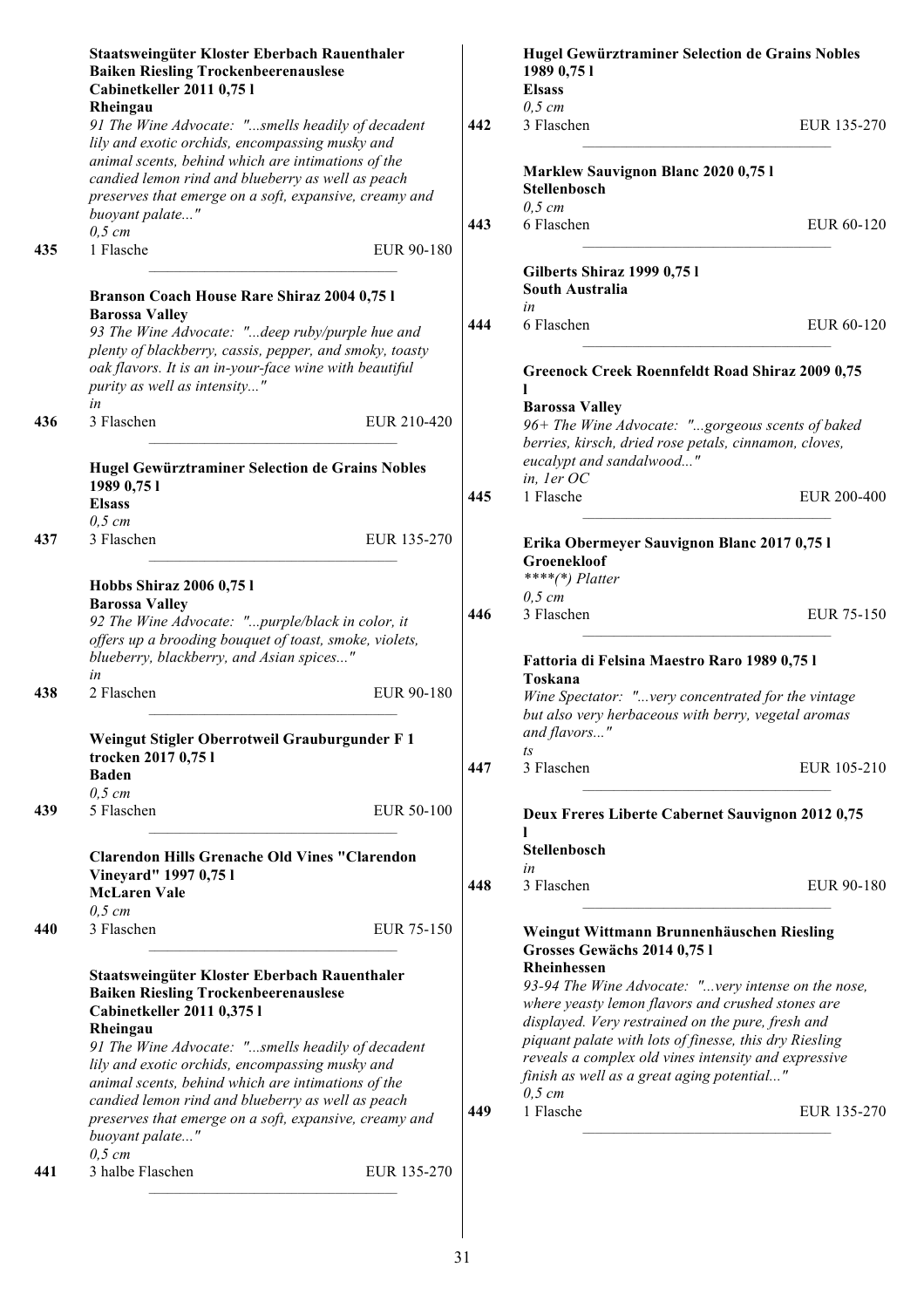|     | Voerzio, Roberto Barolo Brunate 2016 0,75 l<br><b>Piemont</b>                                                                                                                                                                                                                                                                                                                                                                                       |             |     |
|-----|-----------------------------------------------------------------------------------------------------------------------------------------------------------------------------------------------------------------------------------------------------------------------------------------------------------------------------------------------------------------------------------------------------------------------------------------------------|-------------|-----|
| 450 | in<br>1 Flasche                                                                                                                                                                                                                                                                                                                                                                                                                                     | EUR 220-440 |     |
|     | Erika Obermeyer Flabbergast Cinsault 2016 0,75 l<br><b>Stellenbosch</b><br>$0,5 \, cm$                                                                                                                                                                                                                                                                                                                                                              |             |     |
| 451 | 6 Flaschen                                                                                                                                                                                                                                                                                                                                                                                                                                          | EUR 90-180  |     |
|     | Chateau des Tours (Chateau Rayas) Cotes du<br>Rhone Reserve rouge 2011 0,75 l<br><b>Rhone</b><br>$0.5$ cm                                                                                                                                                                                                                                                                                                                                           |             | 458 |
| 452 | 1 Flasche                                                                                                                                                                                                                                                                                                                                                                                                                                           | EUR 100-200 |     |
|     | <b>Marciano Cabernet Sauvignon 2015 0,75 l</b><br>Kalifornien, Napa Valley<br>95 The Wine Advocate: "deep garnet-purple colored<br>2015 Cabernet Sauvignon Estate opens with seriously<br>earthy scents of truffles"<br>in                                                                                                                                                                                                                          |             | 459 |
| 453 | 1 Flasche                                                                                                                                                                                                                                                                                                                                                                                                                                           | EUR 200-400 |     |
|     | <b>Clarendon Hills Grenache Old Vines "Clarendon</b><br>Vineyard" 1997 0,751<br><b>McLaren Vale</b>                                                                                                                                                                                                                                                                                                                                                 |             | 460 |
|     | 90 The Wine Advocate: "gorgeous nose of dense,<br>peppery black fruits intermixed with a hint of tropical<br>fruit. The wine is full-bodied, opulent, and<br><i>irresistible"</i><br>$0,5 \, cm$                                                                                                                                                                                                                                                    |             | 461 |
| 454 | 3 Flaschen                                                                                                                                                                                                                                                                                                                                                                                                                                          | EUR 75-150  |     |
|     | <b>Blankiet Cabernet Sauvignon Paradise Hills 2005</b><br>0,751<br>Kalifornien, Napa Valley<br>in                                                                                                                                                                                                                                                                                                                                                   |             | 462 |
| 455 | 2 Flaschen                                                                                                                                                                                                                                                                                                                                                                                                                                          | EUR 200-400 |     |
|     | Staatsweingüter Kloster Eberbach Rauenthaler<br><b>Baiken Riesling Trockenbeerenauslese</b><br>Cabinetkeller 2011 0,75 l<br>Rheingau<br>91 The Wine Advocate: "smells headily of decadent<br>lily and exotic orchids, encompassing musky and<br>animal scents, behind which are intimations of the<br>candied lemon rind and blueberry as well as peach<br>preserves that emerge on a soft, expansive, creamy and<br>buoyant palate"<br>$0,5 \, cm$ |             | 463 |
| 456 | 2 Flaschen                                                                                                                                                                                                                                                                                                                                                                                                                                          | EUR 180-360 |     |
|     | <b>Bacio Divino Janzen Beckstoffer To Kalon</b><br>Cabernet Sauvignon 2017 0,75 l<br>Kalifornien, Napa Valley<br>in                                                                                                                                                                                                                                                                                                                                 |             | 464 |
| 457 | 2 Flaschen                                                                                                                                                                                                                                                                                                                                                                                                                                          | EUR 320-640 |     |
|     |                                                                                                                                                                                                                                                                                                                                                                                                                                                     |             | 465 |

| Rodez, Eric Champagne Cuvee Blanc de Noirs NV                                                           |
|---------------------------------------------------------------------------------------------------------|
|                                                                                                         |
| 91 The Wine Advocate: "Rodez' NV Brut Blanc de<br>Noirs is already quite expressive, offering up aromas |
| of mirabelle plum, raspberries, toasted almonds,                                                        |
| honeycomb and white flowers. Medium to full-bodied,                                                     |
| fleshy and gourmand, with ripe but racy acids and an                                                    |
| enveloping core of fruit that's complemented by a<br>pillowy mousse, it's extroverted but precise"      |
|                                                                                                         |
| <b>EUR 35-70</b>                                                                                        |
| Chateau Landereau Chateau Landereau, Bordeaux                                                           |
|                                                                                                         |
| <b>EUR 30-60</b>                                                                                        |
|                                                                                                         |
| Huet, Gaston Vouvray le Mont demi sec 1976 0,75 l                                                       |
| 6 cm, Etiketten ganz leicht beschädigt, leicht                                                          |
| verschmutzt, kellergrau, Kapsel beschädigt, Kapseln                                                     |
| EUR 60-140                                                                                              |
|                                                                                                         |
| Warrenmang Estate Shiraz 1999 0,75 l                                                                    |
| EUR 45-105                                                                                              |
|                                                                                                         |
| Ca dei Frati I Frati Lugana 2020 1,5 l                                                                  |
| EUR 60-120                                                                                              |
| Erika Obermeyer Sauvignon Blanc 2017 0,75 l                                                             |
|                                                                                                         |
|                                                                                                         |
| EUR 75-150                                                                                              |
| Staatsweingüter Kloster Eberbach Rauenthaler<br><b>Baiken Riesling Trockenbeerenauslese</b>             |
|                                                                                                         |
|                                                                                                         |
| 91 The Wine Advocate: "smells headily of decadent<br>lily and exotic orchids, encompassing musky and    |
| animal scents, behind which are intimations of the                                                      |
| candied lemon rind and blueberry as well as peach                                                       |
| preserves that emerge on a soft, expansive, creamy and                                                  |
|                                                                                                         |
| EUR 135-270                                                                                             |
|                                                                                                         |
| <b>Glenfarclas Single Highland Malt Scotch Whisky 46</b>                                                |
| ts, Etikett ganz leicht verschmutzt, 1er OHK                                                            |
| EUR 1350-2700                                                                                           |
|                                                                                                         |

32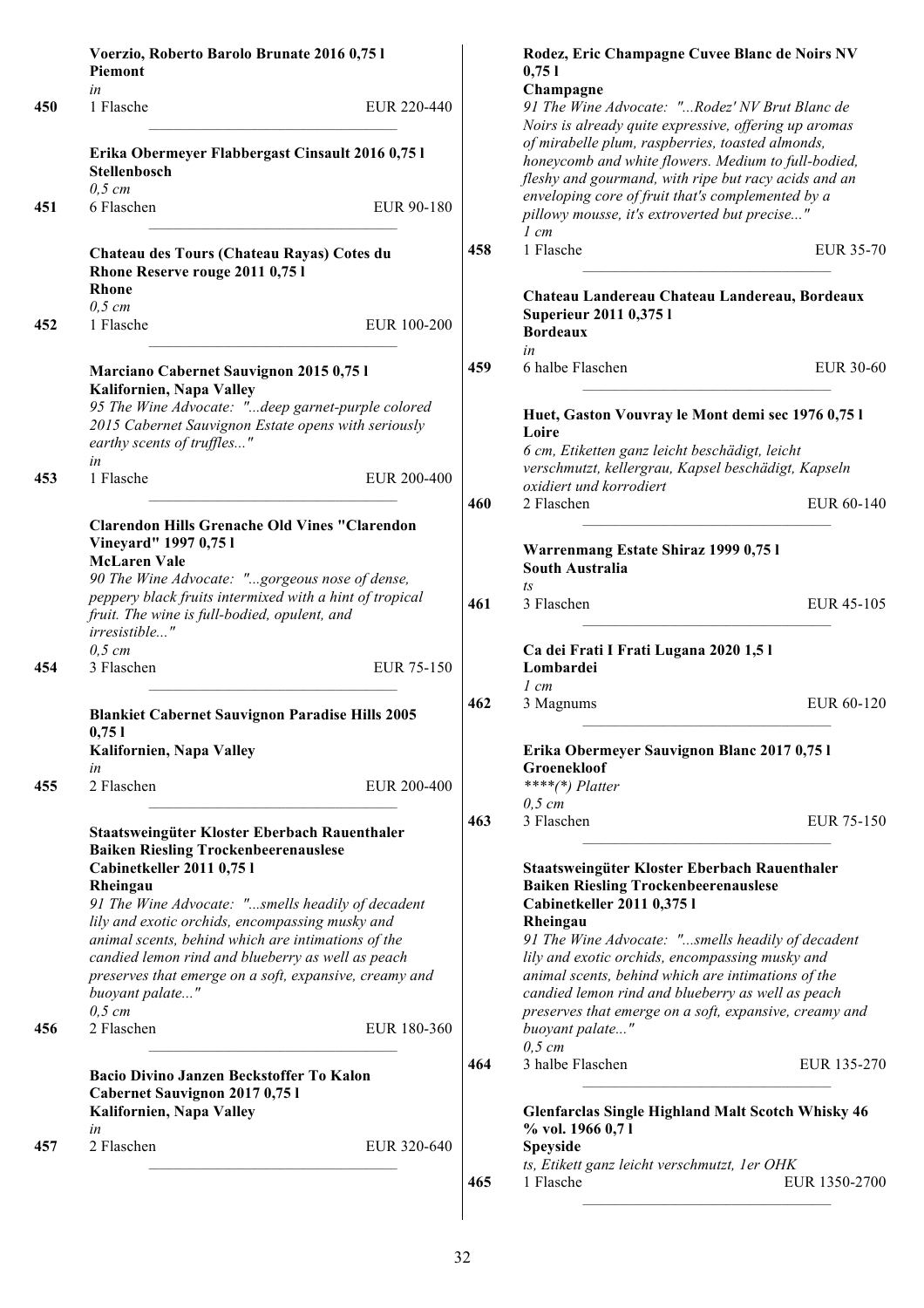| 466        | <b>Jost, Toni Bacharacher Hahn Riesling</b><br>Trockenbeerenauslese 1989 0,75 l<br>Mittelrhein<br>0,5 cm, Etikett ganz leicht verschmutzt<br>1 Flasche<br>EUR 80-160                                                             |     | Staatsweingüter Kloster Eberbach Rauenthaler<br><b>Baiken Riesling Trockenbeerenauslese</b><br>Cabinetkeller 2011 0,75 l<br>Rheingau<br>91 The Wine Advocate: "smells headily of decadent                                                                                                                      |
|------------|----------------------------------------------------------------------------------------------------------------------------------------------------------------------------------------------------------------------------------|-----|----------------------------------------------------------------------------------------------------------------------------------------------------------------------------------------------------------------------------------------------------------------------------------------------------------------|
|            | Fattoria di Felsina Maestro Raro 1988 0,75 l<br>Toskana<br>91 Wine Spectator: "big muscular Cabernet with<br>loads of extract. Tannic and fruity with tar, berry and<br>herbal character"<br>in                                  | 470 | lily and exotic orchids, encompassing musky and<br>animal scents, behind which are intimations of the<br>candied lemon rind and blueberry as well as peach<br>preserves that emerge on a soft, expansive, creamy and<br>buoyant palate"<br>$0,5$ cm<br>2 Flaschen<br>EUR 180-360                               |
| 467<br>468 | 3 Flaschen<br>EUR 105-210<br>Saint Vivant de la Salle Armagnac Exposition<br>Universelle VSOP 1937 0,71<br>Armagnac<br>6 cm, Jahrgang 1937 Exposition Universelle<br>imprägniert im Glas der Flasche<br>1 Flasche<br>EUR 350-700 | 471 | Fattoria di Felsina Maestro Raro 1989 0,75 l<br>Toskana<br>Wine Spectator: "very concentrated for the vintage<br>but also very herbaceous with berry, vegetal aromas<br>and flavors"<br>$\sqrt{1}S$<br>3 Flaschen<br>EUR 105-210                                                                               |
| 469        | Chateau Le Pin Trilogie de Le Pin 2016 - 2017 -<br>2018 NV 0,751<br>Pomerol<br>$hf$ -in<br>1 Flasche<br>EUR 275-440                                                                                                              | 472 | Fattoria di Felsina Maestro Raro 1988 0,75 l<br>Toskana<br>91 Wine Spectator: "big muscular Cabernet with<br>loads of extract. Tannic and fruity with tar, berry and<br>herbal character"<br>in, Rückenetiketten teils stark beschädigt<br>3 Flaschen<br>EUR 105-210<br>Chateau Le Tertre-Roteboeuf 1992 0,751 |
|            |                                                                                                                                                                                                                                  | 473 | Saint-Emilion, Grand Cru<br>The Wine Advocate: "light-bodied, soft, spicy"<br>in, Etiketten ganz leicht verschmutzt<br>3 Flaschen<br>EUR 360-720                                                                                                                                                               |

# DIE NÄCHSTEN TERMINE

24.07.2022 Internet-Auktion

14.08.2022 Internet-Auktion

04.09.2022 Internet-Auktion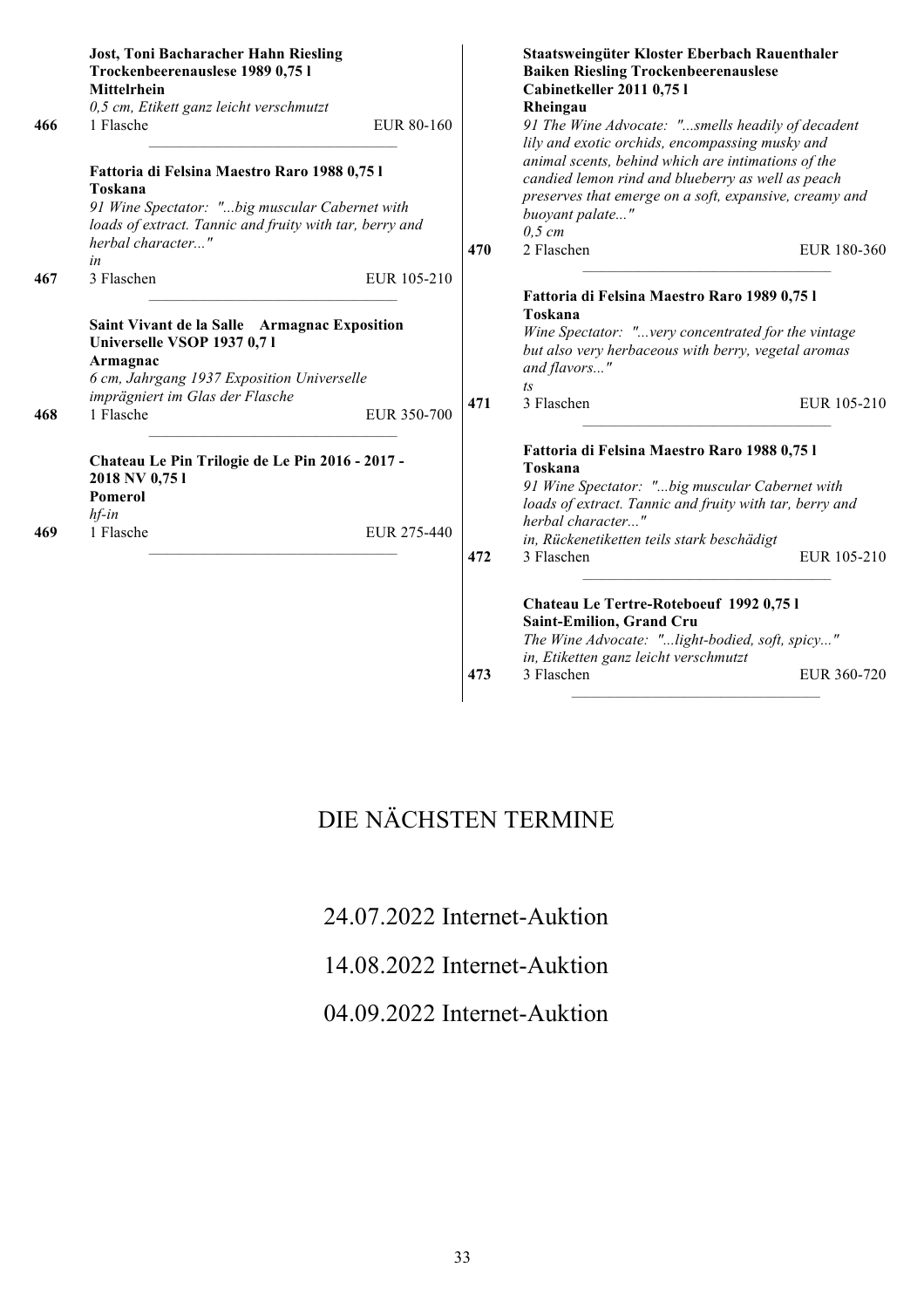# **INDEX**

**Lotnr.**

 $(m = mixedlot)$ 

### **Australien**

| Barry, Jim, McCrae Wood Shiraz                                                                                           | 1996 | 38, 39                        |
|--------------------------------------------------------------------------------------------------------------------------|------|-------------------------------|
| <b>Branson Coach House, Rare Shiraz</b>                                                                                  | 2004 | 436                           |
| <b>Clarendon Hills, Grenache Old Vines</b><br>"Clarendon Vineyard"                                                       | 1997 | 179, 389,<br>440, 454         |
| <b>Clarendon Hills, Old Vine Grenache</b><br><b>Blewitt Springs Vineyard</b>                                             | 1998 | 356                           |
| De Lisio, Grenache                                                                                                       | 2005 | 358, 394                      |
| Gilberts, Shiraz                                                                                                         | 1999 | 301, 353,                     |
|                                                                                                                          |      | 414, 444                      |
| <b>Grant Burge, Old Vine Shiraz</b>                                                                                      | 1996 | 316                           |
| <b>Greenock Creek, Roennfeldt Road</b><br>Shiraz                                                                         | 2009 | 262, 263,<br>354, 367,<br>445 |
| Hardy, Eileen, Padthaway Shiraz                                                                                          | 1993 | 404                           |
| Hobbs, Shiraz                                                                                                            | 2006 | 175, 407,                     |
|                                                                                                                          |      | 438                           |
| Kalleske, Grenache Old Vine                                                                                              | 2006 | 384m                          |
| <b>Kay Brothers, Amery Vineyards</b><br><b>Hillside Shiraz</b>                                                           | 2003 | 336, 409                      |
|                                                                                                                          | 2005 | 430                           |
| Kilikanoon, Greens Vineyard Shiraz                                                                                       | 2002 | 384m                          |
| Leasingham, Shiraz Classic                                                                                               | 1994 | 317, 411                      |
| Noon, V.P.                                                                                                               | 1999 | 36m                           |
|                                                                                                                          | 2001 | 36m                           |
|                                                                                                                          | 2002 | 36m                           |
| Penfolds, Shiraz St. Henri                                                                                               | 1993 | 35m                           |
| <b>Rosemount, Balmoral Shiraz</b>                                                                                        | 1992 | 37                            |
| <b>Shirvington, Cabernet Sauvignon</b>                                                                                   | 2004 | 361, 415                      |
| <b>Warrenmang, Estate Shiraz</b>                                                                                         | 1999 | 308, 419,                     |
|                                                                                                                          |      | 461                           |
| Yalumba, Shiraz "Octavius"                                                                                               | 1998 | 35m                           |
|                                                                                                                          |      |                               |
|                                                                                                                          |      |                               |
| Battenfeld Spanier, CO XIII Liquid<br><b>Earth Riesling</b>                                                              | 2013 | 123                           |
| Dönnhoff, Riesling trocken                                                                                               | 2016 | 143m                          |
| Deutschland<br>Huber, Bernhard, Malterer Cuvee                                                                           | 2011 | 240                           |
| Weißburgunder Freisamer<br>Jost, Toni, Bacharacher Hahn Riesling<br>Trockenbeerenauslese                                 | 1989 | 281, 318,<br>466              |
| Kühn, Peter Jakob, Riesling trocken                                                                                      | 2016 | 149                           |
| Quarzit<br><b>Molitor, Markus, Graacher Domprobst</b>                                                                    | 2015 | 130                           |
| <b>Riesling Riesling - weiße Kapsel</b><br>Molitor, Markus, Ürziger Würzgarten<br><b>Riesling Kabinett -weiße Kapsel</b> | 2015 | 131                           |
| <b>Molitor, Markus, Zeltinger Sonnenuhr</b><br><b>Riesling Kabinett Fuder 6</b>                                          | 2016 | 132                           |
| Ökonomierat Rebholz, Birkweiler<br><b>Kastanienbusch Riesling Grosses</b><br>Gewächs                                     | 2015 | 309m                          |
|                                                                                                                          | 2016 | 309m                          |
| Prüm, S.A., Graacher Domprobst<br><b>Riesling Auslese Fass 36</b>                                                        | 2007 | 9                             |

|                                                                                                                     |      | Lotnr.<br>$(m = mixedlot)$                                   |
|---------------------------------------------------------------------------------------------------------------------|------|--------------------------------------------------------------|
| Schloß Johannisberg, Schloß<br><b>Johannisberg Gelblack Riesling trocken</b>                                        | 2015 | 151                                                          |
| Staatsweingüter Kloster Eberbach,<br><b>Hochheimer Domdechaney Riesling</b><br><b>Großes Gewächs Cabinettkeller</b> | 2015 | 387                                                          |
| Staatsweingüter Kloster Eberbach,<br><b>Rauenthaler Baiken Riesling</b><br>Trockenbeerenauslese Cabinetkeller       | 2011 | 304, 331,<br>345, 373,<br>375, 435,<br>441, 456,<br>464, 470 |
| Staatsweingüter Kloster Eberbach,<br><b>Rauenthaler Baiken Riesling</b><br>Trockenbeerenauslese                     | 1989 | 370                                                          |
| Staatsweingüter Kloster Eberbach,<br>Steinberger Riesling Spätlese Crescentia<br>Versteigerungswein                 | 2015 | 337                                                          |
| van Volxem, Volz Riesling Grosses<br>Gewächs                                                                        | 2017 | 133                                                          |
| van Volxem, Wawern Goldberg Riesling<br><b>Grosses Gewächs</b>                                                      | 2017 | 134                                                          |
| <b>Weingut A. Christmann, Riesling</b><br>trocken                                                                   | 2017 | 143m                                                         |
| Weingut Ansgar Clüsserath, Piesporter<br>Goldtröpfchen Riesling feinherb                                            | 2016 | 135m                                                         |
| Weingut Ansgar Clüsserath, Riesling<br><b>Steinreich trocken</b>                                                    | 2016 | 136                                                          |
| Weingut Ansgar Clüsserath, Riesling<br>vom Schiefer trocken                                                         | 2017 | 135m                                                         |
| Weingut Bastgen, Kestener<br><b>Paulinshofberger Riesling Auslese</b><br>Versteigerungswein                         | 2017 | 378                                                          |
| Weingut Dr. Bürklin-Wolf, Forster<br><b>Kirchenstück Riesling Grand Cru</b>                                         | 2005 | 223                                                          |
| Weingut Dr. Loosen, Graacher<br><b>Himmelreich -Alte Reben- Riesling</b><br><b>Grosses Gewächs</b>                  | 2016 | 137                                                          |
| Weingut Dr. Loosen, Graacher<br><b>Himmelreich Riesling feinherb</b>                                                | 2016 | 138                                                          |
| Weingut Dr. Loosen, Wehlener<br><b>Sonnenuhr-Alte Reben-Riesling</b><br><b>Grosses Gewächs</b>                      | 2016 | 139                                                          |
| Weingut Dr. von Bassermann-Jordan,<br><b>Forster Pechstein Riesling Grosses</b><br>Gewächs                          | 2016 | 146, 147                                                     |
| Weingut Dr. von Bassermann-Jordan,<br><b>Hohenmorgen Riesling Grosses</b><br>Gewächs                                | 2016 | 224                                                          |
| Weingut Egon Müller, Scharzhof<br><b>Riesling</b>                                                                   | 2019 | 140                                                          |
| Weingut Egon Müller, Scharzhofberger<br><b>Riesling Auslese Versteigerungswein</b>                                  | 2001 | 420                                                          |
| Weingut Egon Müller, Scharzhofberger<br><b>Riesling Auslese Goldkapsel</b><br>Versteigerungswein                    | 2001 | 421                                                          |
| Weingut Egon Müller, Scharzhofberger<br><b>Riesling Kabinett</b>                                                    | 2011 | 141                                                          |
| Weingut Emrich Schönleber, Monzinger<br>Frühlingsplätzchen Riesling Spätlese                                        | 2010 | 144m                                                         |
| Weingut Emrich Schönleber, Monzinger<br><b>Halenberg Riesling Spätlese</b>                                          | 2011 | 144m                                                         |
| Weingut Forstmeister Geltz Zilliken,<br><b>Riesling trocken</b>                                                     | 2017 | 142m                                                         |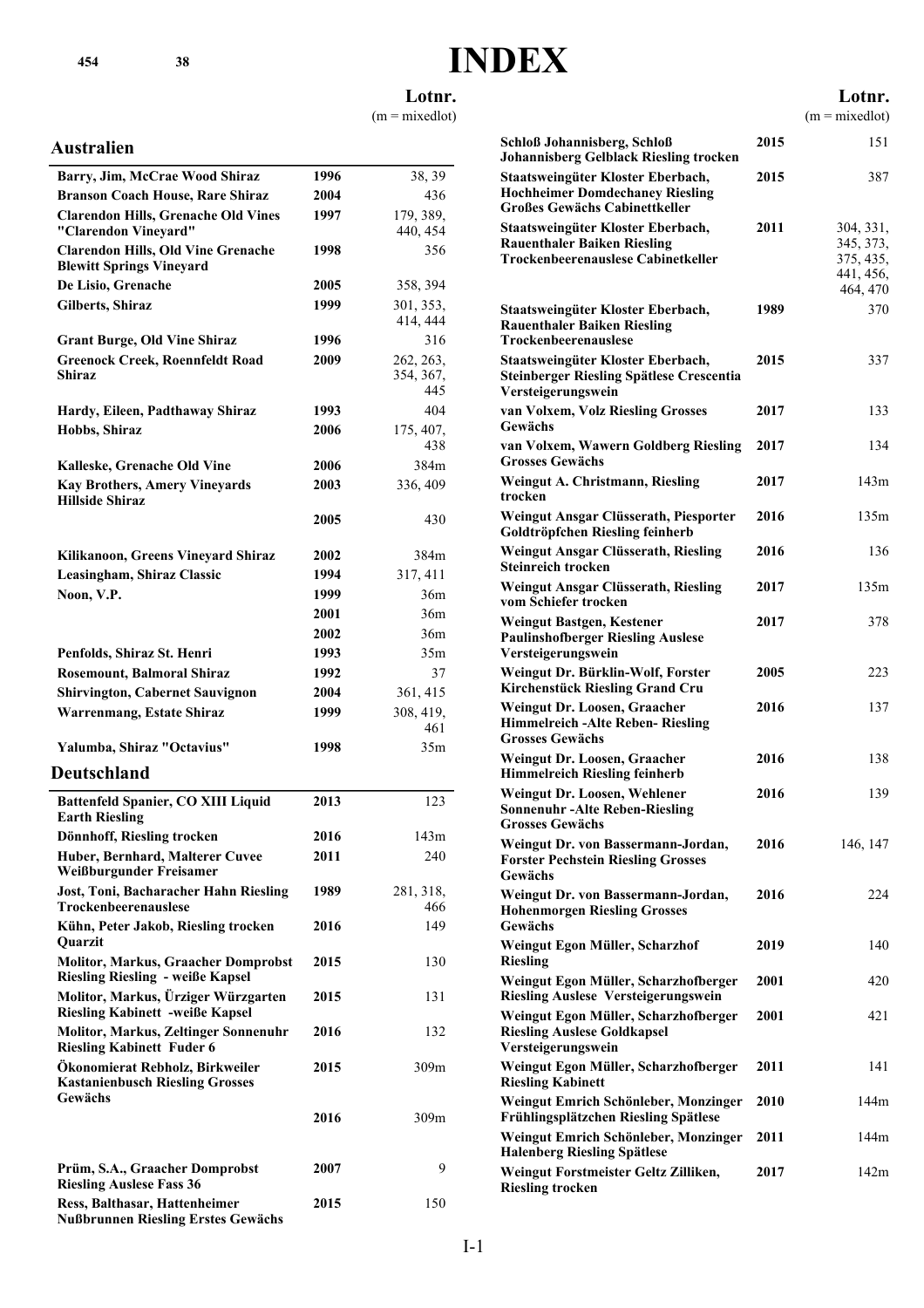# **INDEX**

|                                                                                               |      | Lotnr.                |  |
|-----------------------------------------------------------------------------------------------|------|-----------------------|--|
|                                                                                               |      | $(m = mixedlot)$      |  |
| Weingut Franz Künstler, Hochheimer<br><b>Kirchenstück Riesling Erstes Gewächs</b>             | 2009 | 4, 225                |  |
| Weingut Franz Künstler, Hochheimer<br><b>Stielweg Riesling Alte Reben VDP Erste</b><br>Lage   | 2016 | 152                   |  |
| <b>Weingut Fritz Haag, Riesling</b>                                                           | 2016 | 142m                  |  |
| <b>Weingut Fritz Haag, Riesling trocken</b>                                                   | 2017 | 142m                  |  |
| Weingut Grans-Fassian, Grauer<br><b>Burgunder trocken</b>                                     | 2018 | 426                   |  |
| <b>Weingut Grans-Fassian, Weisser</b><br><b>Burgunder trocken</b>                             | 2018 | 376                   |  |
| Weingut Gunderloch, Nackenheimer<br><b>Rothenberg Riesling Beerenauslese</b>                  | 1996 | 275m                  |  |
| Weingut J.B. Becker, Wallufer<br>Walkenberg Riesling Spätlese trocken -<br><b>Alte Reben-</b> | 2012 | 153                   |  |
| Weingut Keller, Dalsheimer Hubacker<br><b>Riesling Grosses Gewächs</b>                        | 2017 | 154, 155              |  |
|                                                                                               | 2018 | 124                   |  |
|                                                                                               | 2020 | 103m                  |  |
| <b>Weingut Keller, Frauenberg Riesling</b><br><b>Grosses Gewächs</b>                          | 2020 | 103m                  |  |
| <b>Weingut Keller, Nierstein Riesling</b><br>trocken                                          | 2017 | 156                   |  |
| Weingut Keller, Niersteiner Hipping<br><b>Riesling Grosses Gewächs</b>                        | 2020 | 103m                  |  |
| <b>Weingut Keller, Riesling G-Max</b>                                                         | 2018 | 125                   |  |
|                                                                                               | 2020 | 103m                  |  |
| Weingut Keller, Riesling "RR"                                                                 | 2015 | 157, 158              |  |
| Weingut Keller, Riesling "von der Fels"<br>trocken                                            | 2018 | 159                   |  |
| Weingut Keller, Schubertslay Riesling<br><b>Kahinett</b>                                      | 2019 | 31                    |  |
|                                                                                               | 2020 | 103m                  |  |
| Weingut Keller, Westhofen Abtserde<br><b>Riesling Grosses Gewächs</b>                         | 2008 | 203, 204              |  |
|                                                                                               | 2009 | 205                   |  |
|                                                                                               | 2011 | 206, 207,<br>208, 226 |  |
|                                                                                               | 2012 | 209, 210,<br>211, 212 |  |
|                                                                                               | 2018 | 126                   |  |
|                                                                                               | 2020 | 103m                  |  |
| Weingut Keller, Westhofener Kirchspiel<br><b>Riesling Grosses Gewächs</b>                     | 2007 | 176                   |  |
|                                                                                               | 2010 | 213                   |  |
|                                                                                               | 2017 | 160, 161,             |  |
|                                                                                               |      | 162, 163              |  |
|                                                                                               | 2018 | 127, 128              |  |
|                                                                                               | 2020 | 103m                  |  |
| Weingut Keller, Westhofener Morstein<br><b>Riesling Grosses Gewächs</b>                       | 2011 | 227                   |  |

|                                                                                                          |      | Lotnr.           |
|----------------------------------------------------------------------------------------------------------|------|------------------|
|                                                                                                          |      | $(m = mixedlot)$ |
| Weingut Keller, Westhofener Morstein<br><b>Riesling Grosses Gewächs</b>                                  | 2018 | 129              |
|                                                                                                          | 2020 | 103m             |
| Weingut Müller-Catoir, Mußbacher<br><b>Eselshaut Rieslaner</b><br><b>Trockenbeerenauslese</b>            | 1999 | 241, 242,<br>243 |
| Weingut Schäfer Fröhlich, Bockenauer<br>Riesling "Schiefergestein" trocken -<br>"Selection Tino Seiwert" | 2015 | 145m             |
| Weingut Schäfer Fröhlich, Nahe<br><b>Riesling trocken</b>                                                | 2015 | 145m             |
| Weingut Schätzel, Nierstein Riesling<br>"ReinSchiefer"                                                   | 2017 | 164              |
| Weingut Schätzel, Scheurebe                                                                              | 2017 | 165              |
| <b>Weingut Stigler, Freiburg Schlossberg</b><br>Spätburgunder GG VDP.Grosse Lage                         | 2016 | 395              |
| Weingut Stigler, Freiburger Schlossberg<br>Spätburgunder Kammer Erste Lage<br>trocken                    | 2016 | 239              |
| Weingut Stigler, Ihringen Winklerberg<br>Spätburgunder Roter Boden GG VDP.<br><b>Grosse Lage</b>         | 2011 | 357              |
| Weingut Stigler, Ihringer Winklerberg<br><b>Grauburgunder Erste Lage trocken</b>                         | 2016 | 429              |
| Weingut Stigler, Oberrotweil<br>Grauburgunder F 1 trocken                                                | 2017 | 439              |
| <b>Weingut von Winning, Forster Riesling</b><br>"U 500"                                                  | 2018 | 148m             |
| Weingut W. Lergenmüller & Söhne,<br>Spätburgunder Reserve "Bremer Faß"                                   | 1994 | 171              |
| Weingut Wittmann, Brunnenhäuschen<br><b>Riesling Grosses Gewächs</b>                                     | 2014 | 449              |
| <b>Weingut Wittmann, Riesling La Borne</b><br>Alte Reben trocken Versteigerungswein                      | 2014 | 349              |
| Weingut Wittmann, Riesling "vom<br>Kalkstein" trocken                                                    | 2019 | 143m             |
| Weingut Wittmann, Westhofener<br><b>Aulerde Riesling Grosses Gewächs</b>                                 | 2019 | 148m             |
| Weingut Wittmann, Westhofener<br><b>Kirchspiel Riesling Grosses Gewächs</b>                              | 2019 | 148m             |
| Weingut Wittmann, Westhofener<br><b>Morstein Riesling Grosses Gewächs</b>                                | 2019 | 166, 167         |
| Frankreich                                                                                               |      |                  |
| <b>Boillot, Henri, Corton Charlemagne</b><br><b>Grand Cru</b>                                            | 2005 | 12               |
|                                                                                                          | 2012 | 13               |
| <b>Bollinger, Grande Annee Brut</b>                                                                      | 1985 | 10               |
| <b>Bollinger, Rosé Brut</b>                                                                              |      | 272m             |
| Bouchard, Pere & Fils, Chevalier-<br><b>Montrachet La Cabotte Grand Cru</b>                              | 2007 | 14               |

**Bouzereau, Michel, Meursault Perrieres 2018** 15m

**Bouzereau, Michel, Puligny-Montrachet 2018** 15m

**Canard Duchene, Blanc de Blancs Brut 1957** 47 **Cave Cooperative des Producteurs des 1961** 380

**Chateau Ausone 1994** 279

**1er Cru**

**demi-sec**

**Les Caillerets 1er Cru**

**Grands Vins de Vouvray, Vouvray**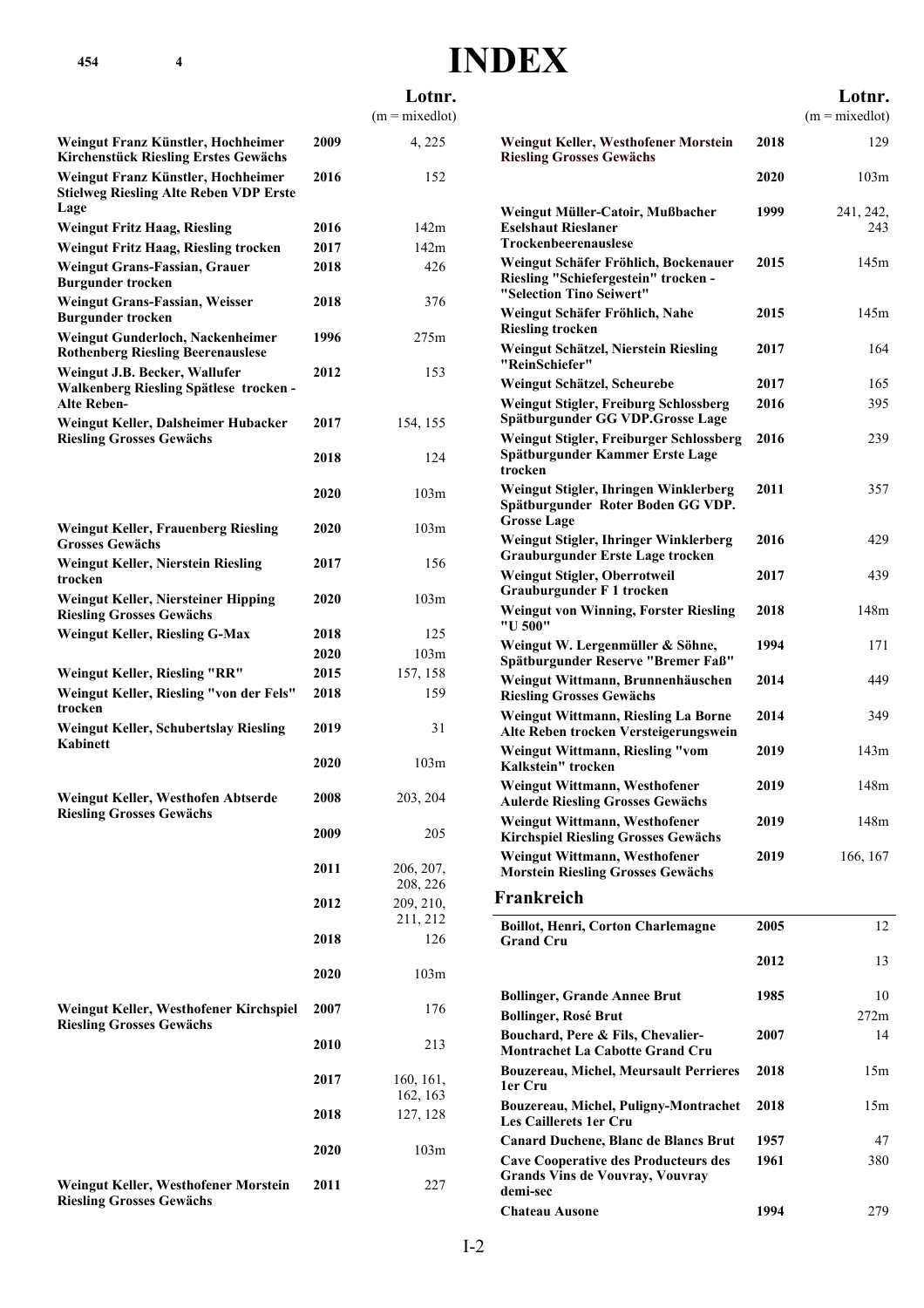# **INDEX**

|                                                             |              | Lotnr.           |                                                      |              | Lotnr.            |
|-------------------------------------------------------------|--------------|------------------|------------------------------------------------------|--------------|-------------------|
|                                                             |              | $(m = mixedlot)$ |                                                      |              | $(m = mixedlot)$  |
| <b>Chateau Batailley</b>                                    | 2016         | 321              | <b>Chateau Latour</b>                                | 1978         | 75, 76, 77,       |
| <b>Chateau Calon-Segur</b>                                  | 2019         | 200              |                                                      |              | 78, 79, 80,       |
| <b>Chateau Canon-La-Gaffeliere</b>                          | 2009         | 63               |                                                      |              | 81                |
| Chateau Carbonnieux, Chateau                                | 1995         | 51m              |                                                      | 1989         | 249               |
| Carbonnieux blanc                                           |              |                  | <b>Chateau Le Conseiller</b>                         | 2009         | 305               |
|                                                             | 1996         | 51m              | <b>Chateau Le Pin</b>                                | 1987         | 89, 90, 91        |
|                                                             |              |                  |                                                      | 1991         | 92, 93, 94        |
|                                                             | 1997         | 51m              |                                                      | 1992         | 95, 96, 97,<br>98 |
| <b>Chateau Carignan Prima</b>                               | 2005         | 168m             | Chateau Le Pin, Trilogie de Le Pin 2016              |              | 342, 359,         |
| <b>Chateau Clerc-Milon Rothschild</b>                       | 2019         | 188              | $-2017 - 2018$                                       |              | 469               |
| <b>Chateau Clinet</b>                                       | 2019         | 194, 195         | <b>Chateau Le Tertre-Roteboeuf</b>                   | 1992         | 473               |
| <b>Chateau Clos Rene</b>                                    | 1977         | 88               | <b>Chateau Leoville Las Cases</b>                    | 1990         | 343               |
| <b>Chateau Cos d'Estournel</b>                              | 2009         | 65               | <b>Chateau Leoville-Barton</b>                       | 1979         | 101               |
| Chateau d'Yquem                                             | 1936         | 324              |                                                      | 2000         | 20, 21, 22,       |
|                                                             | 1998         | 274              |                                                      |              | 23                |
|                                                             | 2006         | 115              | <b>Chateau Lynch-Bages</b>                           | 2019         | 189, 190          |
| Chateau de l'Echarderie, Quarts de                          | 1970         | 381m             | <b>Chateau Margaux</b>                               | 1955         | 433, 434          |
| Chaume                                                      |              |                  |                                                      | 2006         | 266               |
|                                                             | 1971         | 382              |                                                      | 2017         | 113               |
|                                                             |              |                  | <b>Chateau Montrose</b>                              | 2019         | 201, 202          |
| Chateau de la Negly, Les Clos des<br><b>Truffieres</b>      | 2015         | 184, 185,<br>186 | <b>Chateau Mouton-Rothschild</b>                     | 1934         | 82                |
| Chateau de Laubade, Armagnac                                | 1946         | 269              |                                                      | 1967         | 83                |
| Chateau de Laubade, Bas Armagnac                            | 1931         | 385              |                                                      | 1972         | 84                |
| Chateau de Suronde, Quarts de                               | 1959         | 381m             |                                                      | 1977         | 85                |
| Chaume                                                      |              |                  |                                                      | 1988         | 250, 333          |
| Chateau des Tours (Chateau Rayas),                          | 1998         | 102              |                                                      | 1989<br>1990 | 251               |
| <b>Cotes du Rhone Grande Reserve rouge</b>                  |              |                  |                                                      | 1992         | 252<br>253        |
| Chateau des Tours (Chateau Rayas),                          | 2011         | 271, 377,        | <b>Chateau Nairac</b>                                | 2003         | 244               |
| <b>Cotes du Rhone Reserve rouge</b>                         |              | 452              | <b>Chateau Palmer</b>                                | 2019         | 187               |
| <b>Chateau Feytit Clinet</b>                                | 2009         | 54               | Chateau Pape-Clement, Chateau Pape-                  | 2012         | 53                |
| <b>Chateau Figeac</b>                                       | 2019         | 32               | <b>Clement rouge</b>                                 |              |                   |
| <b>Chateau Giscours</b>                                     | 2003         | 18               | <b>Chateau Pavie</b>                                 | 1989         | 260               |
| <b>Chateau Haut-Brion</b>                                   | 1993         | 334              | <b>Chateau Petrus</b>                                | 1992         | 335               |
|                                                             | 2018         | 114              | <b>Chateau Pichon Lalande</b>                        | 1951         | 86                |
| <b>Chateau l'Angelus</b>                                    | 1995         | 280              | <b>Chateau Pichon Longueville Baron</b>              | 2019         | 191               |
| <b>Chateau l'Eglise-Clinet</b>                              | 1995         | 19               | <b>Chateau Pichon Longueville Comtesse</b>           | 1925         | 87                |
| Chateau l'Evangile<br>Chateau L'If                          | 2008<br>2014 | 55<br>412        | de Lalande                                           |              |                   |
|                                                             | 2015         | 432              |                                                      | 2019         | 192, 193          |
|                                                             | 2017         | 290, 405         |                                                      |              |                   |
|                                                             | 2018         | 386              | <b>Chateau Pontet-Canet</b>                          | 2014         | 52                |
|                                                             | 2019         | 355              | <b>Chateau Rauzan-Gassies</b>                        | 1931         | 74                |
| Chateau la Crouix de Mouchet                                | 1982         | 99               | Chateau Rayas, Chateauneuf-du-Pape<br><b>Reserve</b> | 1986         | 288               |
| Chateau Lafleur, Pensees de Lafleur, 2e                     | 1994         | 315, 390         | Chateau Rayas, La Pialade                            | 1998         | 303               |
| Vin de Lafleur                                              |              |                  | <b>Chateau Rieussec</b>                              | 1981         | 41                |
| <b>Chateau Lagrange</b>                                     | 1928         | 100              | Chateau Smith-Haut-Lafitte, Chateau                  | 2005         | 246               |
| Chateau Landereau, Chateau                                  | 2018         | 363              | <b>Smith-Haut-Lafitte blanc</b>                      |              |                   |
| Landereau Prestige Merlot Bordeaux                          |              |                  | <b>Chateau Troplong-Mondot</b>                       | 2003         | 306               |
| <b>Superieur</b>                                            |              |                  |                                                      | 2019         | 198, 199          |
| Chateau Landereau, Chateau<br>Landereau, Bordeaux Superieur | 2011         | 351, 459         | <b>Chateau Trotanoy</b>                              | 2017         | 196               |
|                                                             | 2016         | 259, 418         | Clos des Papes, Avril, Chateauneuf-du-<br>Pape       | 2016         | 56                |
|                                                             | 2018         |                  | <b>Clos Puy Arnaud</b>                               | 2006         | 168m              |
|                                                             |              | 270, 307         | <b>Comte Georges de Vogue, Bonnes</b>                | 2012         | 182, 183          |
| <b>Chateau Laroque</b>                                      | 2018         | 64               | <b>Mares Grand Cru</b>                               |              |                   |
| Chateau Latour                                              | 1969         | 248              |                                                      |              |                   |
|                                                             |              |                  |                                                      |              |                   |

#### **Lotnr.**

**1978** 75, 76, 77, 78, 79, 80, 81 **Chateau Latour Chateau Latour 1989** 249 **au Le Conseiller 2009** 305 **Chateau Le Pin 1987** 89, 90, 91 **1991** 92, 93, 94 **1992** 95, 96, 97, 98 **NV** 342, 359, 469 **Chateau Le Pin, Trilogie de Le Pin 2016 - 2017 - 2018 Chateau Le Tertre-Roteboeuf 1992** 473 **Chateau Leoville Las Cases 1990** 343 **Chateau Leoville-Barton 1979** 101 **2000** 20, 21, 22, 23 **Chateau Lynch-Bages 2019** 189, 190 **Comparison Channel Margaux 1955** 433, 434 **2006** 266 **Chateau Margaux 2017** 113 **Chateau Montrose 2019** 201, 202 **Chateau Mouton-Rothschild 1934** 82 **Chateau Mouton-Rothschild 1967** 83 **Chateau Mouton-Rothschild 1972** 84 **Chateau Mouton-Rothschild 1977** 85 **Chateau Mouton-Rothschild 1988** 250, 333 **Chateau Mouton-Rothschild 1989** 251 **Chateau Mouton-Rothschild 1990** 252 **Chateau Mouton-Rothschild 1992** 253 **Chateau Nairac 2003** 244 **Combined 2019** 187 **Chateau Pape-Clement, Chateau Pape- 2012** 53 nt rouge **Chateau Pavie 1989** 260 **Compare 1992** 335 **Chateau Pichon Lalande 1951** 86 **Combin Longueville Baron 2019** 191 **Chateau Pichon Longueville Comtesse 1925** 87 ande **Chateau Pichon Longueville Comtesse 2019** 192, 193 **c Canet 2014** 52 **Chateau Rauzan-Gassies 1931** 74 **Chateau Rayas, Chateauneuf-du-Pape 1986** 288 **Chateau Rayas, La Pialade 1998** 303 **Company 1981 Change 1981** 41 **Chateau Smith-Haut-Lafitte, Chateau 2005** 246 **Smith-Haut-Lafitte blanc**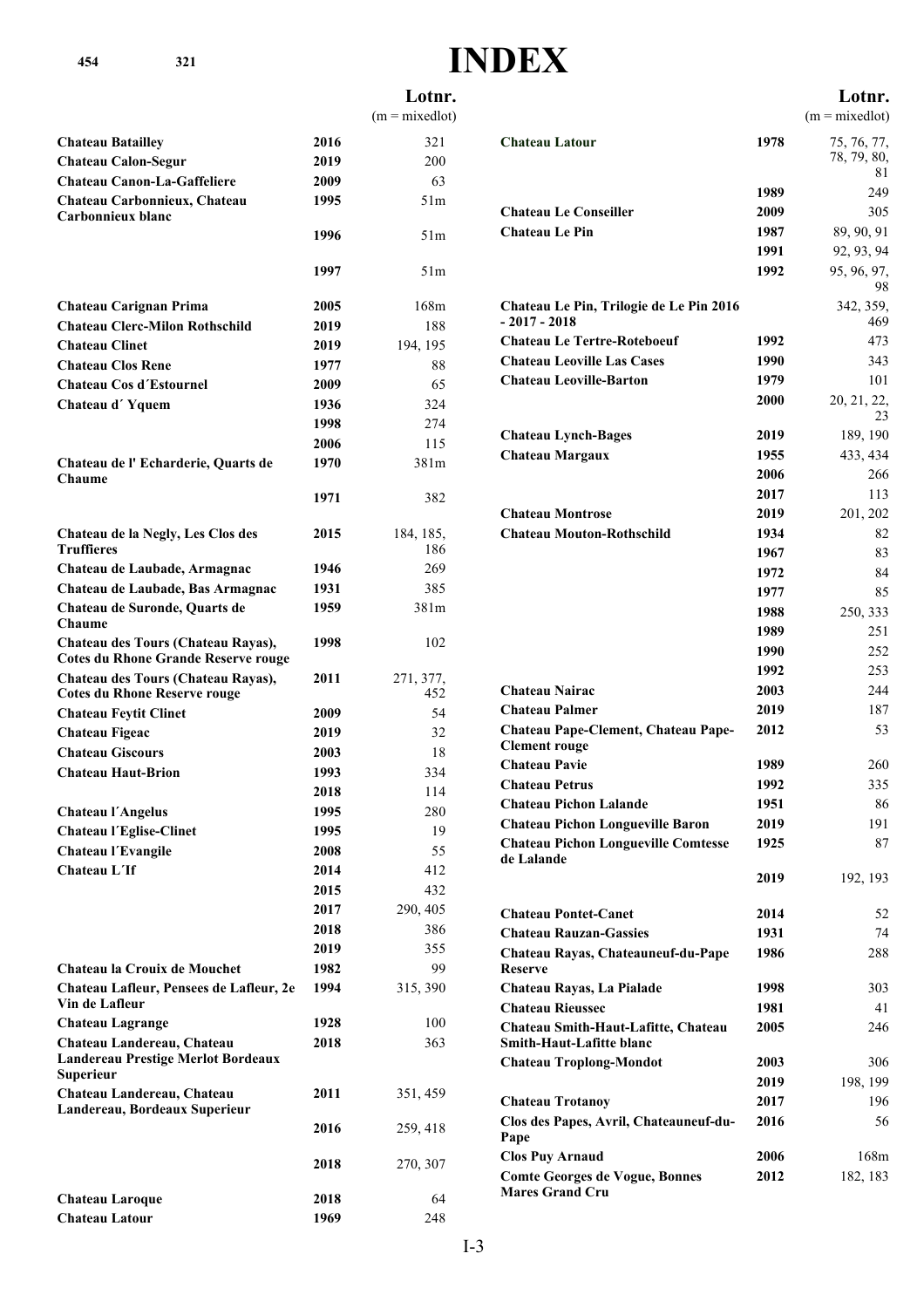|                                                                              |      | Lotnr.<br>$(m = mixedlot)$ |                                                                            |              | Lotnr.<br>$(m = mixedlot)$ |
|------------------------------------------------------------------------------|------|----------------------------|----------------------------------------------------------------------------|--------------|----------------------------|
| Comte Georges de Vogue, Bourgogne<br><b>Blanc</b>                            | 2005 | 215, 216,<br>217, 218      | Hugel, Tokaji Pinot Gris Selection de<br><b>Grains Nobles</b>              | 1989         | 393                        |
| Cru Monplaisir                                                               | 2009 | 168m                       | <b>Jaboulet Aine, Paul, Crozes-Hermitage</b>                               | 1989         | 40                         |
| Deiss, Marcel, Altenberg de Bergheim<br>Grand Cru                            | 2009 | 229                        | "Domaine de Thalabert"<br>Jadot, Louis, Beaune Clos des Ursules            | 2012         | 180, 181                   |
| Domaine ArmandRousseau, Gevrey<br><b>Chambertin Clos St. Jacques 1er Cru</b> | 2000 | 422                        | 1er Cru<br>Leroy S.A., Bourgogne rouge - En                                | 2000         | 219                        |
| <b>Domaine Chantal Lescure, Nuits Saint</b><br><b>Georges Les Damodes</b>    | 2007 | 228                        | Hommage a l'An 2000<br>Leroy S.A., Bourgogne rouge                         | 1996         | 214                        |
| Domaine de la Janasse, Chateauneuf-<br>du-Pape "Chaupin"                     | 2006 | 230                        | Moet & Chandon, Brut Imperial - Gold<br><b>Limited Edition</b>             |              | 273                        |
| Domaine de la Janasse, Chateauneuf-<br>du-Pape "Vieilles Vignes"             | 2007 | 231                        | Moet & Chandon, Dom Perignon Brut<br>Moet & Chandon, Dom Perignon          | 1959<br>2000 | 49<br>325                  |
| Domaine de la Romanee-Conti,<br><b>Echezeaux Grand Cru</b>                   | 1992 | 323                        | "Luminous" Rosé Brut<br>Moet & Chandon, Dom Perignon P2                    | 1995         | 110                        |
| <b>Domaine de l'Auvieres, Le Haut des</b><br><b>Combettes Ventoux</b>        | 2012 | 168m                       | <b>Plenitude Brut Rosé</b>                                                 | 1996         | 111                        |
| <b>Domaine de Montille, Pommard Les</b><br><b>Pezerolles 1er Cru</b>         | 1987 | 310                        |                                                                            | 2002         | 104, 105,                  |
|                                                                              | 1990 | 311                        | Moet & Chandon, Dom Perignon P2<br><b>Plenitude Brut</b>                   |              | 106, 107,<br>108, 109      |
| <b>Domaine de Montille, Pommard Les</b><br><b>Rugiens 1er Cru</b>            | 1983 | 312                        | Moet & Chandon, Dom Perignon P3<br><b>Plenitude Brut</b>                   | 1990         | 6, 112                     |
| <b>Domaine de Montille, Volnay</b><br>Taillepieds 1er Cru                    | 1989 | 313                        | Moet & Chandon, Imperial Brut<br><b>Noellat, Charles, Richebourg Grand</b> | 1971         | 272m<br>379                |
|                                                                              | 1991 | 314                        | Cru<br><b>Piper Heidsieck, Rare Brut</b>                                   | 2002         | 245                        |
| <b>Domaine de Trevallon, IGP Alpilles</b>                                    | 2010 | 170                        | Pommery, Cuveé Louise Brut                                                 | 1999         | 11                         |
| <b>Domaine Denis Mortet, Gevrey</b><br><b>Chambertin Village</b>             | 2008 | 346                        | Prieur, Jacques, Puligny-Montrachet<br><b>Les Combettes 1er Cru</b>        | 1995         | 417                        |
| Domaine Joblot, Givry Clos de la<br>Servoisine 1er Cru                       | 2010 | 403                        | Rodez, Eric, Champagne Cuvee Blanc<br>de Noirs                             |              | 458                        |
| <b>Domaine Louis Latour, Meursault</b><br>Village                            | 2014 | 16, 17                     | Roederer, Louis, Cristal Brut<br>Saint Vivant de la Salle, Armagnac        | 1981<br>1937 | 50<br>468                  |
| <b>Domaine Meo-Camuzet, Vosne</b><br><b>Romanee Les Chaumes 1er Cru</b>      | 2007 | 364                        | <b>Exposition Universelle VSOP</b>                                         | 1998         |                            |
|                                                                              | 2008 | 365                        | Vaille, Laurent, Domaine de la Grange<br>des Peres rouge                   |              | 283, 401,<br>402           |
| <b>Domaine Robert Groffier, Chambolle</b><br>Musigny Les Amoureuses 1er Cru  | 1996 | 298                        |                                                                            | 2000         | 267                        |
| <b>Drappier, Cuvee Carte d'Or Brut</b>                                       | 1995 | 48                         |                                                                            | 2001         | 287, 400,<br>416           |
| Duc de Maravat, Armagnac                                                     | 1917 | 46                         |                                                                            | 2008         | 299                        |
| Guigal, Etienne, Condrieu "La                                                | 2016 | 57                         |                                                                            |              |                            |
| <b>Doriane"</b>                                                              | 2018 | 58                         | <b>Vieux Chateau Certan</b><br><b>Italien</b>                              | 2019         | 197                        |
|                                                                              | 2019 | 59,60                      |                                                                            |              |                            |
|                                                                              |      |                            | Altare, Elio, Barolo Vigneto Arborina                                      | 1988         | 293                        |
|                                                                              | 2020 | 61, 62                     | Altare, Elio, Barolo                                                       | 1988<br>1990 | 292m<br>292m               |
|                                                                              |      |                            | Antinori, Tignanello                                                       | 2006         | 254, 255                   |
| Guigal, Etienne, Ermitage EX VOTO                                            | 2013 | 5                          |                                                                            | 2012         | 33                         |
| Huet, Gaston, Vouvray Clos de Bourg                                          | 2006 | 177                        |                                                                            | 2013         | 34                         |
| 1ere Trie moelleux<br>Huet, Gaston, Vouvray "Le Ht. Lieu",                   | 2015 | 169                        | Azienda Nicola di Sipio, Cerasuolo d<br>´Abruzzo Rosé                      | 2016         | 286                        |
| Sec<br>Huet, Gaston, Vouvray le Mont 1ere<br><b>Trie moelleux</b>            | 1996 | 178                        | Azienda Nicola di Sipio, Colline Teatine<br><b>Blanco</b>                  | 2016         | 326                        |
| Huet, Gaston, Vouvray le Mont demi sec                                       | 1976 | 460                        | Bigi, Vino Nobile di Montepulciano                                         | 1973         | 295m                       |
| Hugel, Gewürztraminer Selection de                                           | 1989 | 282, 437,                  | <b>Riserva Speciale</b>                                                    |              |                            |
| <b>Grains Nobles</b><br><b>Hugel, Riesling Vendange Tardive</b>              | 1989 | 442<br>275m                | Bigi, Vino Nobile di Montepulciano<br><b>Riserva</b>                       | 1983         | 295m                       |
|                                                                              |      |                            | Borgogno, Giacomo, Barolo Riserva                                          | 1982         | 42, 43, 44                 |

**INDEX**

**454 215**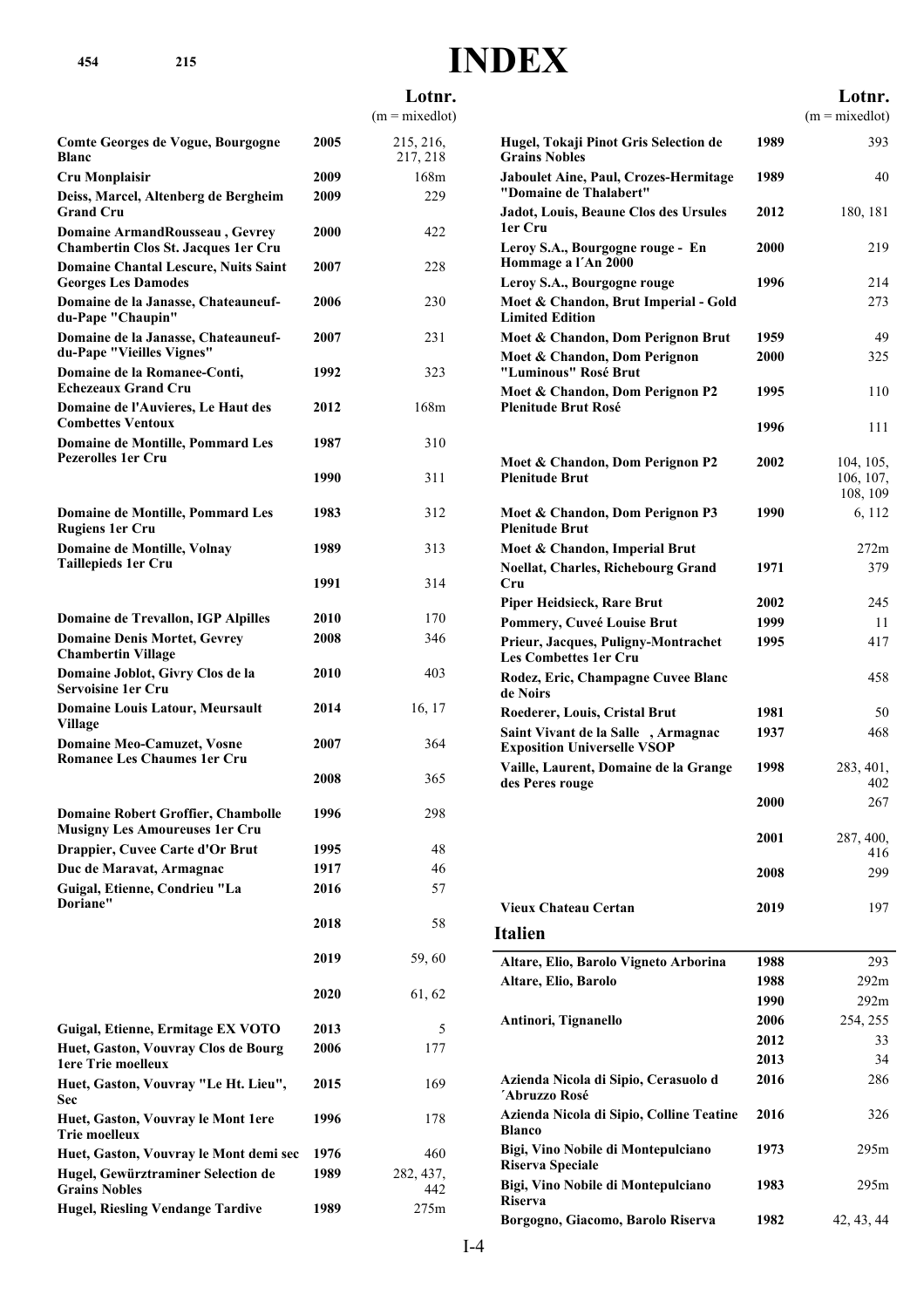# **INDEX**

 $\overline{a}$ 

#### **Lotnr.**  $(m = mixedlot)$ **Ca ´del Bosco, Franciacorta Cuvee 2004** 247 **Annamaria Clementi Brut Ca dei Frati, I Frati Lugana 2020** 327, 462 **Casanova di Neri, Brunello di 2012** 25 **Montalcino Castello Banfi, Brunello Poggio alle 2007** 173 **Mura Cecchi, Coevo Rosso 2007** 26 **Clerico, Domenico, Barolo Ciabot 1990** 294 **Mentin Ginestra Duca de Salaparuta, Duca Enrico 1984** 424 **Fattoria di Felsina, Maestro Raro 1988** 467, 472 **1989** 348, 447, 471 **Fucci, Elena, Aglianico del Vulture 2009** 24 **Leone de Castris, Salice Salentino 2011** 172 **Riserva Levi, Serafino, Grappa - hell 50 % Vol. 2002** 66 **Ornellaia, Masseto Merlot 1997** 423 **Ornellaia, Masseto Merlot 2018** 7, 116 **Ornellaia 2004** 27, 28 **Ornellaia 2009** 276 **Prunotto, Barbera d'Asti "Costamiole" 1997** 295m **Prunotto, Barolo 1973** 295m **Rinaldi, Francesco, Barolo Riserva 1985** 220 **Brunate Santi, Amarone Recioto della 1971** 296 **Valpolicella Tenuta di Trinoro 2013** 232 **Tenuta San Guido, Sassicaia 1992** 391 **Tenuta San Guido, Sassicaia 2002** 256 **Tenuta San Guido, Sassicaia 2005** 257 **Villa Banfi, Castello Banfi Summus 2006** 174 **2015** 289, 328, 339 **Voerzio, Roberto, Barolo Brunate 2016** 332, 406, 425, 450 **2015** 291, 369, 374 **Voerzio, Roberto, Barolo la Serra 2016** 322, 338, 341 **Voerzio, Roberto, Barolo Rocche di 2016** 268 **Annunziata Libanon Chateau Musar, Chateau Musar red 1981** 45 **Neuseeland Felton Road, Pinot Noir Block 3 2007** 234 **Felton Road, Pinot Noir Block 5 2007** 235 **Felton Road, Pinot Noir Calvert 2006** 236 **Felton Road, Pinot Noir 2006** 233 **Österreich Domäne Wachau, Grüner Veltliner 2013** 29m **Achleiten Smaragd Domäne Wachau, Grüner Veltliner 2013** 29m **Axpoint Smaragd Domäne Wachau, Grüner Veltliner 2013** 29m **Kellerberg Smaragd**

|                                                                                                                                            |      | Lotnr.           |
|--------------------------------------------------------------------------------------------------------------------------------------------|------|------------------|
|                                                                                                                                            |      | $(m = mixedlot)$ |
| Domäne Wachau, Grüner Veltliner<br><b>Pichlpoint Smaragd</b>                                                                               | 2013 | 29m              |
| Domäne Wachau, Riesling Achleiten<br>Smaragd                                                                                               | 2013 | 29m              |
| Domäne Wachau, Riesling Kellerberg<br>Smaragd                                                                                              | 2013 | 29m              |
| Domäne Wachau, Riesling Loibenberg<br>Smaragd                                                                                              | 2013 | 29 <sub>m</sub>  |
| Domäne Wachau, Riesling Singerriedel<br>Smaragd                                                                                            | 2013 | 29 <sub>m</sub>  |
| Domäne Wachau, Roter Traminer<br><b>Setzberg Reserve</b>                                                                                   | 2013 | 29m              |
| Pichler, F.X., "Unendlich" Grüner<br><b>Veltliner Smaragd</b>                                                                              | 2018 | 67               |
| Pichler, F.X., "Unendlich" Riesling<br>Smaragd                                                                                             | 2020 | 1, 117           |
| Portugal                                                                                                                                   |      |                  |
| Amandio, Silva, Amandio's Old Tawny<br>Port                                                                                                | 1945 | 68               |
| Dow's, Vintage Port                                                                                                                        | 1997 | 69               |
| <b>Ferreira, Vintage Port</b>                                                                                                              | 1977 | 70               |
| <b>Niepoort, Vintage Port</b>                                                                                                              | 1997 | 71               |
| Real Companhia Velha, Vintage Port                                                                                                         | 1970 | 72               |
| Schottland                                                                                                                                 |      |                  |
| <b>Bunnahabhain, Single Malt Scotch</b><br><b>Whisky Cask Strength Limited Release</b><br>Moine PX Sherry finish 22 years old 50<br>% vol. | 1997 | 121              |
| <b>Glenfarclas, Single Highland Malt</b><br>Scotch Whisky 46 % vol.                                                                        | 1966 | 465              |
| <b>Imperial Distillery, Single Malt Scotch</b><br>Whisky Cask Barrel 30 years old 44,5<br>$%$ vol.                                         | 1990 | 360              |
| The Macallan, 18 Years old - Single<br><b>Highland Malt Scotch Whisky - Sherry</b><br>W00d - 43%                                           | 1966 | 118              |
| The Macallan, Pure Malt Malt Scotch<br>Whisky Sherry Oak - 80° Proof - 43%                                                                 | 1958 | 119              |
| Spanien                                                                                                                                    |      |                  |
| Barbier, Rene, Clos Mogador                                                                                                                | 2001 | 277              |
| Bodegas Alejandro Fernandez,<br>Condado de Haza "Alenza"                                                                                   | 1999 | 278              |
| <b>Bodegas Muga, Reserva</b>                                                                                                               | 2015 | 122, 302         |
| Bodegas Toro Albala, Amontillado<br><b>Marques de Poley Seleccion</b>                                                                      | 1951 | 73m              |
| Bodegas Toro Albala, Don PX Convento<br>Seleccion                                                                                          | 1929 | 73m              |
|                                                                                                                                            | 1931 | 73m              |
|                                                                                                                                            | 1955 | 73m              |
| Bodegas Toro Albala, Don PX Gran<br>Reserva                                                                                                | 1986 | 73m              |
| <b>Bodegas Toro Albala, Don PX Seleccion</b>                                                                                               | 1965 | 73m              |
| Bodegas Vega Sicilia, Unico Gran<br>Reserva                                                                                                | 1965 | 258              |
| Südafrika                                                                                                                                  |      |                  |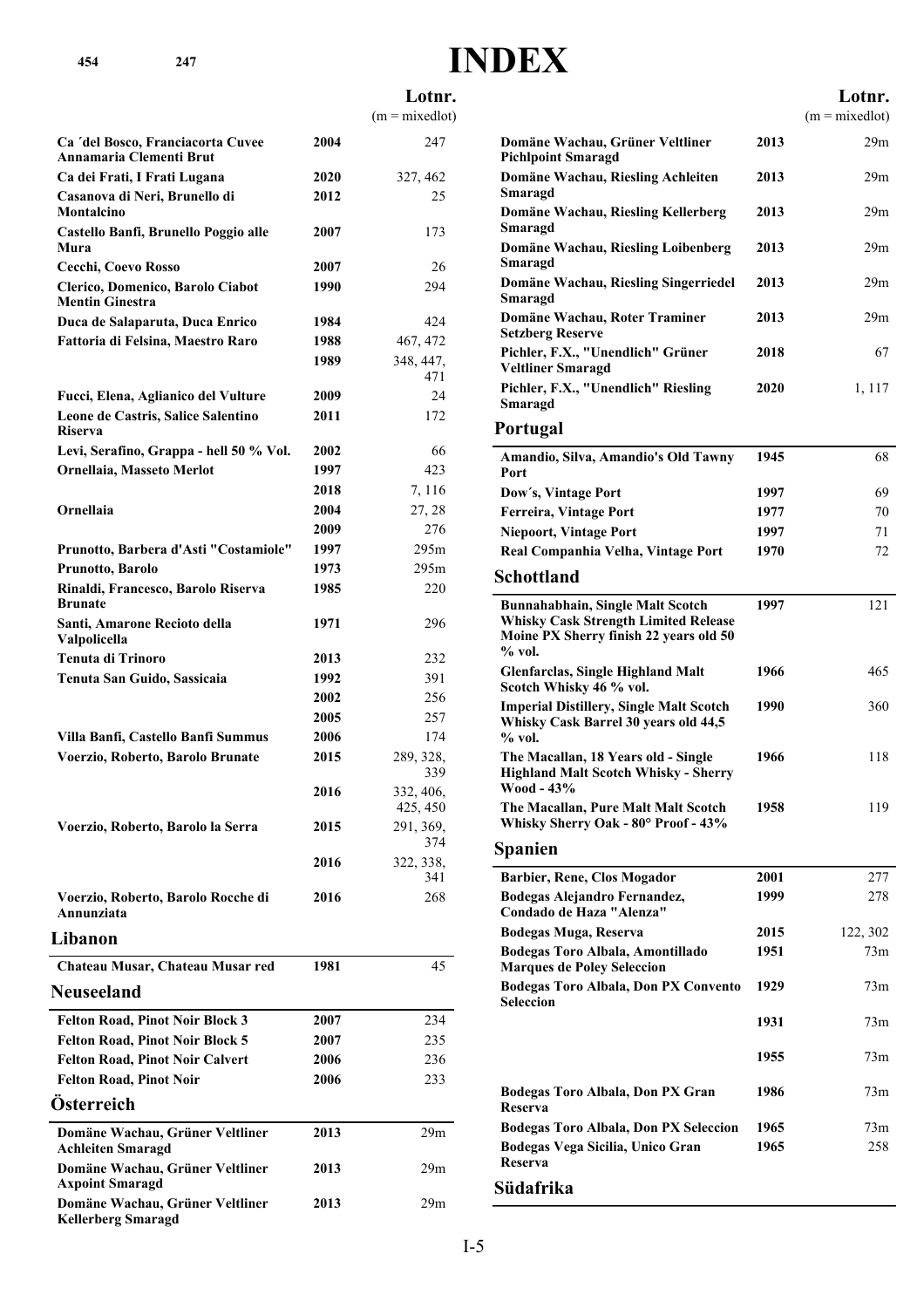# **INDEX**

### **Lotnr.**

 $(m = mixedlot)$ 

| <b>Deux Freres, Liberte Cabernet</b><br>Sauvignon            | 2012 | 285, 399,<br>448 |
|--------------------------------------------------------------|------|------------------|
| Erika Obermeyer, Cabernet-Sauvignon                          | 2017 | 300, 366,<br>431 |
| Erika Obermeyer, Flabbergast Cinsault                        | 2016 | 451              |
| Erika Obermeyer, Sauvignon Blanc                             | 2017 | 446, 463         |
| Erika Obermeyer, Syrah-Grenache-<br><b>Cinsault</b>          | 2016 | 350, 372         |
| <b>Excelsior Estate, Merlot Excelsior</b>                    | 2017 | 265              |
| <b>Haskell Vineyards, Lily Rose</b>                          | 2020 | 347              |
| <b>Marklew, Sauvignon Blanc</b>                              | 2020 | 284, 362,<br>443 |
| <b>Mellasat, White Pinotage</b>                              | 2019 | 319              |
| <b>Openwines Winery, Akkura</b><br>Muskateller               | 2019 | 344              |
| Val de Vie, Polo Club Chardonnay -<br><b>Pinot Noir Rosé</b> | 2020 | 261, 297,<br>388 |

| <b>USA</b>                                                                |      |                      |
|---------------------------------------------------------------------------|------|----------------------|
| Avennia, Justine Red                                                      | 2015 | 330, 371,            |
| Bacio Divino Janzen, Beckstoffer To<br><b>Kalon Cabernet Sauvignon</b>    | 2017 | 398, 410<br>352, 457 |
| Bacio Divino Janzen, Cloudy's Vineyard<br><b>Cabernet Sauvignon</b>       | 2016 | 392, 408             |
| <b>Beaux Freres Vineyard, Beaux Freres</b><br><b>Pinot Noir</b>           | 2009 | 30                   |
| <b>Blankiet, Cabernet Sauvignon Paradise</b><br><b>Hills</b>              | 2005 | 264, 455             |
| Dana Estates, Helms Vineyard Cabernet<br>Sauvignon                        | 2006 | 413                  |
| <b>Forman, Cabernet Sauvignon</b>                                         | 2015 | 383                  |
| Harlan Estate, Proprietary Red                                            | 2005 | 8                    |
| Harlan Estate, The Maiden, 2e vin de<br>Harlan                            | 1997 | 221, 222             |
| <b>Hudson, Phoenix</b>                                                    | 2018 | 340, 428             |
| <b>Marciano, Cabernet Sauvignon</b>                                       | 2015 | 320, 329,<br>453     |
| Mondavi/Rothschild, Opus One                                              | 2018 | 120                  |
| <b>Promontory, Proprietary Red</b>                                        | 2015 | 427                  |
| <b>Ramey Wine Cellars, Pedregal</b><br><b>Vineyard Cabernet Sauvignon</b> | 2007 | 237, 238             |
| Ridge, Chardonnay "Monte Bello"                                           | 2007 | 3                    |
| <b>Screaming Eagle, Cabernet Sauvignon</b>                                | 2006 | $\mathfrak{D}$       |
| <b>Soda Canyon Ranch, Timeless</b>                                        | 2018 | 368, 396,<br>397     |

#### **Lotnr.**  $(m = mixedlot)$